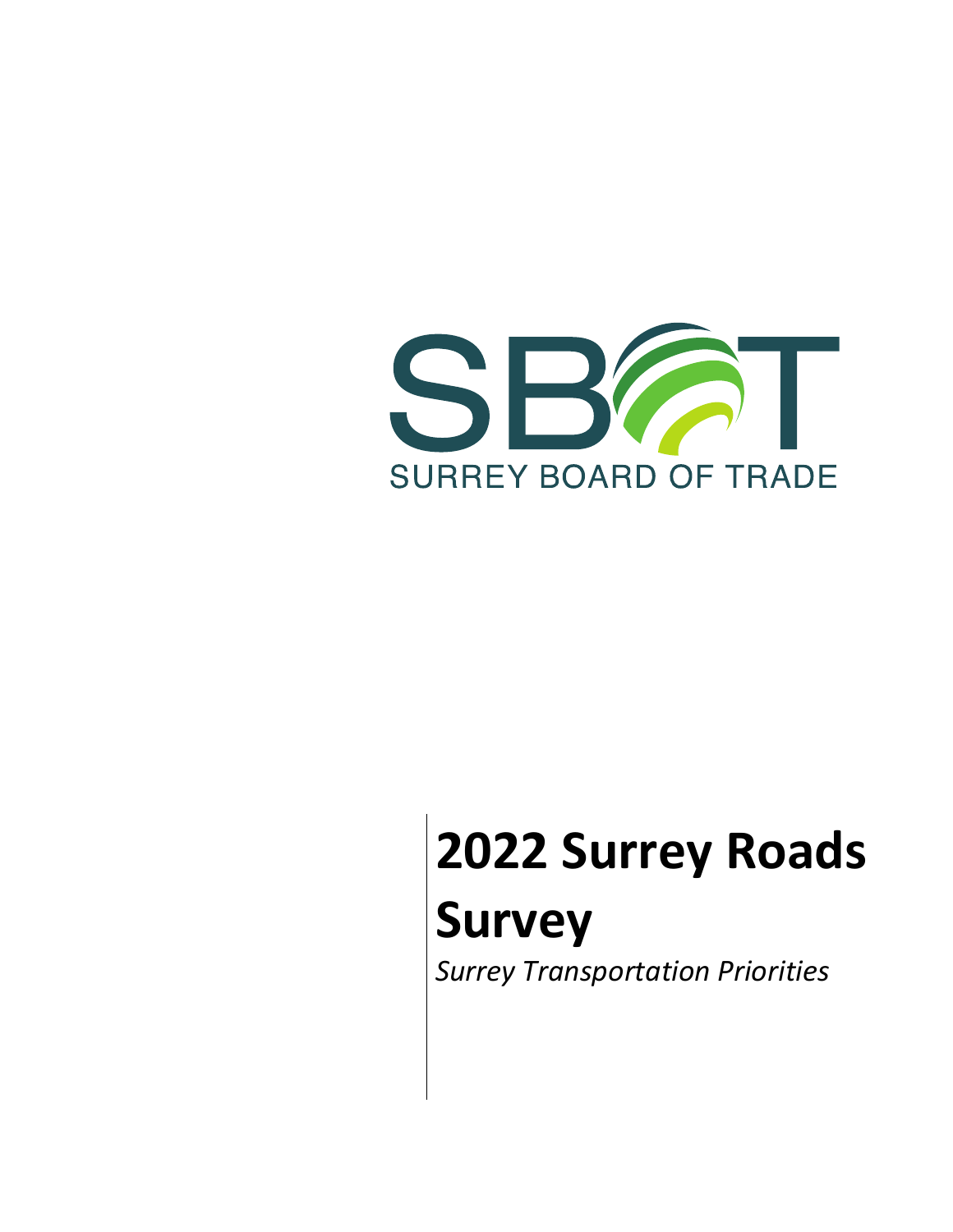

S

# <span id="page-1-0"></span>**Table of Contents**

| CONNECTING A MILLION PEOPLE + PLACES WITH SAFE, CONVENIENT AND GREEN TRANSPORTATION |  |
|-------------------------------------------------------------------------------------|--|
|                                                                                     |  |
|                                                                                     |  |
|                                                                                     |  |
|                                                                                     |  |
|                                                                                     |  |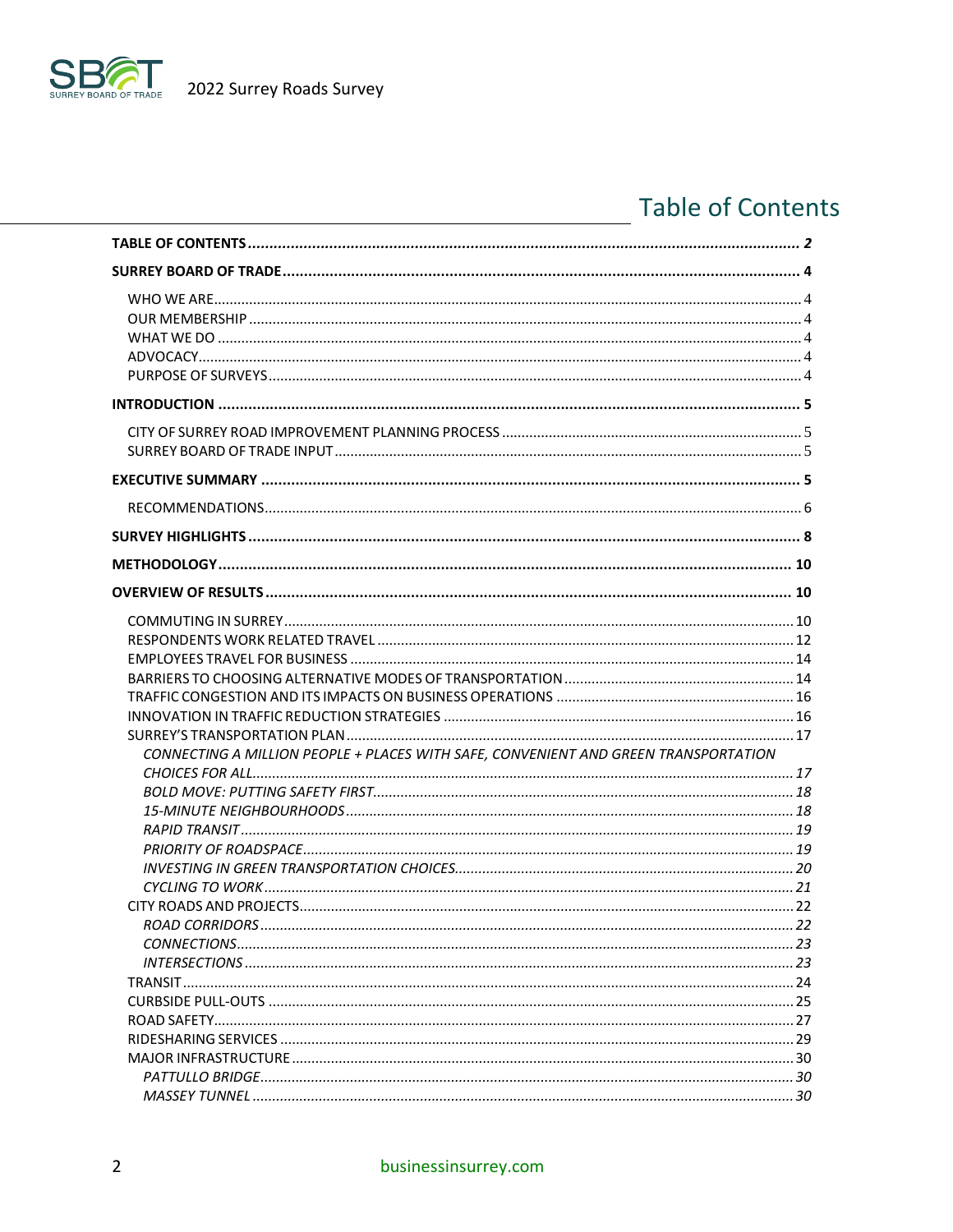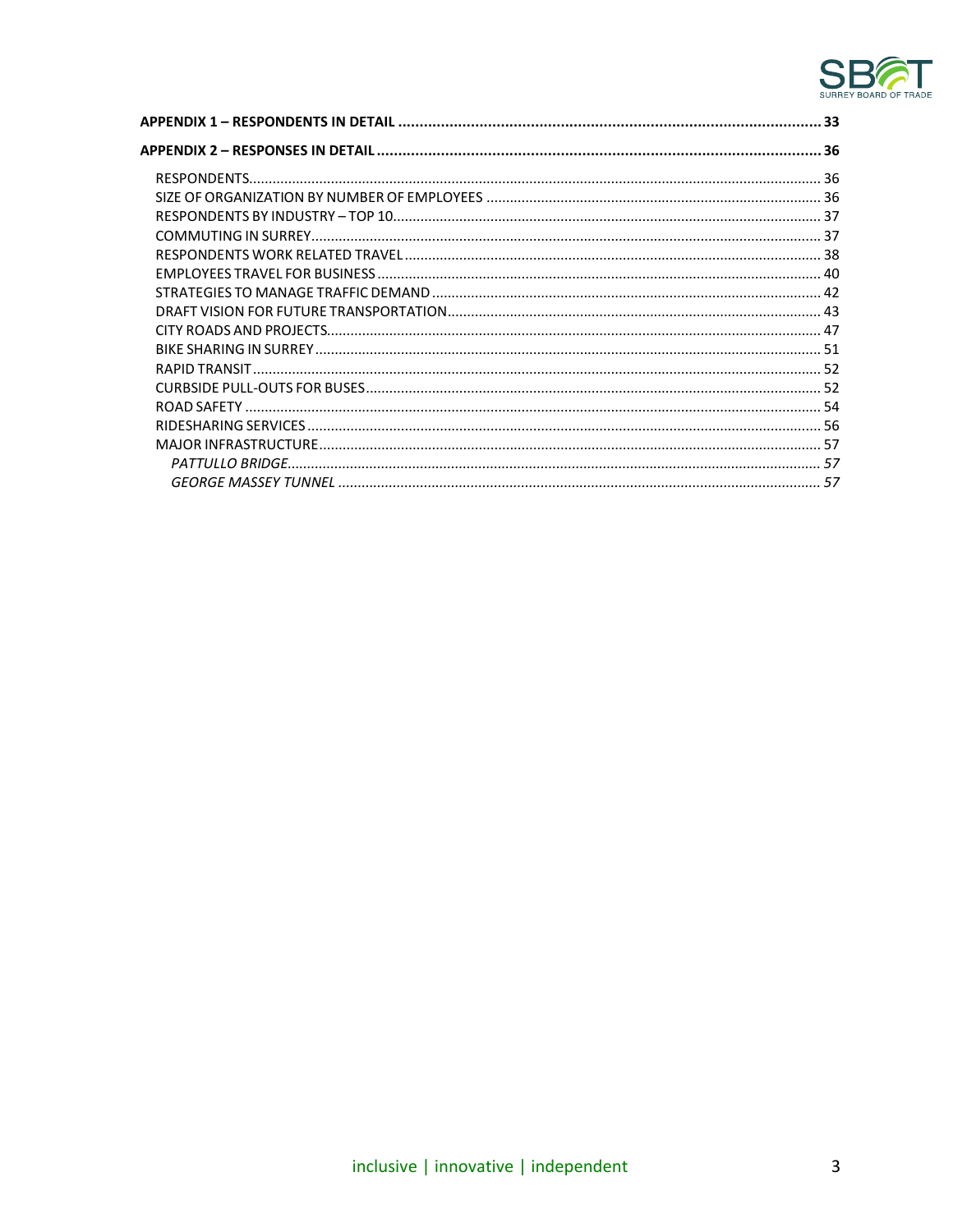

# <span id="page-3-0"></span>Surrey Board of Trade

#### <span id="page-3-1"></span>WHO WE ARE

The Surrey Board of Trade is a city-building business organization that supports, promotes, and advocates for commercial and industrial interests for Surrey businesses — the city's economic drivers. With Surrey's rapidly growing significance in the Lower Mainland, the role of the Surrey Board of Trade has never been more important than now to champion a strong, vibrant business community for needed economic and infrastructure assets.

#### <span id="page-3-2"></span>OUR MEMBERSHIP

The Surrey Board of Trade is a powerful link between business, government, and community with a membership representing over 6,000 member contacts and 60,000 employees.

#### <span id="page-3-3"></span>WHAT WE DO

The Surrey Board of Trade provides businesses and organizations with:

- Economic opportunity
- Workplace development and education
- International trade
- Government advocacy
- Business connections

#### <span id="page-3-4"></span>ADVOCACY

As a city-building business organization, the Surrey Board of Trade is an independent voice of business that develops positions on relevant economic topics of concern to our members and the business community at large.

#### <span id="page-3-5"></span>PURPOSE OF SURVEYS

The Surrey Board of Trade implements surveys on a range of topics to obtain input from our membership. Member participation is voluntary and anonymous; however, the data is an invaluable tool for the Surrey Board of Trade's advocacy and policy development. These surveys are sent to our membership by email.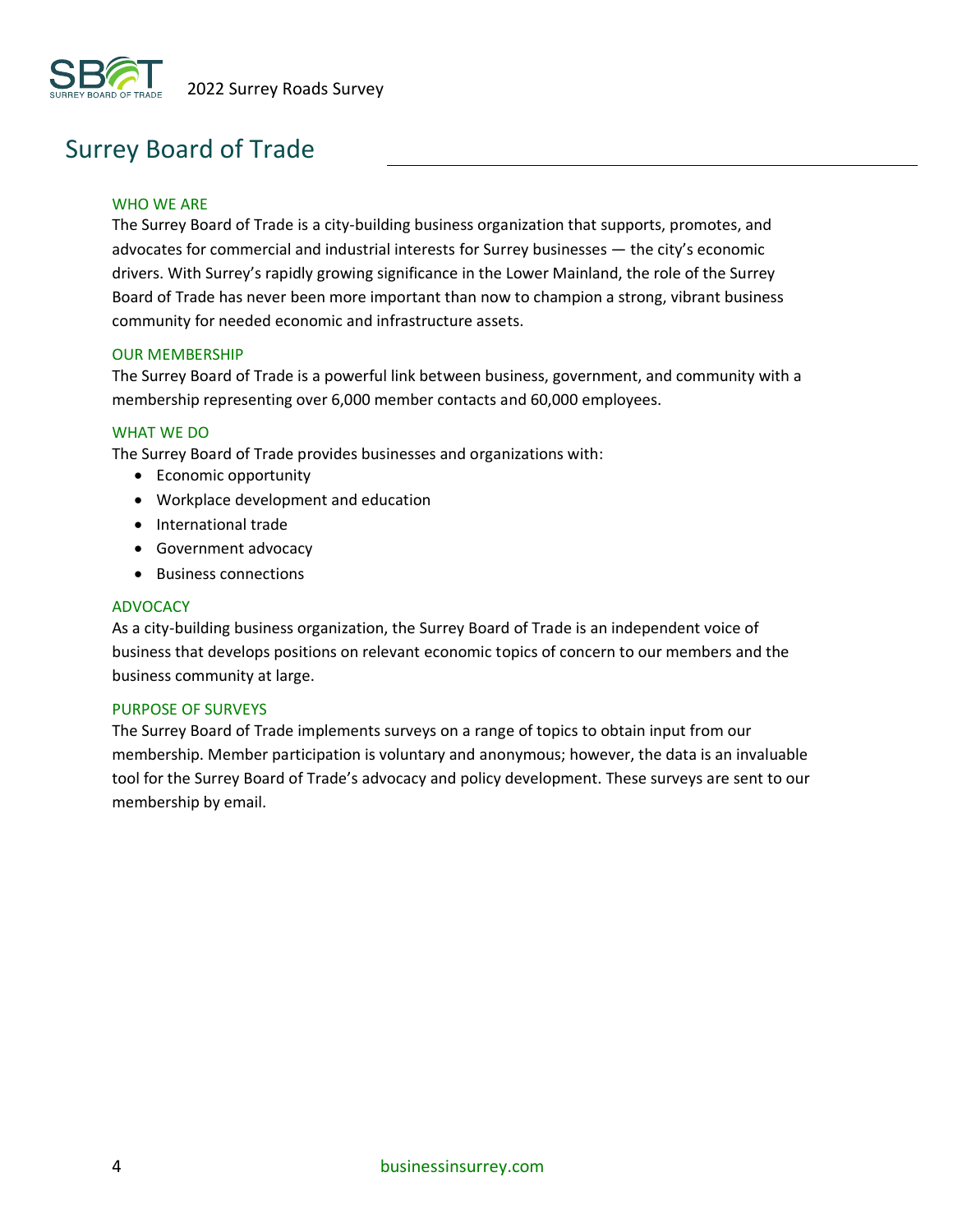

# <span id="page-4-0"></span>Introduction

The Surrey Board of Trade believes that transportation is one of the key economic foundations of building our city. Representing the interests of our members, we advocate in support of transportation infrastructure improvements for the safe and efficient movement of people and commercial traffic throughout Surrey. To do this, we need to continually assess areas in Surrey that may be impediments for our businesses and industry. Results of this survey are shared with the City of Surrey for their consideration.

#### <span id="page-4-1"></span>CITY OF SURREY ROAD IMPROVEMENT PLANNING PROCESS

The City's network of over 4,500 lane kilometres of road is seeing increasing commuter and commercial usage. The 10-Year Servicing Plan (YSP) establishes the Engineering Department's capital expenditure program, including road improvement projects. While the 10-YSP is not a commitment to construct all of the identified projects, it identifies projects that will be constructed on a year-toyear basis as funding becomes available. Priorities are evaluated annually.

#### <span id="page-4-2"></span>SURREY BOARD OF TRADE INPUT

Since last year's survey, the City of Surrey has completed many of the road corridor projects SBOT members identified as top priorities. These include 140 Street widening between 88 Avenue and 92 Avenue, Fraser Highway widening between 140 Street and 148 Street, widening of 32 Avenue between 160 Street and 162 Street to 5-lanes, cycling upgrades in City Centre and Fleetwood, and more accessible cross walks throughout the City. Five more are planned to be completed in the next 1-5 years. These include 32 Avenue widening from King George Boulevard to 164 Street, 32 Avenue widening between 176 Street and 188 Street, 84 Avenue improvements between 120 Street and Fraser Highway, 152 Street road upgrades, and protected cycling network quick-build projects.

The sixth annual road survey includes the results from 2016 to 2021. The 2016 snapshot is the baseline from which the Surrey Board of Trade and the City of Surrey can measure improvement over time. Survey responses for this survey were obtained between October and December 2021.

The Surrey Board of Trade will continue to implement the Surrey Roads Survey to track improvements where they occur and identify concerns as they arise for our members to:

- Gain a deep understanding of our members' commute and business travel trends.
- Determine any actions, recommendations, or policies that may be required.
- Add to our body of knowledge that will lead to better movement of people and goods through Surrey and the South Fraser Economic Region.

# <span id="page-4-3"></span>Executive Summary

The first Surrey Roads Survey, completed in 2016, is the baseline from which we measure change. Other than the list of City of Surrey projects, the addition of questions from the City of Surrey, and questions on COVID-19 impacts, all questions remain the same.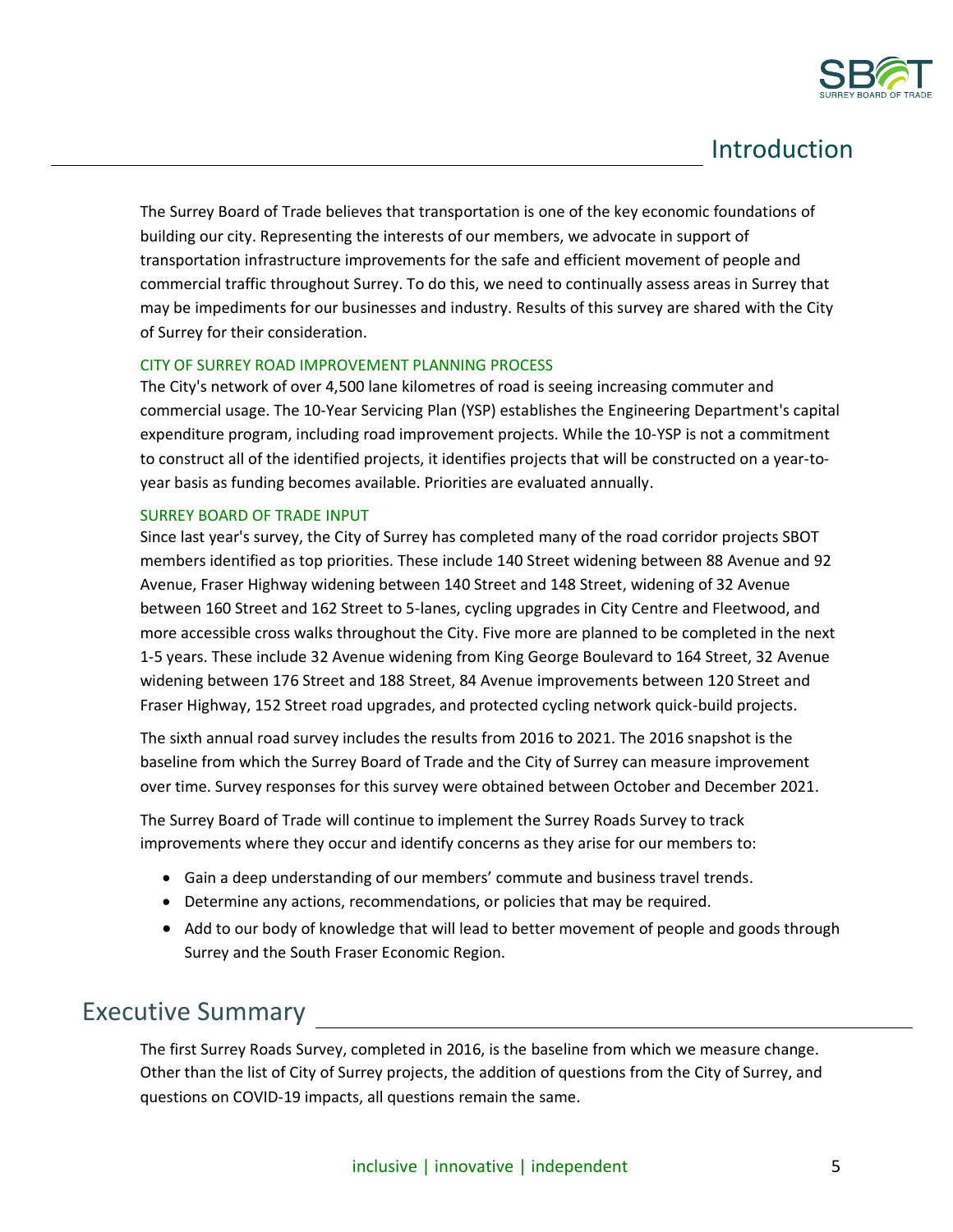

Business travellers are tracked with this annual survey. It was found that 53.5% of respondents live and work in Surrey, which is a slight decrease from 2020. 86.9% of respondents work in Surrey, an increase of 9% from the previous year.

Patterns are emerging with six years of comparable data. We observed an increase in those driving for business purposes during the workday in 2021.

We noted that the majority of respondents spend between 15-30 minutes in traffic during their average commute one-way.

Between 2016 and 2021, the average respondent spent 88.2% of their time driving to work, 3% using transit, 0.5% cycling, 2.9% walking, and 1.3% carpooling.

Transit users have substantially decreased, highlighting the need for safe and efficient transit throughout Surrey with many roads and routes suggested, along with more benches and covering at transit stops to support transit users. COVID-19 and the variants play a large role in decision-making for people to use transit.

The top 3 choices for corridors to be improved are:

- South Surrey/Highway 99 Interchanges: Capacity improvements at key interchanges including 24 Avenue, 32 Avenue, and 152 Street (overpass and widening)
- Fraser Highway: Widen to 4 lanes between Whalley Boulevard and 148 Street, including through Green Timbers Park $1$
- 152 Street: Widen to 4 lanes from 40 Avenue to 50 Avenue

The City of Surrey is working to implement a Safe Mobility Plan and asked for input on their "Vision Zero" principles. Safety on the roads is a top priority and concern for almost every respondent. Over 53% of respondents agreed that safety is a shared responsibility between users and designers/maintenance. However, 44.3% of respondents indicated that lower speed limits will not help reduce collisions in Surrey.

Ridesharing is a service that all major cities and regions across the world have had for many years. Our survey respondents have noted that there should be no pickup restrictions for ridesharing.

Surrey is spread out geographically, and the ability for commuters to use bicycling as a transportation option is not efficient to get to and from work.

Support for a new Pattullo Bridge with an expanded 6 lanes is strongly supported, as is replacing the Massey Tunnel with a bridge.

#### <span id="page-5-0"></span>RECOMMENDATIONS

As a result of survey responses and voluntary additional comments, the Surrey Board of Trade recommends:

1. Planning all major infrastructure projects to anticipate growing population needs.

 $^1$  This project was not underway when the survey was launched, however, it does indicate that the project is necessary and supported by the business community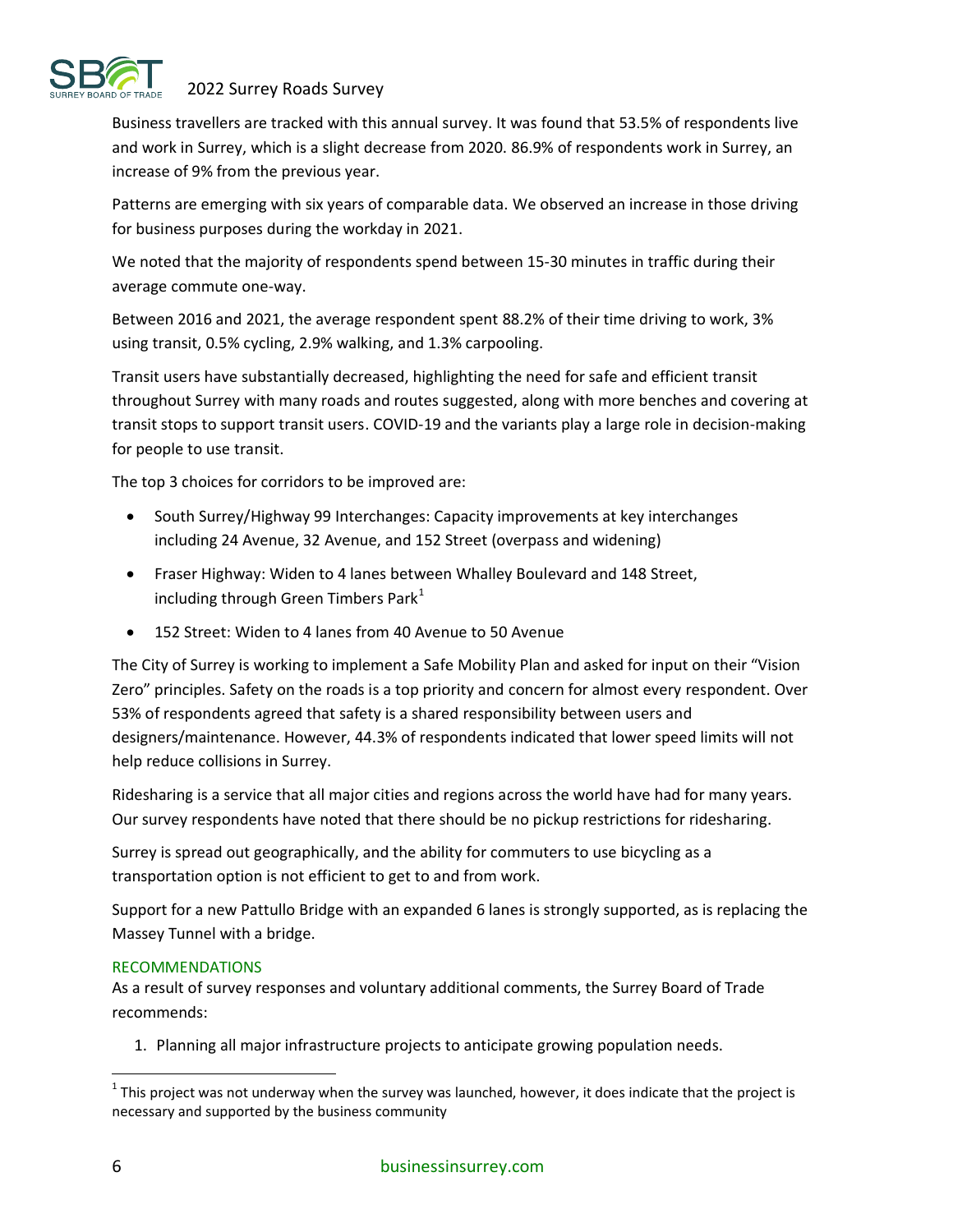

2. All levels of government work together to develop a comprehensive and sustainable interregional transit/transportation plan for the South Fraser Economic Region, that would not change with election cycles.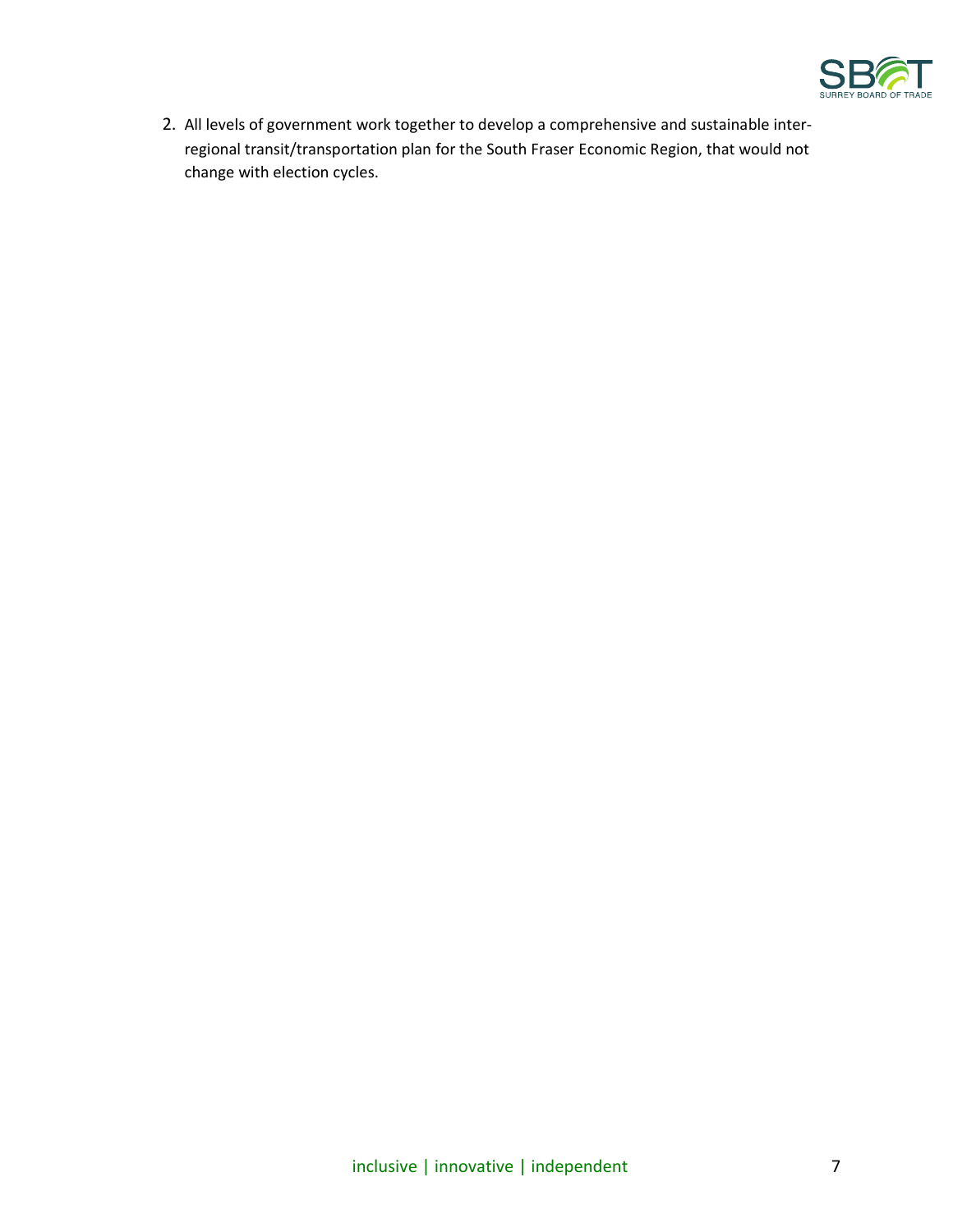

# <span id="page-7-0"></span>Survey Highlights

|                                                     | The daily commute $53.5\%$ of respondents live and work in Surrey $-$ this has decreased since last year          |
|-----------------------------------------------------|-------------------------------------------------------------------------------------------------------------------|
|                                                     | 10.1% work in Surrey but live South of the Fraser or in Metro Vancouver, down<br>from the previous year           |
|                                                     | 91.9% drove their own vehicle to work - up from 2020 (83.5%)                                                      |
|                                                     | 1% walked to work, down from the previous year (4.4%)                                                             |
| Traveling for business                              | 24.2% drive 4 or more days a week for work                                                                        |
|                                                     | 19.2% drive 2-3 days per week                                                                                     |
|                                                     | 18.2% rarely drive, a significant increase from previous surveys                                                  |
| <b>Travel destinations</b>                          | 30.3% travel within Surrey, an increasing trend since 2018                                                        |
|                                                     | 53.5% travel throughout the South Fraser (Surrey plus options combined)                                           |
|                                                     | 82.8% travel throughout Metro Vancouver (combining multiple options)                                              |
| Employee travel                                     | 53.5% of respondents estimate that 0-20% of their colleagues travel for business,<br>up by 8% from previous years |
|                                                     | 52.5% of colleagues travel 1 to 2 hours per day on average, comparable to 2020                                    |
| Barriers to choosing alternative                    | 39.4% indicated that there are no barriers to choosing different options                                          |
| modes of transportation                             | 47.5% indicated that there is a barrier                                                                           |
| Traffic congestion impact on<br>business operations | 23.5% indicated there was a limited impact to business operations, down from<br>last year                         |
|                                                     | 48.2% indicated traffic congestion somewhat impacted business operations                                          |
|                                                     | 28.2% indicated traffic congestion had a significant impact business operations,<br>up from last year             |
| Traffic congestion reduction<br>strategies          | 19.3% believed that the current approach of the City is the best strategy to<br>reduce congestion                 |
|                                                     | 59% believed transit expansion is necessary                                                                       |
|                                                     | 21.7% want mobility pricing to be introduced in a systematic fashion                                              |
|                                                     | Top 3 corridors 57% chose South Surrey/Highway 99 interchanges                                                    |
| requiring attention                                 | 50.6% want Fraser Highway widened to 4 lanes from Whalley Boulevard to 148<br><b>Street</b>                       |
|                                                     | 49.4% want to widen 152 Street between 40 and 50 Avenue                                                           |
| Top choice for road connections                     | 62.9% prioritized 192 Street Diversion: New construction from Fraser Highway to<br>68 Avenue                      |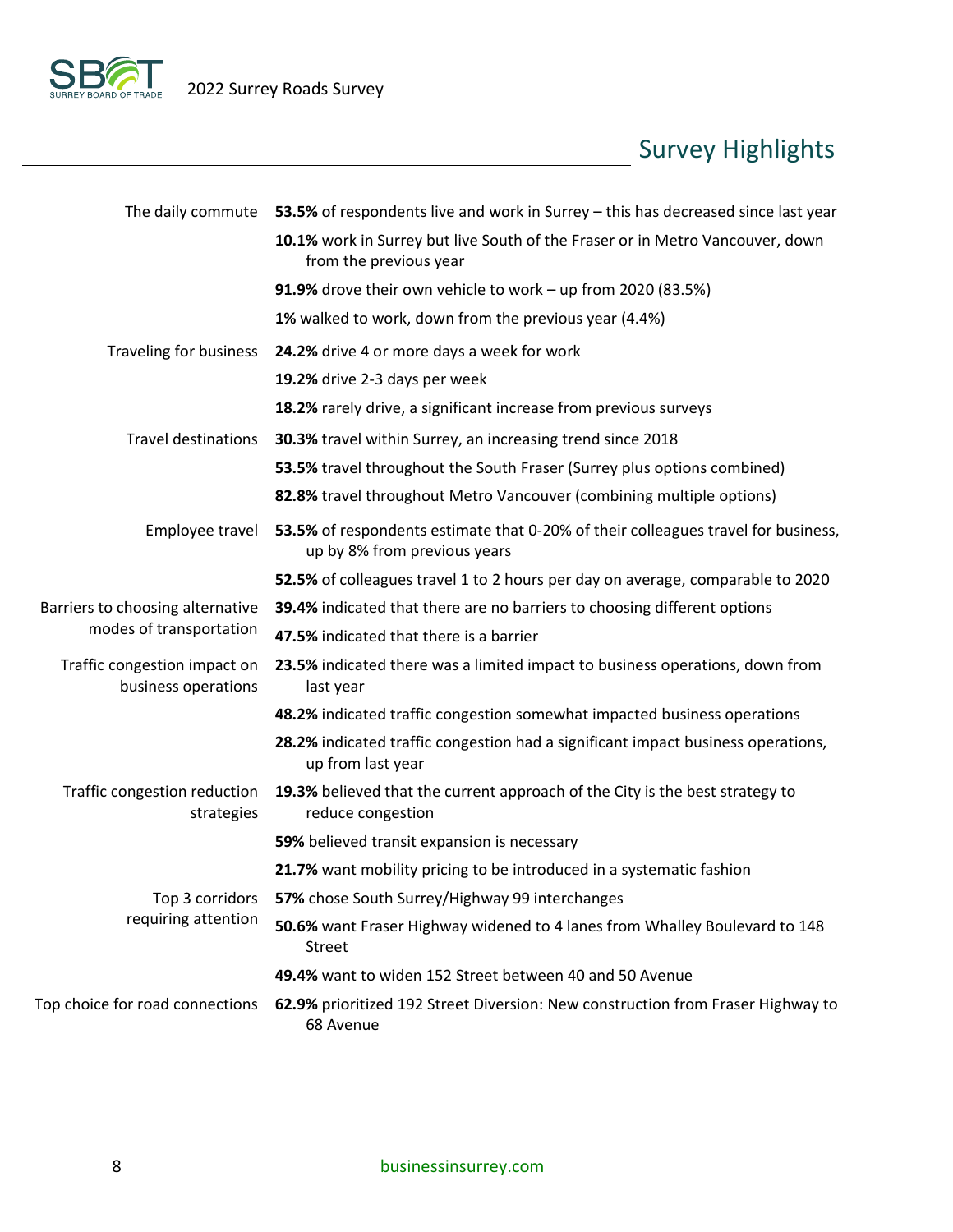

| Top 3 intersections requiring | <b>70.8%</b> indicated 88 Avenue and 140 Street                                                                                                                             |  |  |  |  |  |
|-------------------------------|-----------------------------------------------------------------------------------------------------------------------------------------------------------------------------|--|--|--|--|--|
| improvement                   | 52.8% indicated 104 Avenue and 156 Street                                                                                                                                   |  |  |  |  |  |
|                               | 48.6% indicated 24 Avenue and 184 Street                                                                                                                                    |  |  |  |  |  |
| Transit needed                | 58.2% of respondents stated that we should have and definitely need rapid<br>transit on Fraser Highway (City Centre to Langley)                                             |  |  |  |  |  |
|                               | 57% of respondents determined that we should have and definitely need rapid<br>transit between Guildford, City Centre and Newton on King George<br>Boulevard and 104 Avenue |  |  |  |  |  |
|                               | 54.4% believe that we <i>should have</i> and <i>definitely need</i> a new B-Line bus service<br>to South Surrey/White Rock                                                  |  |  |  |  |  |
| Curbside bus pull-outs        | 77.2% believe that curbside pull-outs for buses are very important and<br>extremely important                                                                               |  |  |  |  |  |
|                               | 86% believe that curbside pull-outs for buses would be effective in reducing<br>congestion along major arterial roadways                                                    |  |  |  |  |  |
| Safety first                  | 53.9% stated that they strongly agree that safety on roads is a shared<br>responsibility between users and designers/maintenance                                            |  |  |  |  |  |
|                               | 44.3% stated that reducing speed would not reduce collisions in Surrey                                                                                                      |  |  |  |  |  |
| Ridesharing                   | 76.9% want ridesharing services without pickup location restrictions                                                                                                        |  |  |  |  |  |
| <b>Bike sharing</b>           | 18.8% of respondents would be very unlikely to cycle to work if Surrey had bike<br>sharing, down significantly from 2020                                                    |  |  |  |  |  |
|                               | 33% of respondents would be very likely to somewhat likely to use bike sharing,<br>up significantly from 2020                                                               |  |  |  |  |  |
| <b>Bridges wanted</b>         | 76.9% want the Pattullo Bridge to have 6 lanes available on opening day                                                                                                     |  |  |  |  |  |
|                               | 55.1% want a bridge (whether as originally planned or with fewer lanes) to<br>replace Massey Tunnel                                                                         |  |  |  |  |  |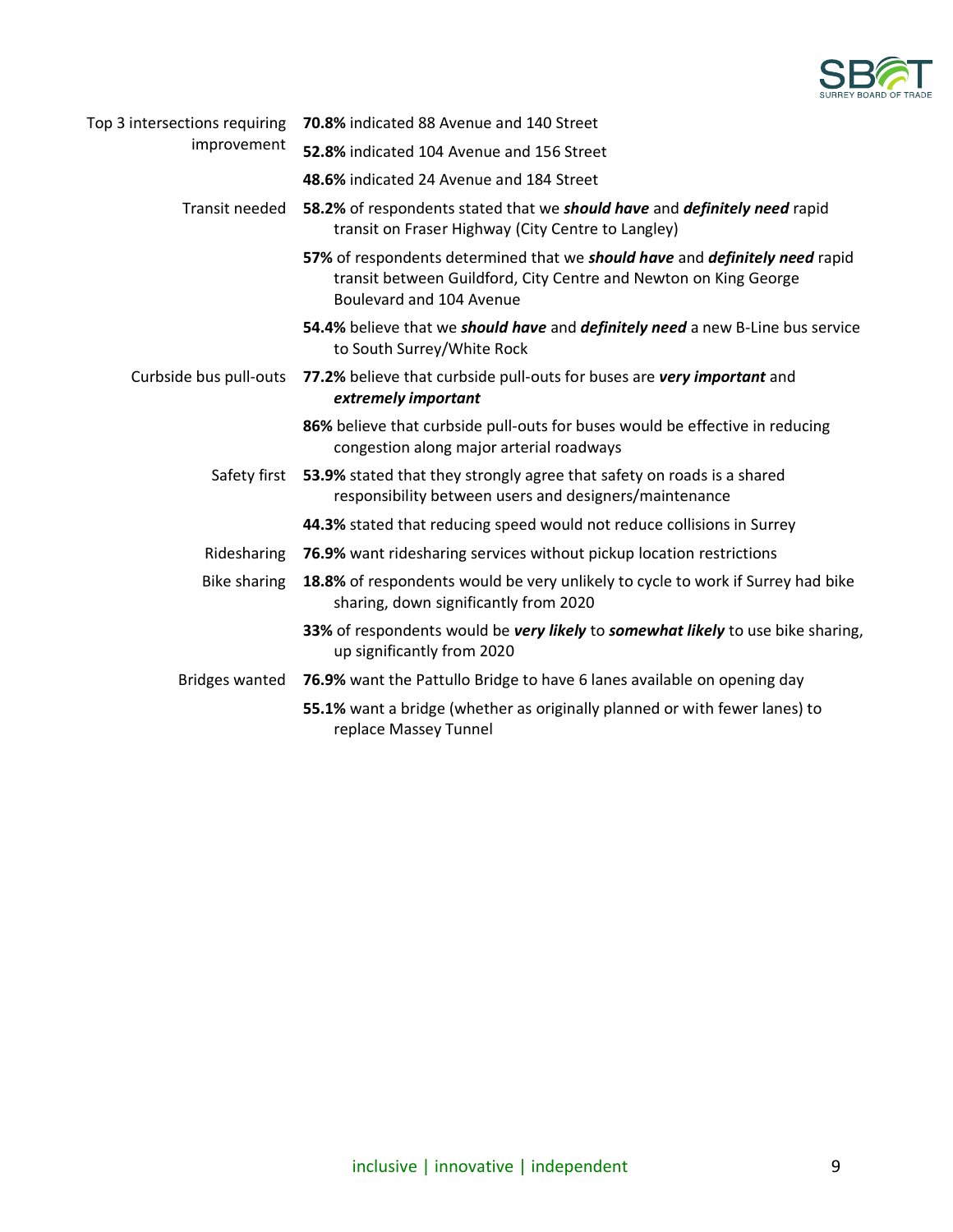

# <span id="page-9-0"></span>Methodology

The Surrey Roads Survey was distributed via email to our membership representing over 6,000 member contacts and 60,000 employees. The survey was also promoted nr our website (businessinsurrey.com), and our various social media channels such as Facebook, Instagram, Twitter, and LinkedIn.

# <span id="page-9-1"></span>Overview of Results

*Please note:* Details and tables of results are in Appendix 2 on page 36. All data are in percentages unless otherwise indicated. Numerical data, where given, have been rounded to the first decimal, therefore results may not add up to 100%.

#### <span id="page-9-2"></span>COMMUTING IN SURREY

One of the more important metrics to measure is how many respondents work in Surrey. Over 50%

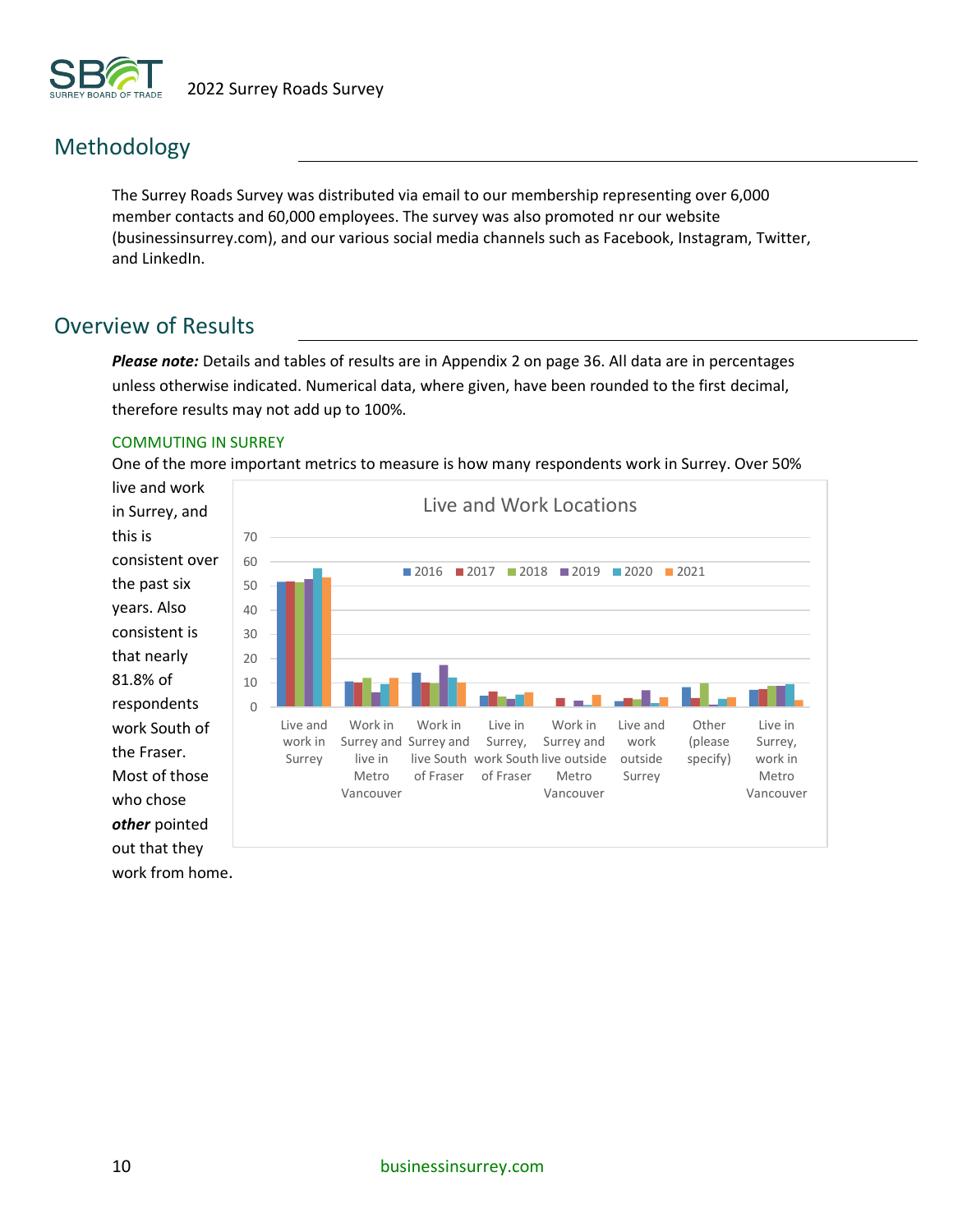

Transit usage is consistently low over the history of the survey. This year, just one percent indicated they use transit for their daily commute. As later responses demonstrate, the low ridership numbers are most indicative of a lack of reasonable transit options for potential riders in Surrey. 'Reasonable' is variously defined by municipal or transit planners as being within 5 to 10 minutes walking distance to a transit stop. Additionally, the pandemic further reduced ridership as individuals were fearful of contracting COVID-19.



We saw an increase in respondents that cycled to work, with two percent of respondents indicating as such. Carpooling and walking decreased. Overall, respondents mostly live and work South of the Fraser and will drive as part of their commute.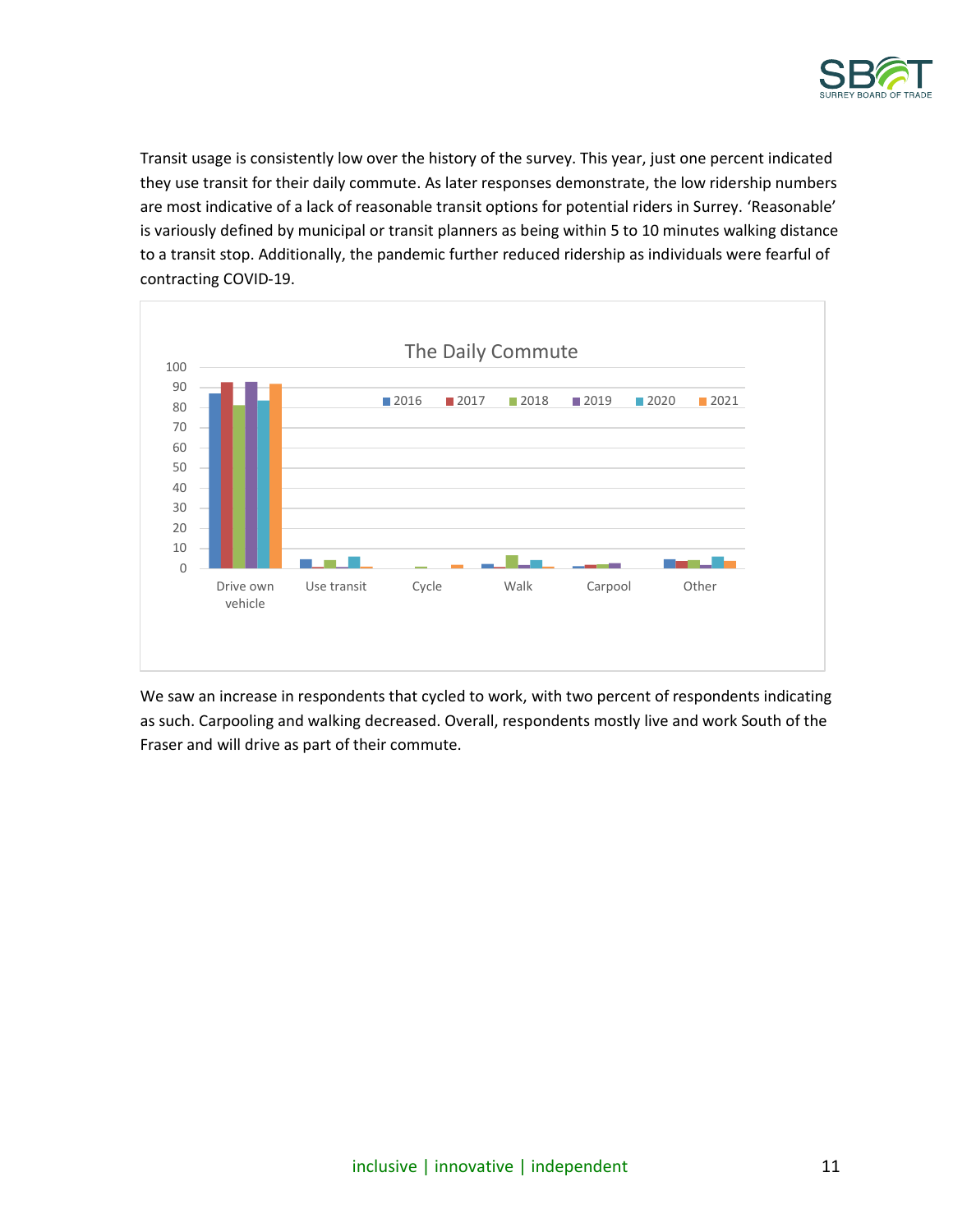

#### <span id="page-11-0"></span>RESPONDENTS WORK RELATED TRAVEL

Travelling to and from work, as well as heading out to sales calls, meetings, and other errands, can consume a good portion of a workday. With six years of data, we can speculate that there is a trend developing in daily business travel. There was an upward trend of those who responded *yes, they travelled daily for business during the day*, returning to 2018 levels. Those who *do not drive at all for business during the day* is down compared to 2020.Those who drive *sometimes*, defined as driving 2 to 5 times a month, has decreased. These results should not be surprising as COVID-19 pushed much of the workforce to work from home arrangements and has led to reduced road users, however, many returned to work (office workers and essential jobs) when this survey was released between October and December 2021.



When respondents were asked how long their average commute was one-way, the majority spend between 0-45 minutes in traffic.

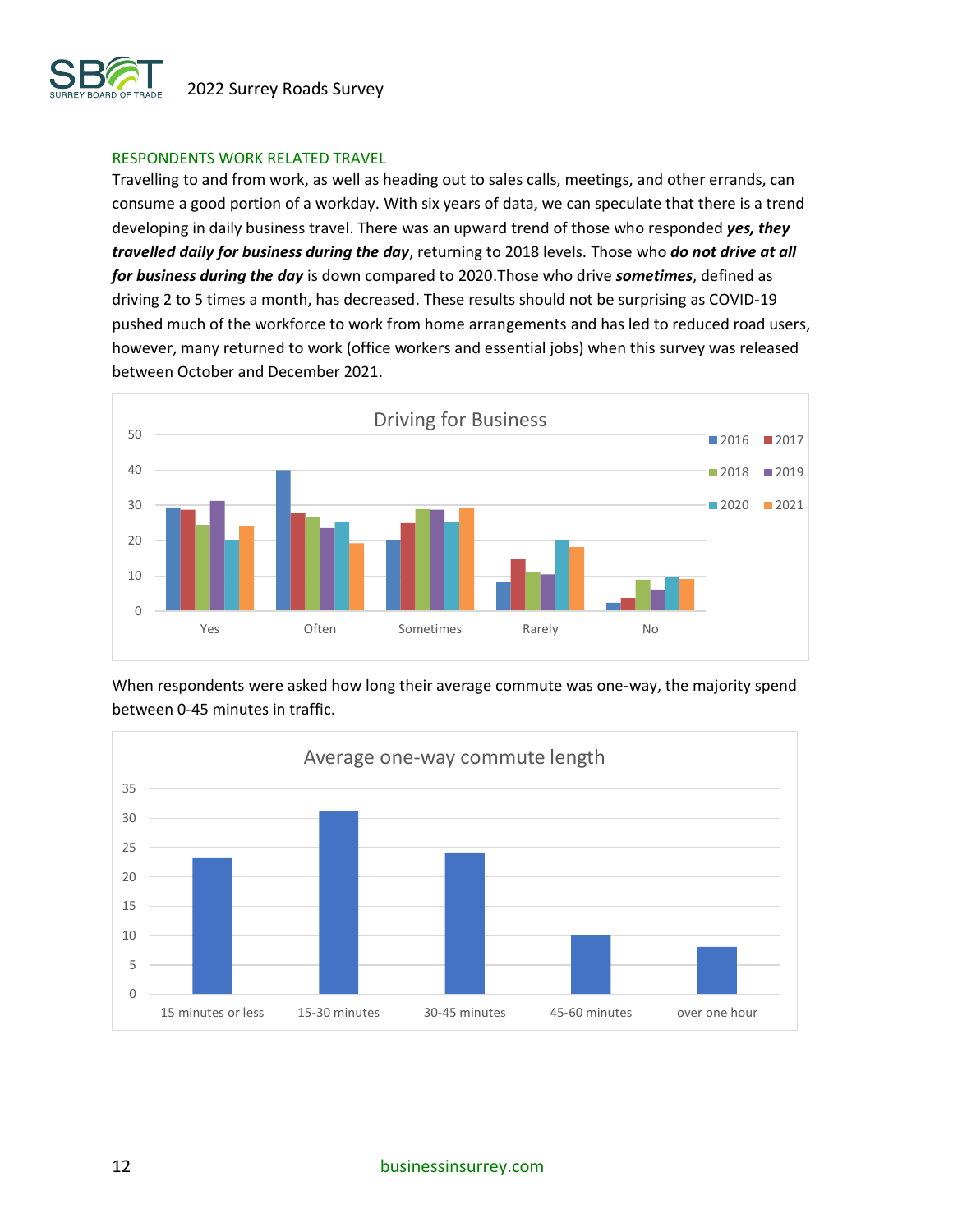

The following information is related to travel during the day to meetings, sales calls, etc. Overall, the pattern for number of hours travelled per day has been declining since 2017. The pandemic has made a large impact on the increase in respondents that do not drive for the purpose of their work.



We respondents were asked that if they did drive for business purposes, where did they do most of their driving? Respondents this year travelled mostly within Surrey, an increase compared to the previous 4 years, and many more that did not travel (N/A) as part of their business.

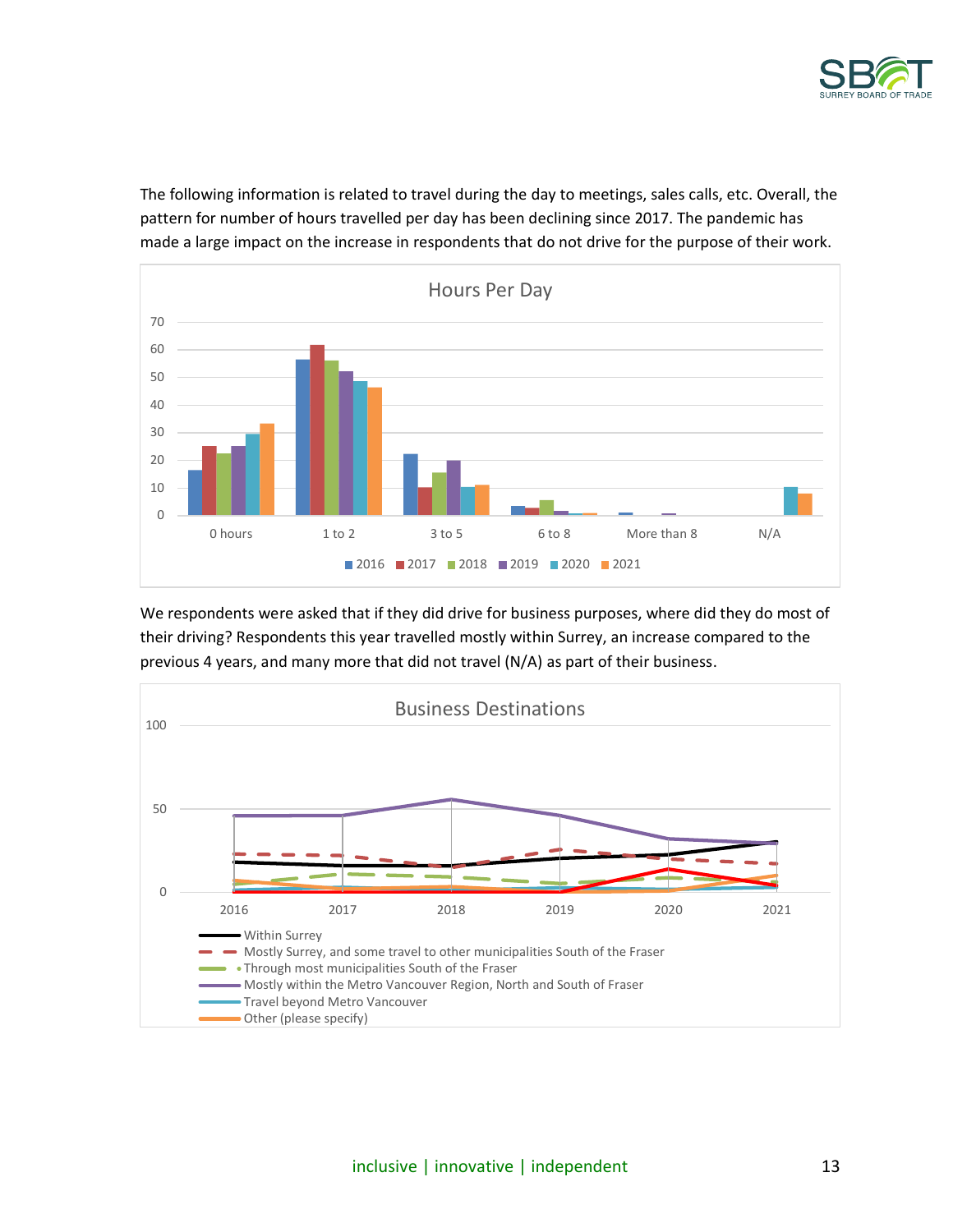

#### <span id="page-13-0"></span>EMPLOYEES TRAVEL FOR BUSINESS

Respondents were asked to assess the work-related travel by other employees in their company. Those that were travelling for business purposes between 71-100% of the time increased in 2021.



The percentages chosen are "guestimates" made by respondents and are not likely to be an accurate reflection of the travel patterns of a company, particularly a larger business. However, we do see that the majority of respondents do not

travel often, and those that do travel for work are doing more now than last year, which could be attributed to the COVID-19 shutdowns of 2020.

Despite relying on the guestimates of respondents, 2016 to 2021 results for the estimated travel time of employees are very similar. In 2017, 2018 and 2019, an increase of over 10% (13%, 11%, and 10% respectively) from the 2016 baseline for 1-2 hours is observable. In 2020, we observed a modest increase of 4.2% when compared to 2016.

<span id="page-13-1"></span>

Interestingly, more individuals spent no time in traffic for business purposes, excluding commuting to and from work. In 2020, 29.6% of respondents estimated that employees spent 0 hours in traffic. That is higher than the baseline of 28.6% in 2016. This may be attributed to people driving less for work due to the pandemic.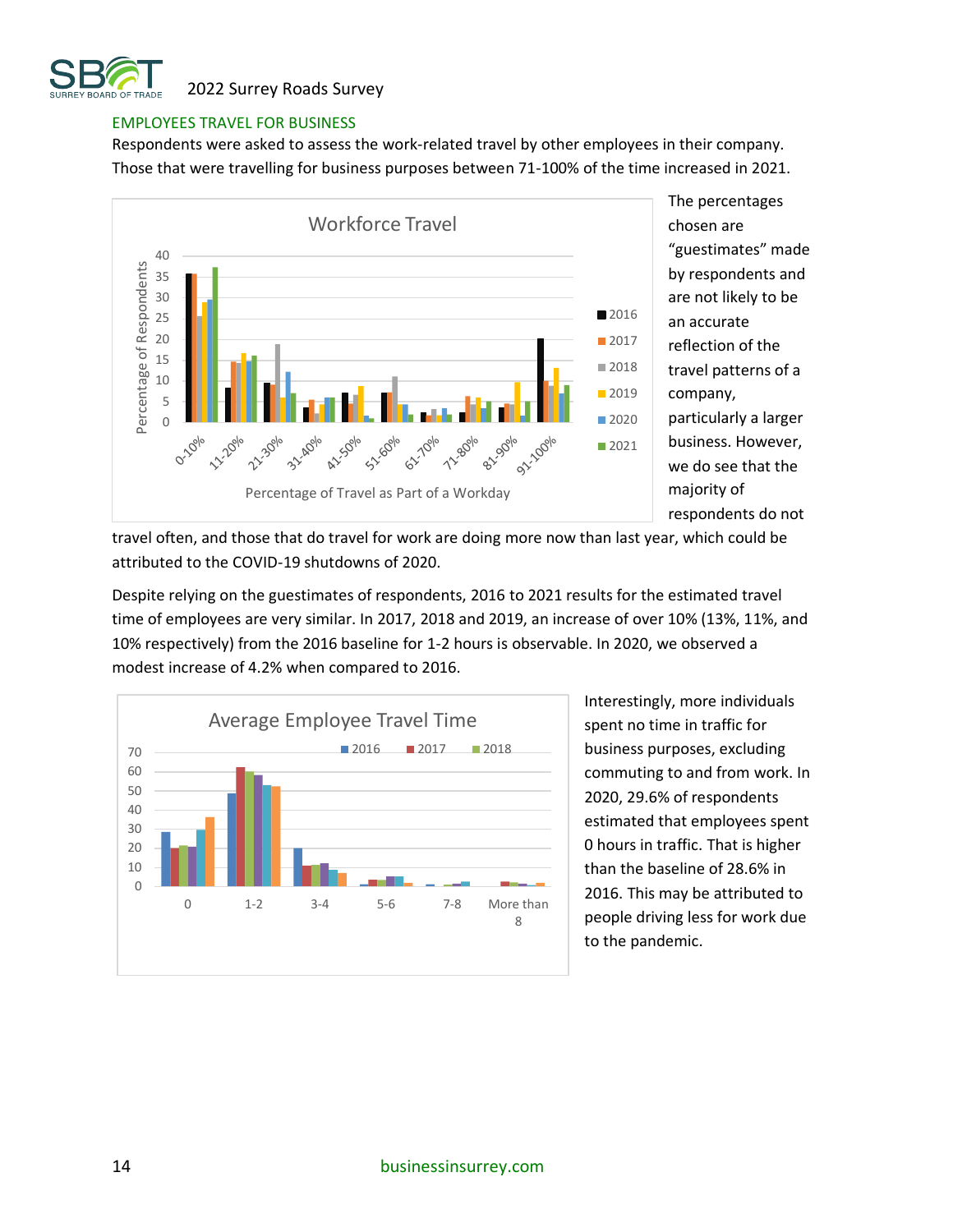

#### BARRIERS TO CHOOSING ALTERNATIVE MODES OF TRANSPORTATION

This year, we asked whether employees/staff have barriers to choosing an alternative to driving to their place of employment.



Although more respondents in 2021 indicated that there are no barriers to different transportation modes than 2020, over 47% of respondents indicated that there is some sort of barrier to alternative modes of transportation. Some respondents that chose *other* indicated that the length of the commute precludes the employee(s) from using multiple modes of transportation, others indicated that visiting clients makes it impossible to rely on public transportation. In general, the distance and lack of transit service leaves driving as the only option for travelling in and around Surrey.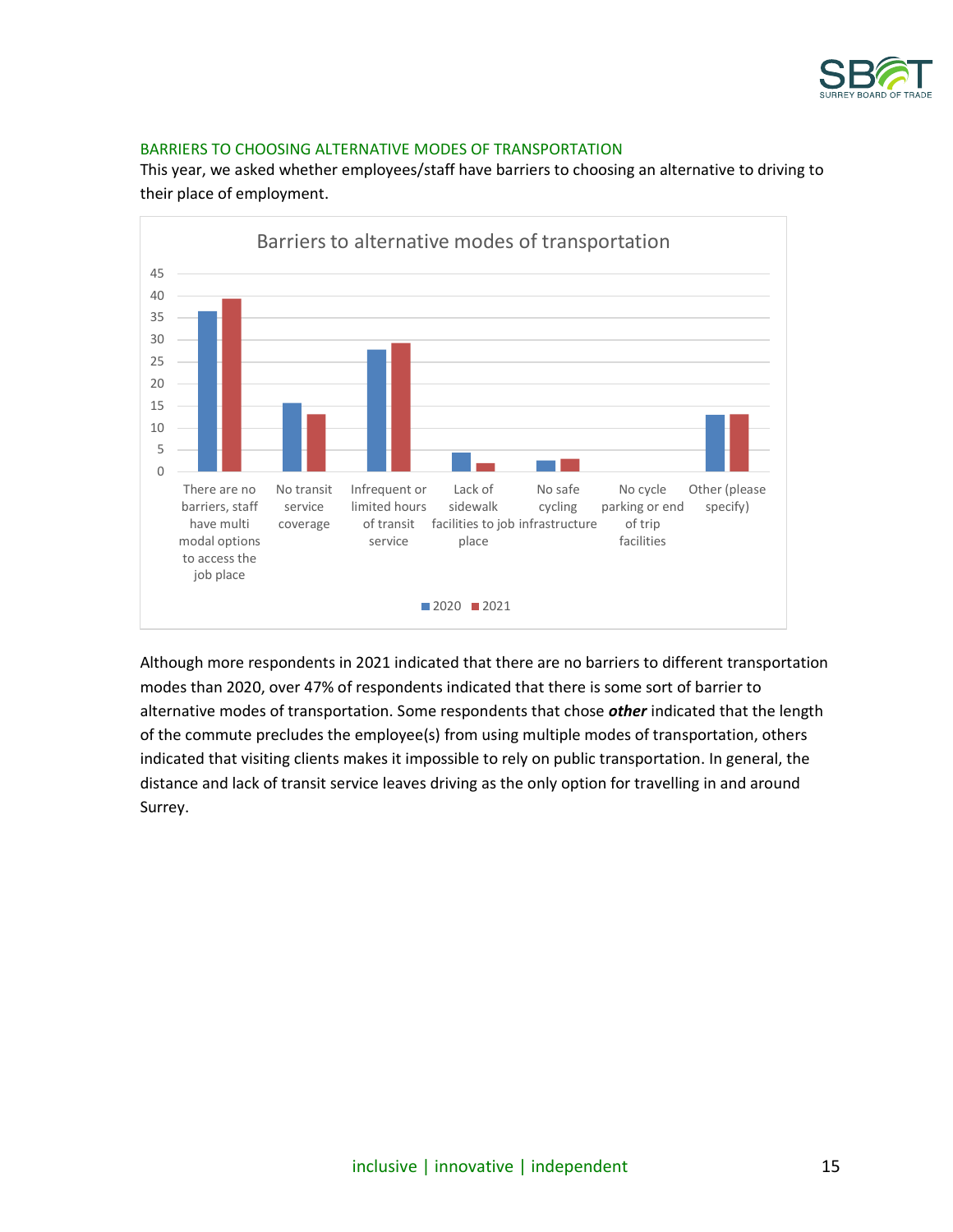

#### <span id="page-15-0"></span>TRAFFIC CONGESTION AND ITS IMPACTS ON BUSINESS OPERATIONS

Last year we added a question about traffic congestion and its impacts on business. Impact could be characterized as customers experiencing longer delivery times, employees/employers experiencing unpredictable travel times between job sites, uncertain times to ship or receive goods, etc.



This year, we found that congestion is impacting businesses more than in 2020. This could be due to many people returning to work and using their personal vehicles to commute.

#### <span id="page-15-1"></span>INNOVATION IN TRAFFIC REDUCTION STRATEGIES

The City of Surrey wants to understand how innovative they should be in reducing congestion. Respondents were given three options:

- Current approach Implement some alternatives as long as they don't delay or interfere with car traffic, e.g. transit priority measures on roads that are wide enough to not delay cars. Extend the SkyTrain network as funding allows. This won't impact cars, but it also won't encourage as many people to use alternatives as the options below, forcing more people to drive for their daily needs. Traffic congestion will continue to increase, and businesses won't see as many long-term benefits.
- Continue to extend the rapid transit network as funding allows and begin to implement more transit priority measures on higher transit ridership roads, recognizing there may be some impact to cars. Invest more resources into building sidewalks and protected cycling facilities. This approach gets more people out of their cars than the current approach and results in less congestion.
- Introduction of mobility pricing with purposeful and systematic expansion of transit priority measures on high transit-ridership corridors and the introduction of street-based rapid transit (e.g., bus rapid transit operating in an exclusive lane separated from general traffic) in addition to SkyTrain expansion, in order to reach more people and places sooner than SkyTrain only. Surrey completes a network of sidewalks and protected cycling facilities in all town centres and commercial areas. A more complete cycling network enables the introduction of bike sharing and micro-mobility services. Motor vehicles are delayed in the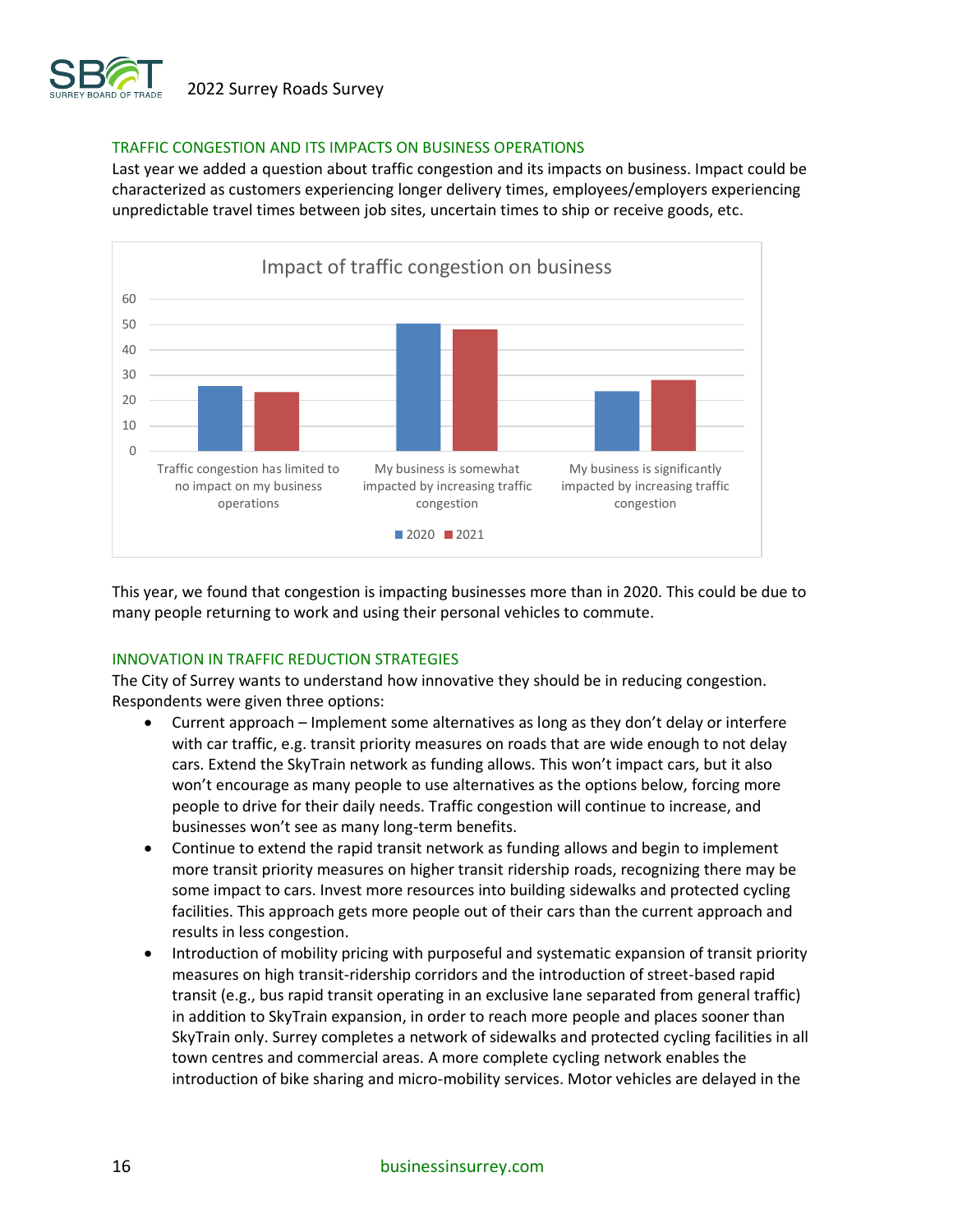

short-term but in the longer-term many more people take transit, walk, and cycle, leaving more space on the road for auto-dependent users.

It was found that respondents are interested in the expansion of the rapid transit network. To accomplish this, the City will need to partner with TransLink to ensure that Surrey receives its fair share of transportation infrastructure investments from all levels of government.



#### <span id="page-16-0"></span>SURREY'S TRANSPORTATION PLAN

The City of Surrey is creating a new, innovative transportation plan for the Surrey of the future. This is an opportunity for Surrey Board of Trade members to offer their input on the plan. The plan will be rooted in community values informed through public consultation, including the Board of Trade, and built on five key pillars:

- 1. Grow the transportation network
- 2. Prioritize human life above all else
- 3. Tackle the climate crisis
- 4. Innovate through technology and new mobility
- 5. Balance equity

In fall 2020, phase 2 of public consultation explored community values and the current Surrey transportation experience, with input from residents, businesses and stakeholders including the Surrey Board of Trade. Based on this feedback, the City created a draft vision and identified four bold moves that deliver on the five pillars. They are outlined in the following pages.

#### <span id="page-16-1"></span>VISION: CONNECTING A MILLION PEOPLE + PLACES WITH SAFE, CONVENIENT AND GREEN TRANSPORTATION CHOICES FOR ALL

We asked whether this vision was supported by respondents. There were 50% of respondents that indicated it aligned with their values and vision for the future of Surrey's transportation. 10.7% indicated that it did not, and 39.3% indicated it somewhat aligned.

Many respondents strongly or somewhat supported the draft vision.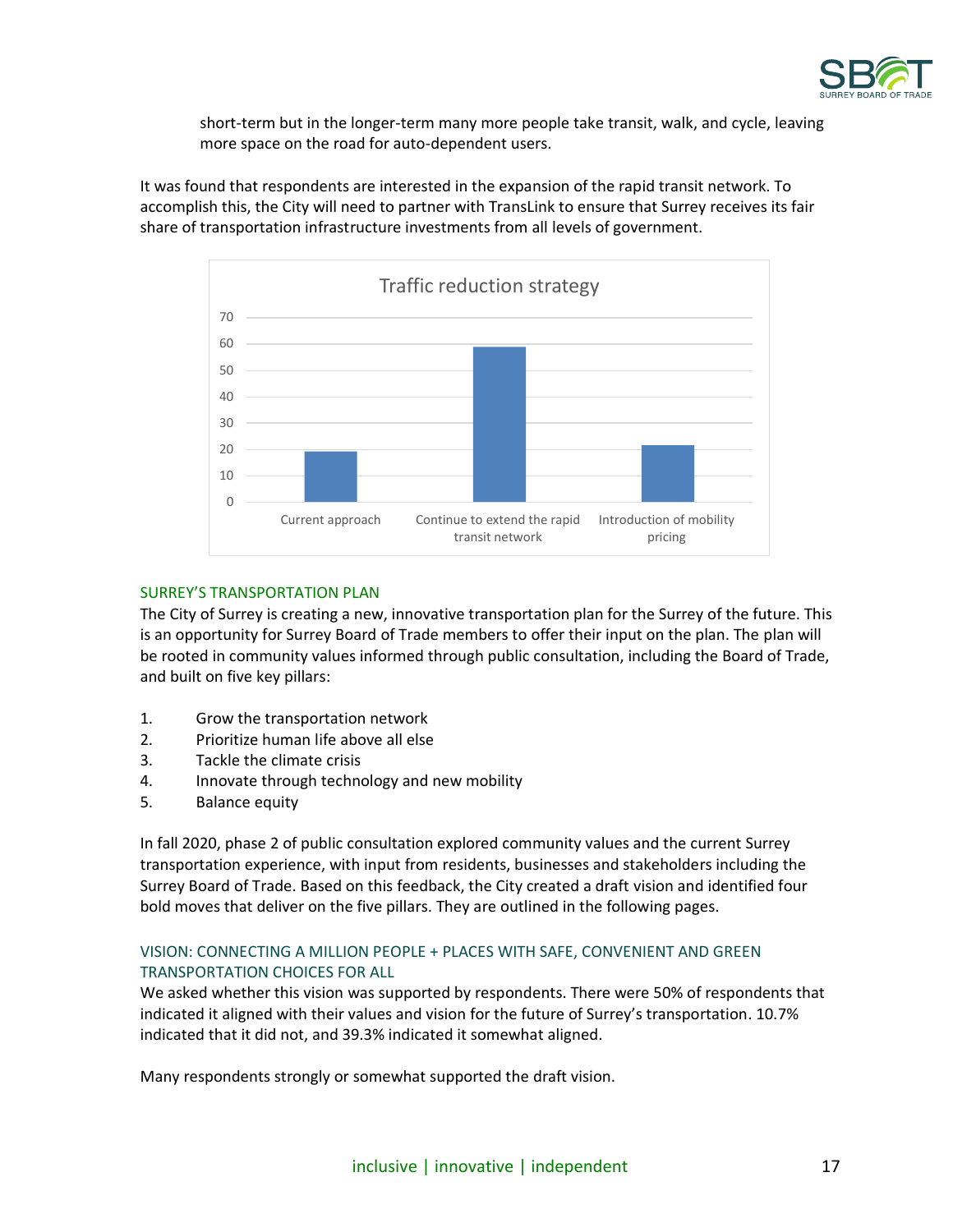



#### <span id="page-17-0"></span>BOLD MOVE: PUT SAFETY FIRST

The City is now working to refine the bold moves which will be undertaken over the next 10 years to deliver the new vision for transportation in Surrey.

Put Safety First: Value human life above all else in the transportation network by building streets that prioritize safety over the movement of vehicles.

We asked respondents to what extent they support or oppose this bold move for the future of transportation in Surrey. There was a strong majority that strongly or somewhat supported this initiative, as per the graph below.



#### <span id="page-17-1"></span>BOLD MOVE: SUPPORT 15-MINUTE NEIGHBOURHOODS

We wanted to know whether the business community supported the 15-minute neighbourhood concept.

What is a 15-minute neighbourhood? It is localized shops and services, and access to transit within a short distance from your home. It supplements the greater level of services provided in areas like Surrey City Centre and the town centres such as Newton and Cloverdale, so that more services are closer to home. By having daily needs close at hand, we can spend less time in traffic and more time with friends and family.

The majority of respondents supported the concept with very few (6%) opposing the concept.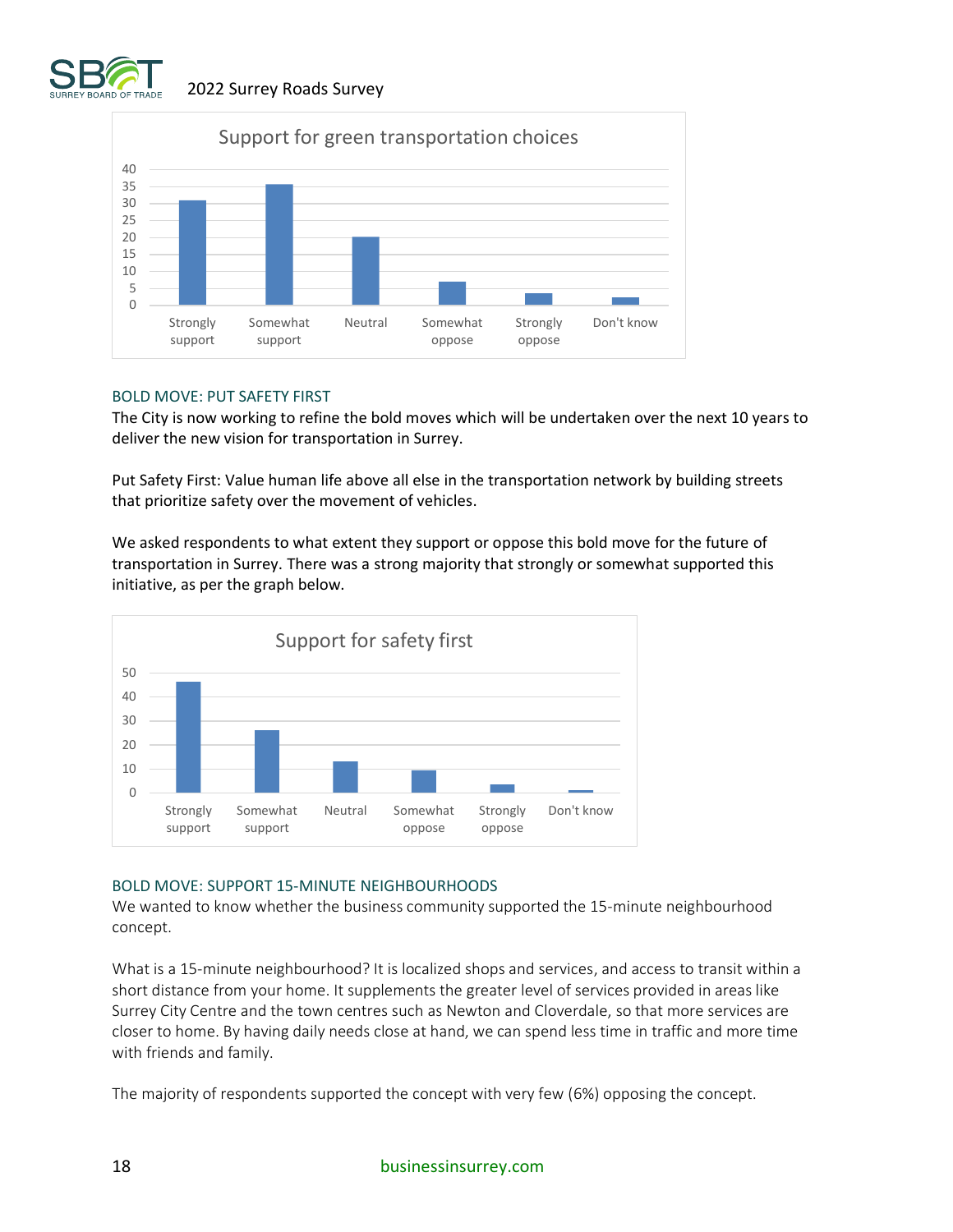



#### <span id="page-18-0"></span>BOLD MOVE: CONNECT COMMUNITIES WITH RAPID TRANSIT

Respondents were asked to what extent they supported a rapid transit network that supports and connects all of Surrey's town centres. A large majority strongly supported the idea, with less than 4% somewhat opposing the strategy.



#### <span id="page-18-1"></span>PRIORITY OF ROADSPACE

Respondents were asked to choose whether they supported to maintain current road space and only build SkyTrain, or give up existing road space to build more rapid transit on the street. The former option would allow for a slower build of alternative transportation options, alleviating congestion and reducing emissions, while the latter would allow for faster deployment of different transportation options, reduction in congestion, and emissions.

Many respondents indicated that they would support the route that would build rapid transit the fastest. This has been a policy position of the Surrey Board of Trade for years. The Surrey Board of Trade has advocated for rapid transit options, such as LRT, that provide efficient, low-cost transportation options that service many residents.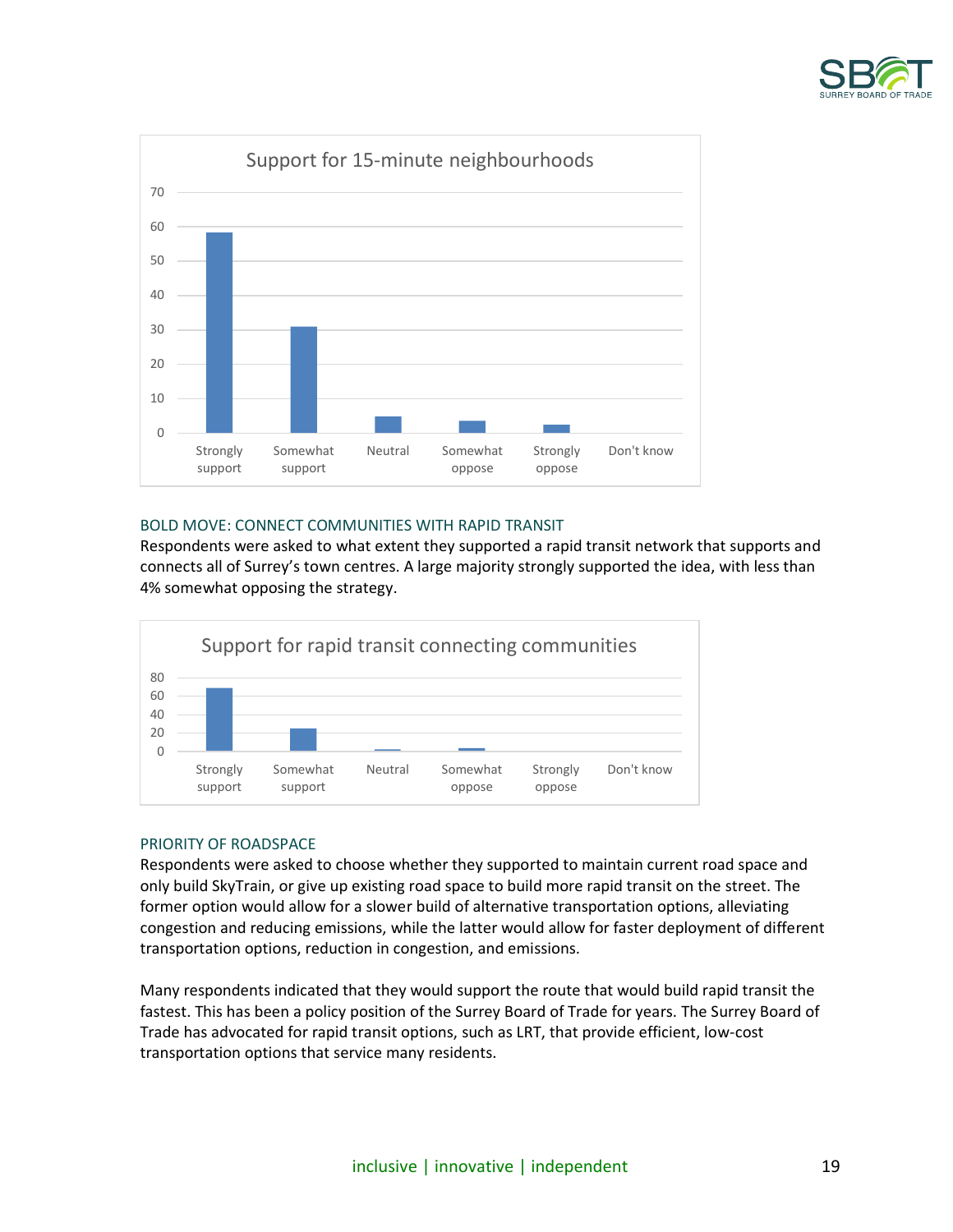



#### <span id="page-19-0"></span>BOLD MOVE: INVESTING IN GREEN TRANSPORTATION CHOICES

Respondents were asked to what extent they supported an increase and prioritization of investments in walking, cycling and transit before personal vehicles. Many (70.2%) indicated they would somewhat or strongly support this shift. Only 15.5% opposed the shift.



Surrey's current 10-year capital plan proposes to invest \$940 million to improve the transportation network. Currently, 90% of that funding is for road expansion, while walking, cycling and transit combined represent about 10%.

Respondents were asked what percentage of existing funding for adding new car lanes would you support reallocating to safety improvements that will increase choices for walking, rolling and transit? The vast majority (56%) chose 0-30% of reallocation.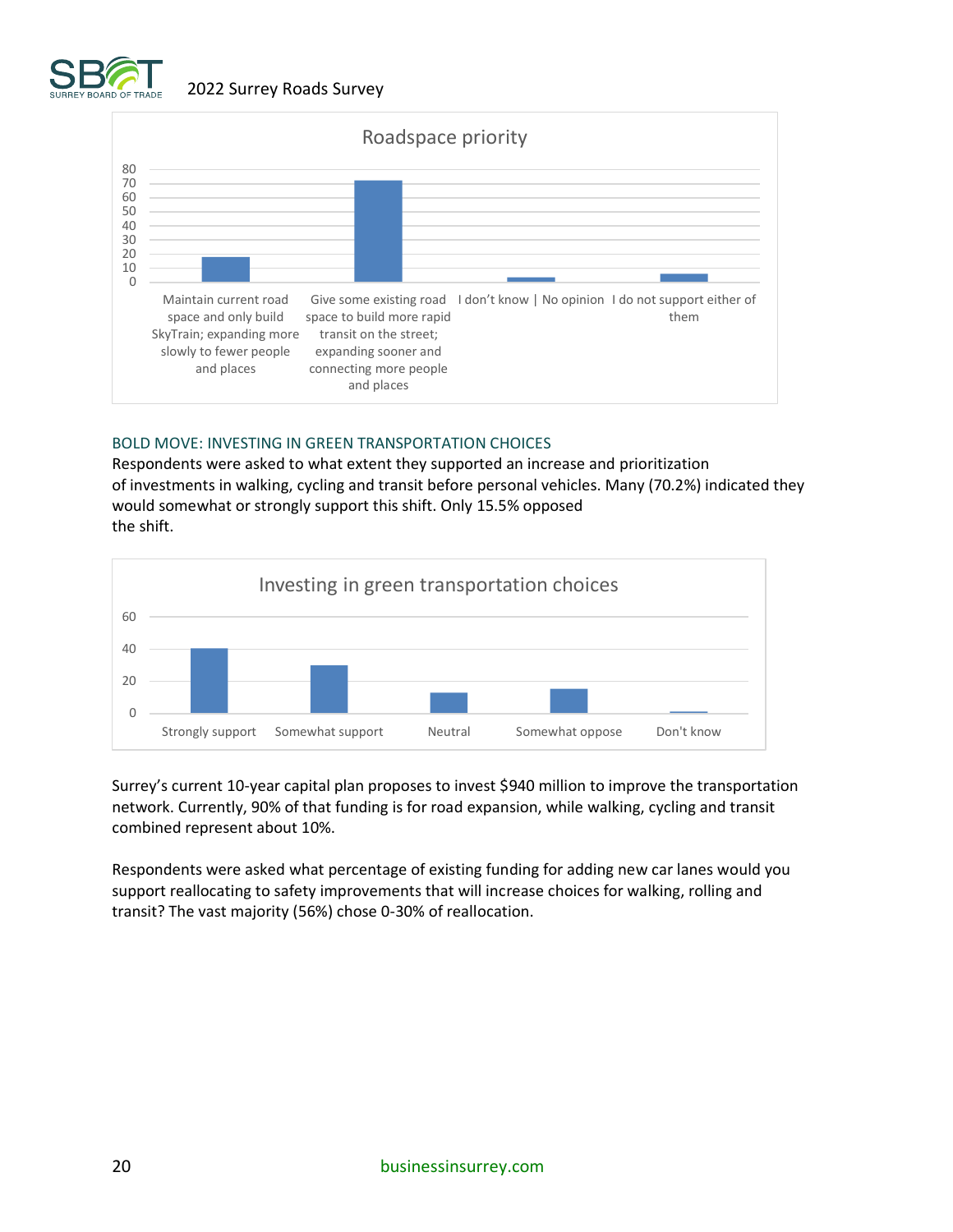



#### <span id="page-20-0"></span>CYCLING TO WORK

We wanted to ensure that the City was aware that the business community has an opinion on cycling to and from work. We asked this question for the first time in 2020 and saw a large increase in respondents willing to cycle to work if there was a network of safe, protected, and connected cycling facilities.

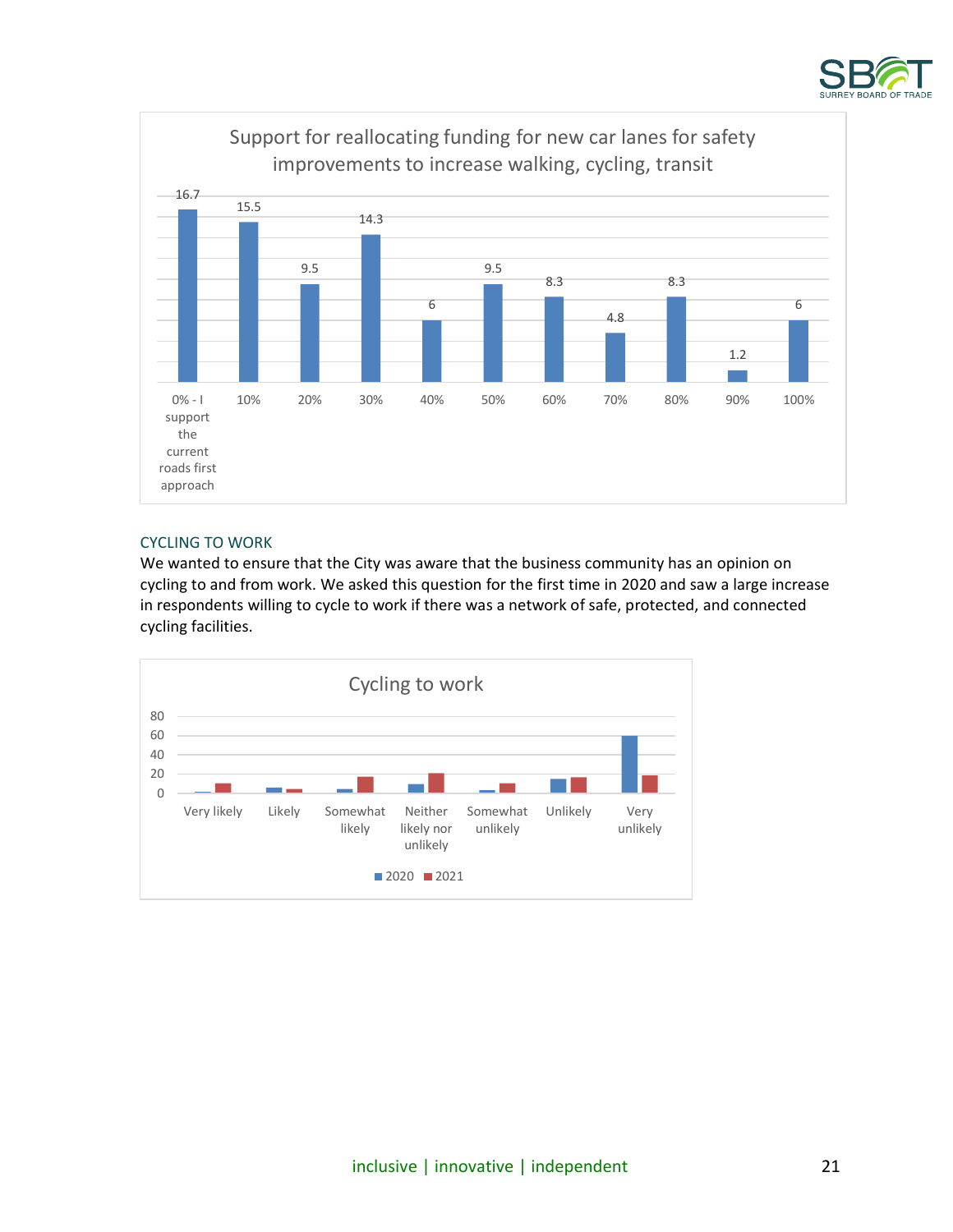

#### <span id="page-21-0"></span>CITY ROADS AND PROJECTS

Each survey features several questions designed by the City of Surrey staff as part of their information gathering. The City of Surrey has a 10-year plan for road improvement projects. Priorities are evaluated annually with major projects taking approximately 3 years from planning to completion. As these differ annually, there are no comparatives. Respondents were also given an opportunity to recommend projects to City staff, and many were suggested.

Of the identified projects, respondents were asked to select their top three choices. These are included here in order of preference.<sup>2</sup> For the full table, please see Appendix 2, page 47.

#### <span id="page-21-1"></span>ROAD CORRIDORS

| South Surrey/Highway 99 Interchanges: Capacity improvements at key | 57% |
|--------------------------------------------------------------------|-----|
| interchanges including 24 Avenue, 32 Avenue, and 152 Street        |     |
| (overpass and widening)                                            |     |
|                                                                    |     |

- 2. Fraser Highway: Widen to 4 lanes between Whalley Boulevard and 148 Street, including through Green Timbers Park $3$ 50.6%
- 3. 152 Street: Widen to 4 lanes from 40 Avenue to 50 Avenue 49.4%

The corridors chosen by most respondents was likewise, and with a very similar result, chosen by respondents in 2020. These are priorities for businesses and commuters.

About 28% of the respondents had suggestions in addition to those provided by the City. There were requests for additional lanes, repaving of roads, and instructions regarding traffic lights. See appendix 2, page 48 for the entire list.

 $^{2}$  Totals will not add up to 100 as respondents were asked to choose their top 3.

 $3$  This project was not underway when the survey was launched, however, it does indicate that the project is necessary and supported by the business community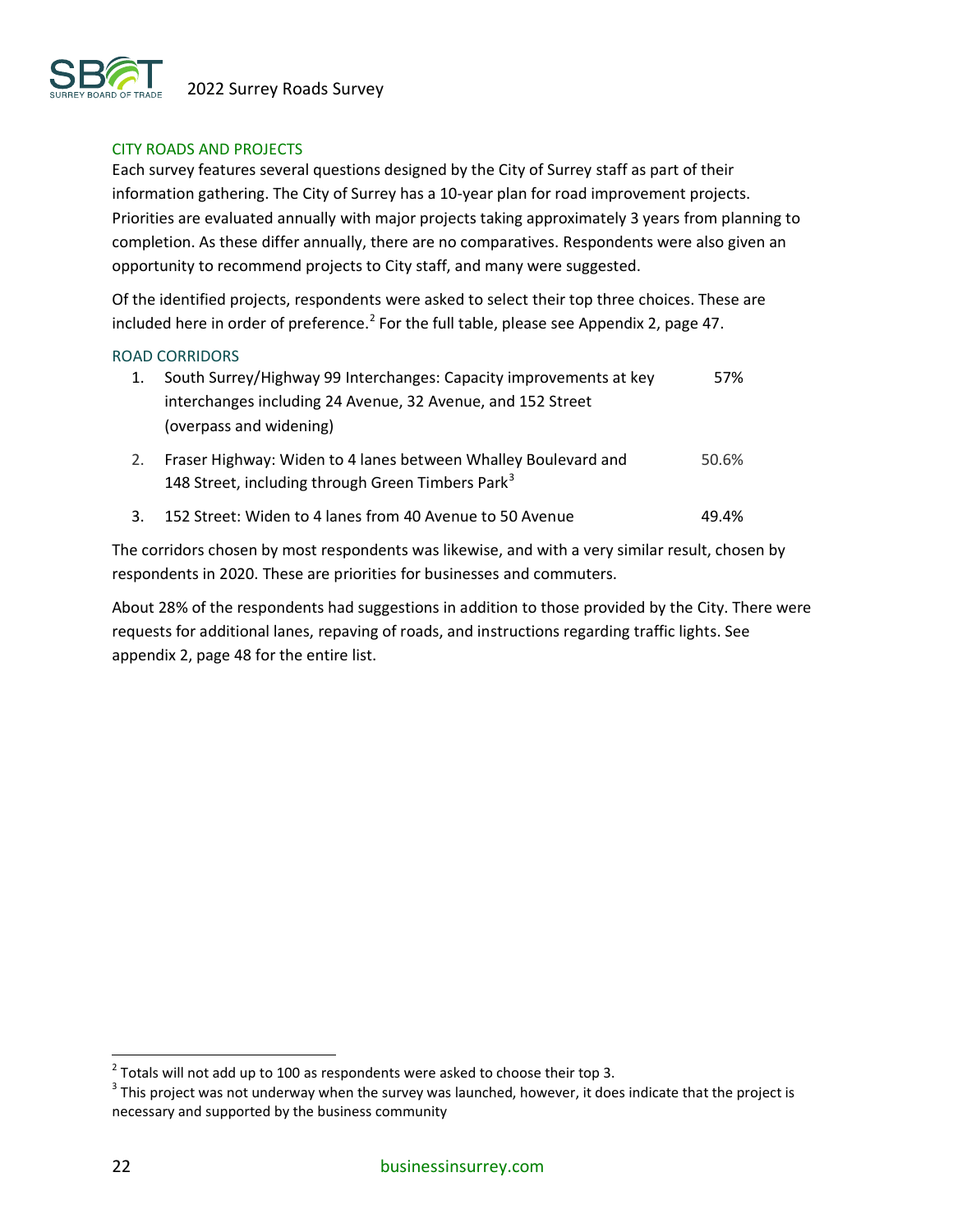

#### <span id="page-22-0"></span>**CONNECTIONS**

The City of Surrey has been considering closing several network gaps in order to improve connectivity. Respondents were asked to pick their top three priorities. Of the choices given, new construction from Fraser Highway to 68 Avenue was most selected.



Over 17% of respondents provided alternative choices. See appendix 2, page 49 for the full list of responses.

*"148 Street between 84 Avenue and 108 Avenue. There is construction and improvements happening every other month and it needs to be widened."*

#### <span id="page-22-1"></span>**INTERSECTIONS**

Of the four intersection choices provided, the following were selected as the top three priorities for improvements by respondents. 4

| 1. 88 Avenue and 140 Street  | 70.8% |
|------------------------------|-------|
| 2. 104 Avenue and 156 Street | 52.8% |
| 3. 24 Avenue and 184 Street  | 48.6% |

Various intersections on Fraser Highway and King George Boulevard dominated the recommendations by the 21% of respondents who provided additional suggestions. For a full list of alternative recommendations, see appendix 2, page 50.

 $^4$  Totals will not add up to 100 as respondents were asked to choose their top 3.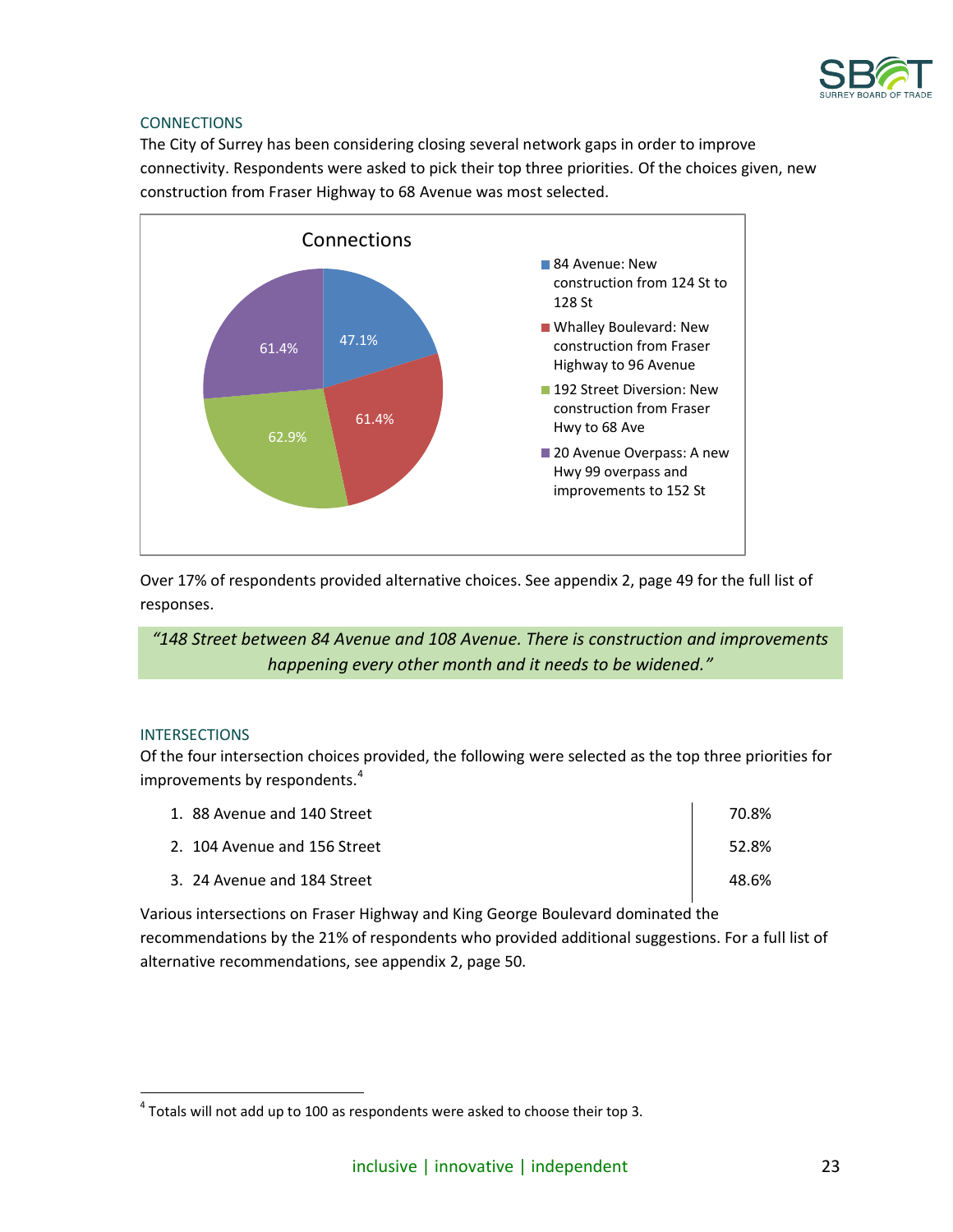

#### <span id="page-23-0"></span>TRANSIT

Respondents rated a number of proposed transit projects that the City of Surrey is considering or has already started to work on. The top three transit improvement projects that respondents indicated we *should have* and *definitely need* include<sup>5</sup>:

|    | Enhanced bus stops, shelters, benches, and sidewalk access |       |  |  |  |
|----|------------------------------------------------------------|-------|--|--|--|
|    | <i>improvements</i>                                        | 63.3% |  |  |  |
|    | Later bus service on select routes                         | 63.3% |  |  |  |
| 3. | New bus service to neighbourhoods not served by transit    | 62.1% |  |  |  |

There may be debate around the technology, but there is no denying a strong need for improved transit and improved connection within Surrey.



Least favoured, again, is B-Line bus service along Scott Road, which was reflected in 2017, 2018, 2019 and 2020. This year, only 44.3% of respondents felt that this mode is something we *should have* and *definitely need*.

Respondents were given a final opportunity to comment, and many were flagged for future consideration in both the annual survey and the City of Surrey's planning. Respondents recommended rapid transit along north-south routes; improved transit to Campbell Heights; transit between Guildford Town Centre and Coquitlam Mall; and increased access to small buses providing access to B-Line collector points.

 $<sup>5</sup>$  Totals will not add up to 100 as respondents were asked to choose their top 3.</sup>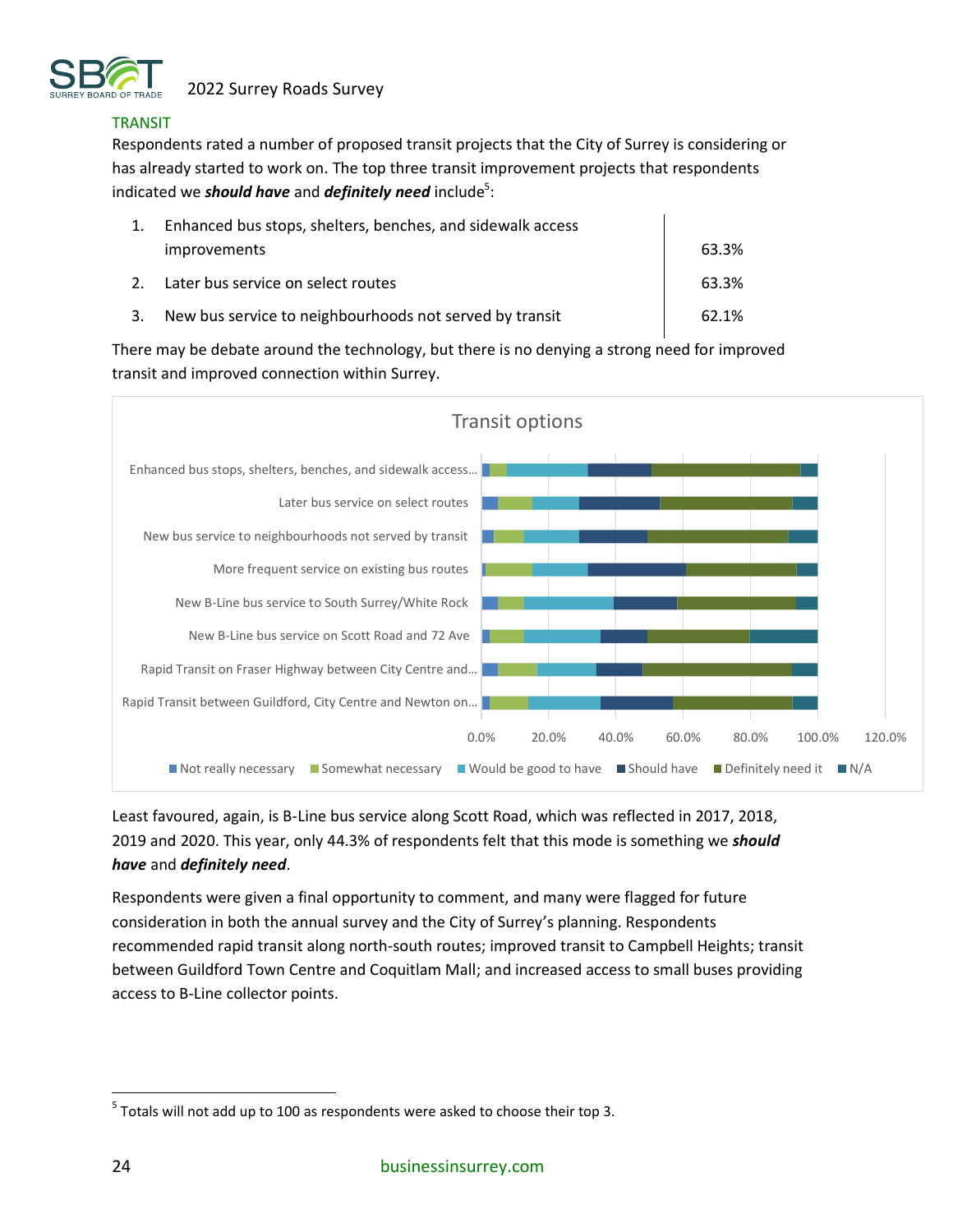

<span id="page-24-0"></span>

Innovation in road layout is a key aspect of reducing congestion. Curbside pull-outs allow buses to move out of the way of traffic. This allows for limited congestion as cars are not stopping behind the buses when they pick up or drop off passengers.

We asked respondents again to rank curbside pull-outs and their effectiveness on reducing traffic and congestion. Respondents indicated that pull-outs are important for reducing congestion, which is a trend that is increasing.

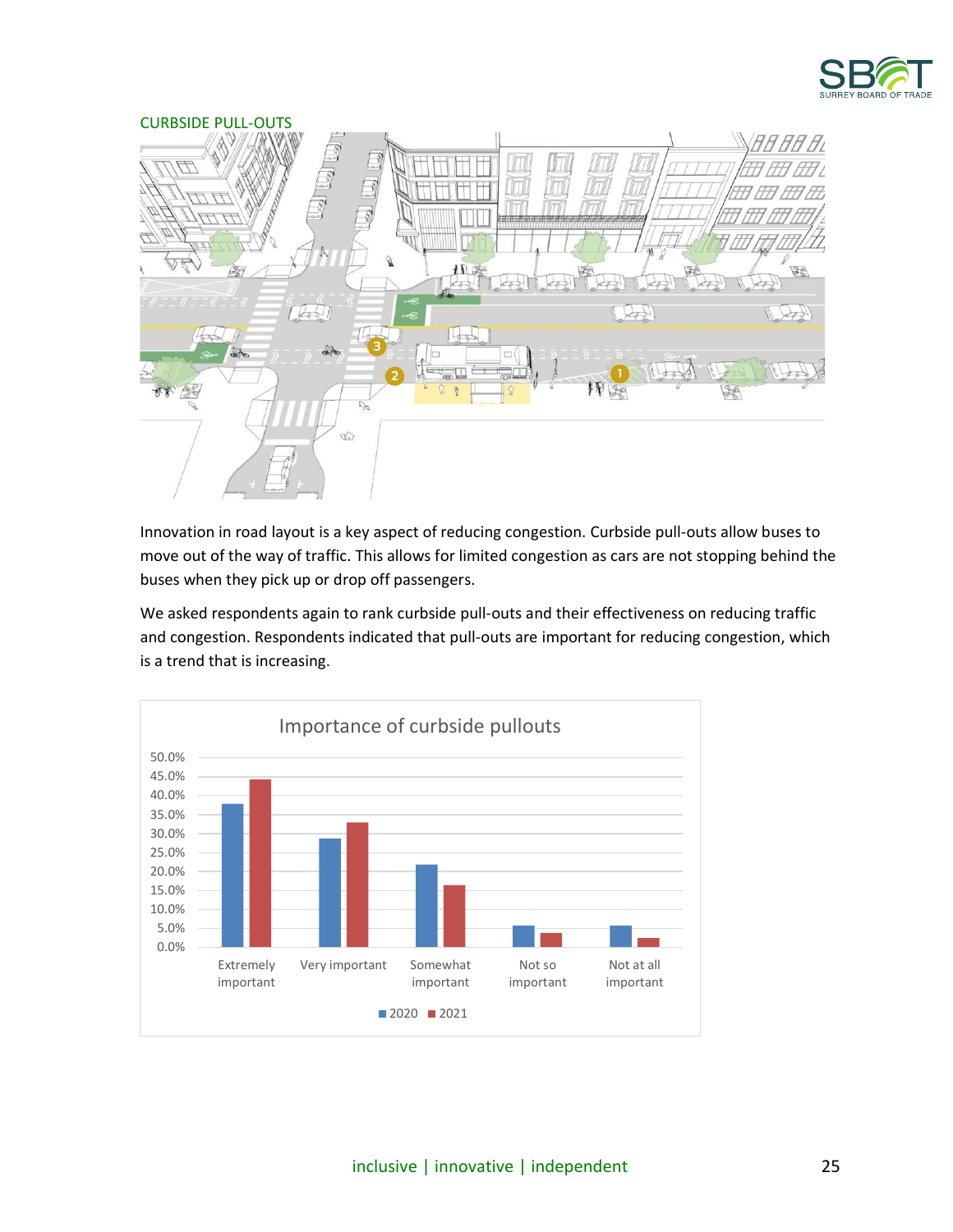

We also asked respondents how effective curbside pull-outs along arterial roadways such as 104 Avenue, Fraser Highway, King George Boulevard, 128 Street, 72 Avenue, 88 Avenue, and others would be at reducing congestion. The vast majority (86.1%) indicated that it would be effective in reducing congestion. Respondent's views have been trending towards this being effective.

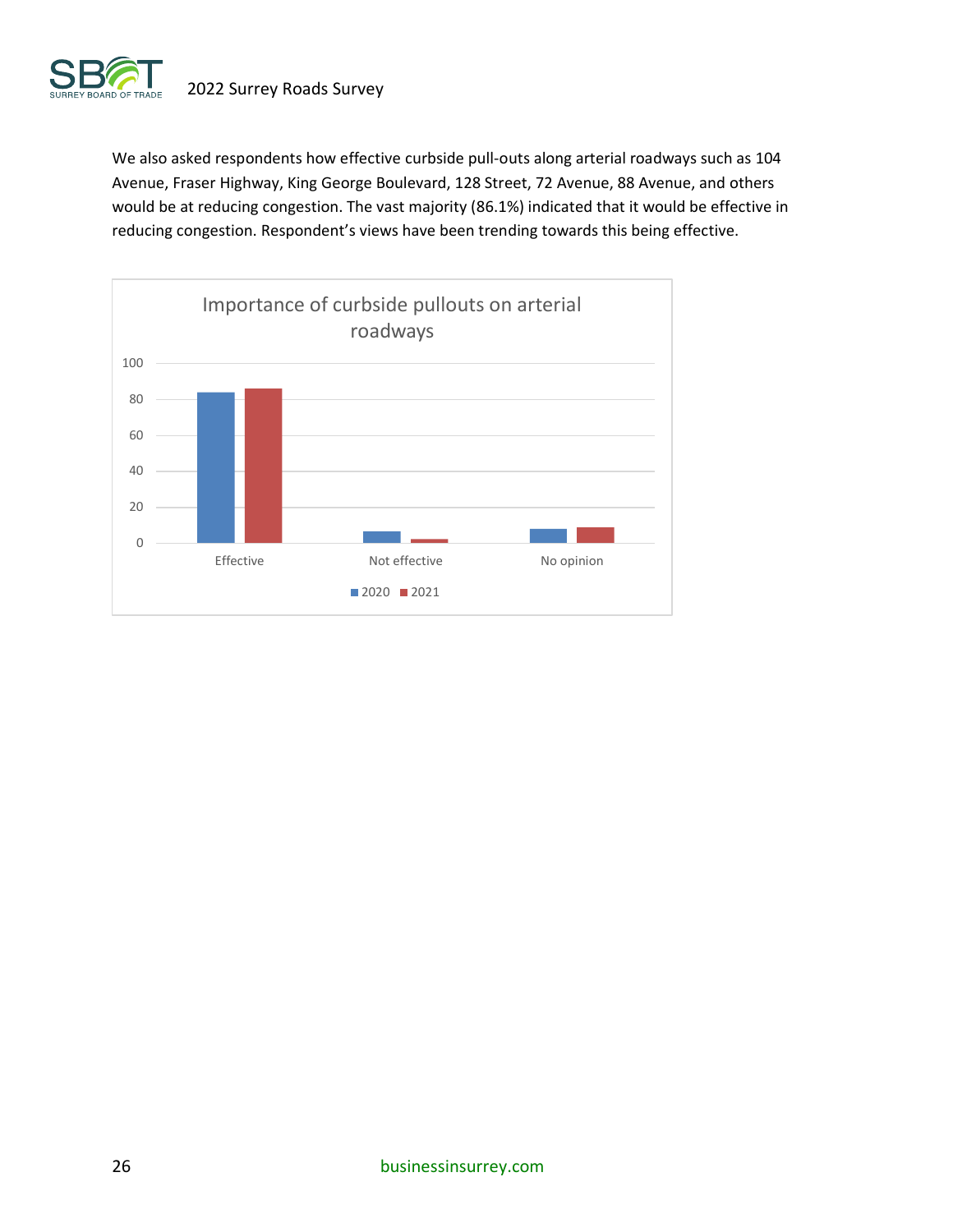

#### <span id="page-26-0"></span>ROAD SAFETY

The City of Surrey has launched a Surrey Vision Zero: Safe Mobility Plan. Respondents were asked to contribute their thoughts on how to make Surrey roads safer for all users.



In a tie, 87.2% of respondents indicated that they either *agree* or *strongly agree* that eliminating fatalities and serious injuries is a shared responsibility between road users and those who design and maintain our roads, and that traffic fatalities and serious injuries are preventable.

For further information on this initiative, go to the [City of Surrey's Safe Mobility](https://www.surrey.ca/city-services/12174.aspx.) Plan.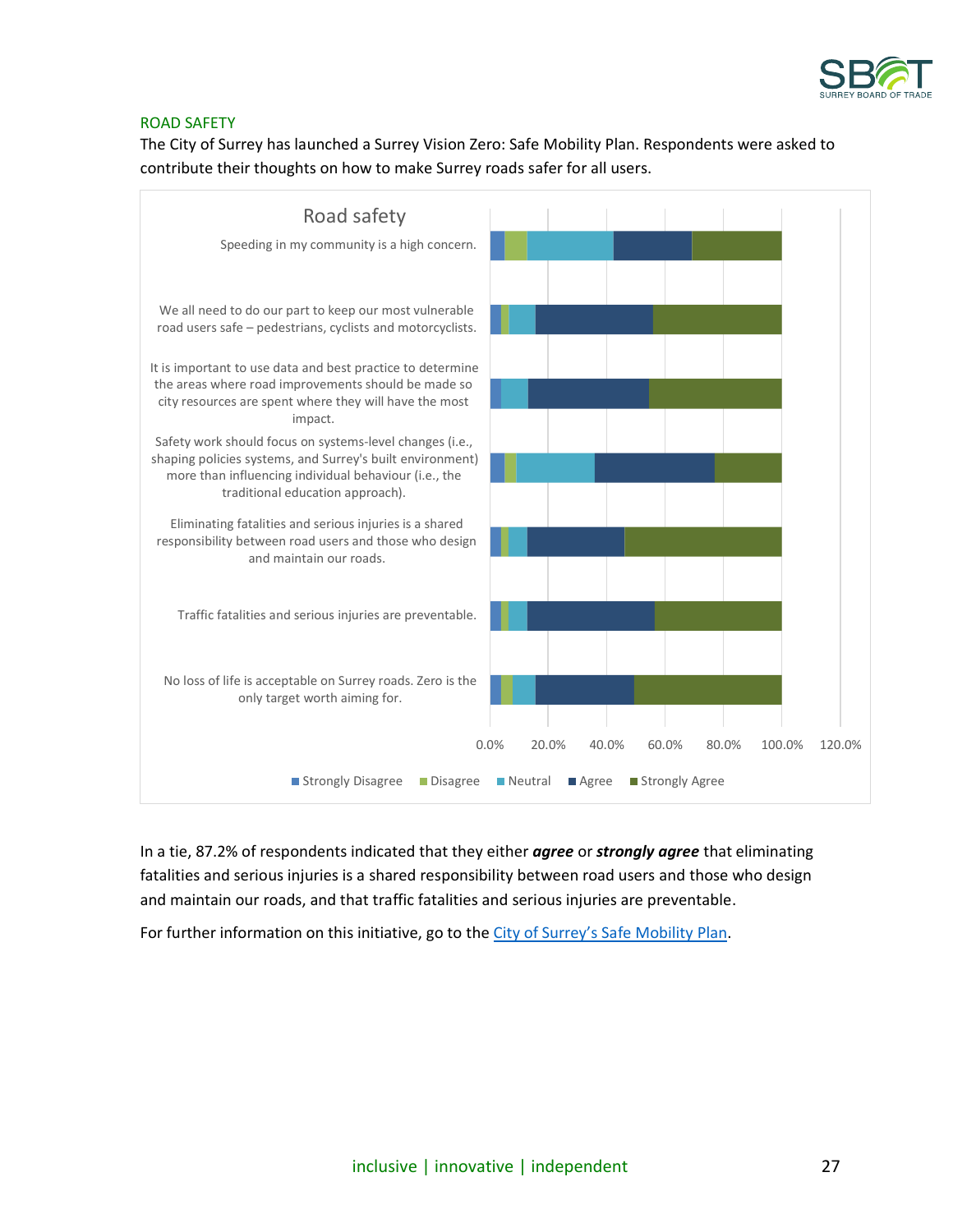

When asked whether *reducing speed limits on some roads would help reduce collision rates in Surrey*, 44.3% of the respondents said no. Only 35.4% said yes and 20.3% did not know.



However, if the City of Surrey were to *decrease speeds as a safety measure*, respondents were asked to choose their top three priorities. The results were not surprising.

8.9% of respondents gave further suggestions. Improving roadways and networks, reducing speeds around hospitals and busy cross walks, traffic light efficiencies, reducing speeds near parks, and increasing speed monitoring and enforcement measures were all listed.

*"Around hospitals and busy crosswalks, and near parks."*



*"Improve arterial roadways and side street issues will inherently reduce. Frustration drives excess speed in many cases."*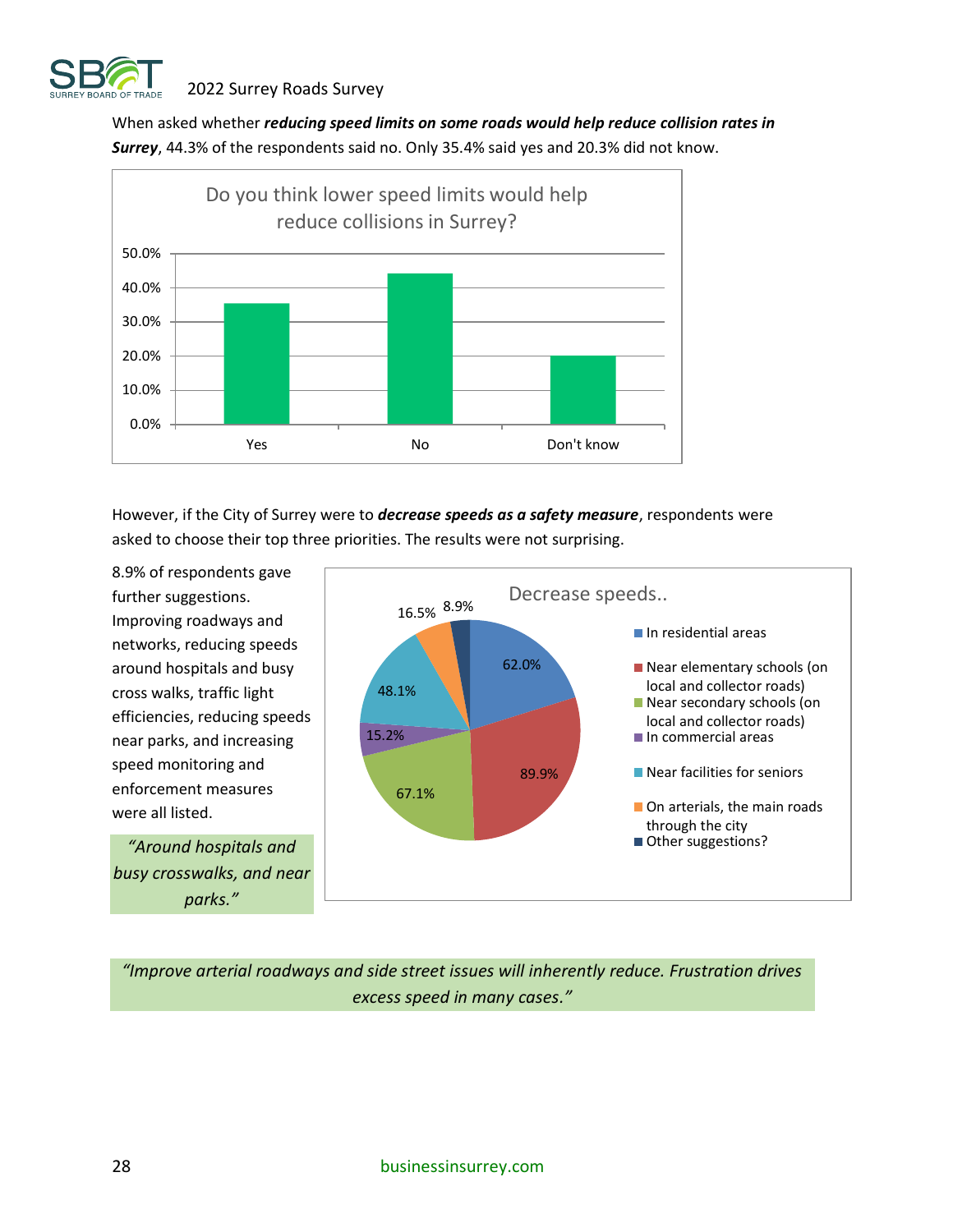

#### <span id="page-28-0"></span>RIDESHARING SERVICES

Ridesharing was facing significant restrictions in Surrey. Only recently did Surrey's Mayor and Council issue Uber with a business license. Ridesharing companies such as Uber and Lyft have cited concerns about restrictions for pickup and drop off locations, variable business licensing requirements, and the inability to offer discounts to riders.

We asked in this survey how important it is to have ridesharing without pickup location restrictions. Over 60% of respondents indicated that it is very important and extremely important to them. Respondents that answered *other* indicated that they did not use the service and that the rules should be the same for taxis.

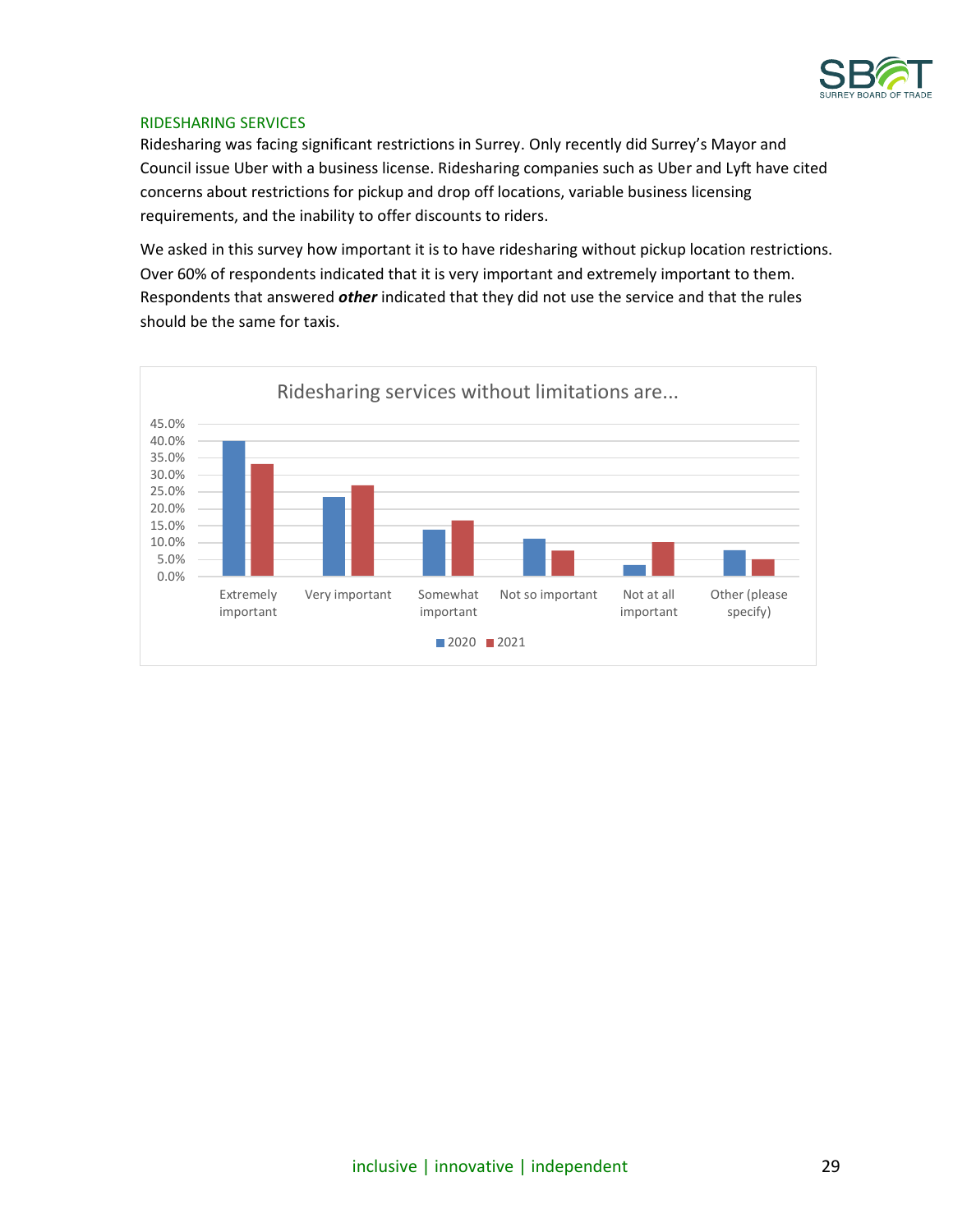

#### <span id="page-29-0"></span>MAJOR INFRASTRUCTURE

Bridges, tunnels and highways impact daily travel whether a commuter is taking those routes or not. Congestion negatively impacts business. We asked our members whether they traveled across the Fraser River and to give their opinion on how the crossings could be improved.

#### <span id="page-29-1"></span>PATTULLO BRIDGE

Respondents were unequivocal on what they want available on the opening day of a new Pattullo Bridge.

The project is currently planning to have four lanes, along with wide sidewalks and cycling lanes. The





new bridge as planned will have the capability of being converted to six lanes if required in the future. The Surrey Board of Trade has advocated for six lanes to be available on opening day and this is strongly supported by members.

Respondents were given an option to provide other thoughts on the Pattullo crossing. Three themes dominated:

- Build it wider now to serve future population growth as it is cheaper to open it at six lanes today than it will be in the future
- Increase capacity in New Westminster to allow for six lanes on the off/on ramps now
- Safe access and crossing for bicycles and pedestrians are paramount

*"The new bridge will likely stand for around 50 years. Plan for the next 50 years."*

#### <span id="page-29-2"></span>MASSEY TUNNEL

The George Massey Tunnel is 61 years old and connects Delta with Richmond under the Fraser River. It is also the major crossing for those using Highway 99 through the City of Vancouver to the Peace Arch Border and Interstate 5 in the USA. Interstate 5 runs uninterrupted from the Canadian border down to the Mexican border and is arguably West Coast USA's "backbone." All of this is to point out the importance of a 10-lane bridge crossing.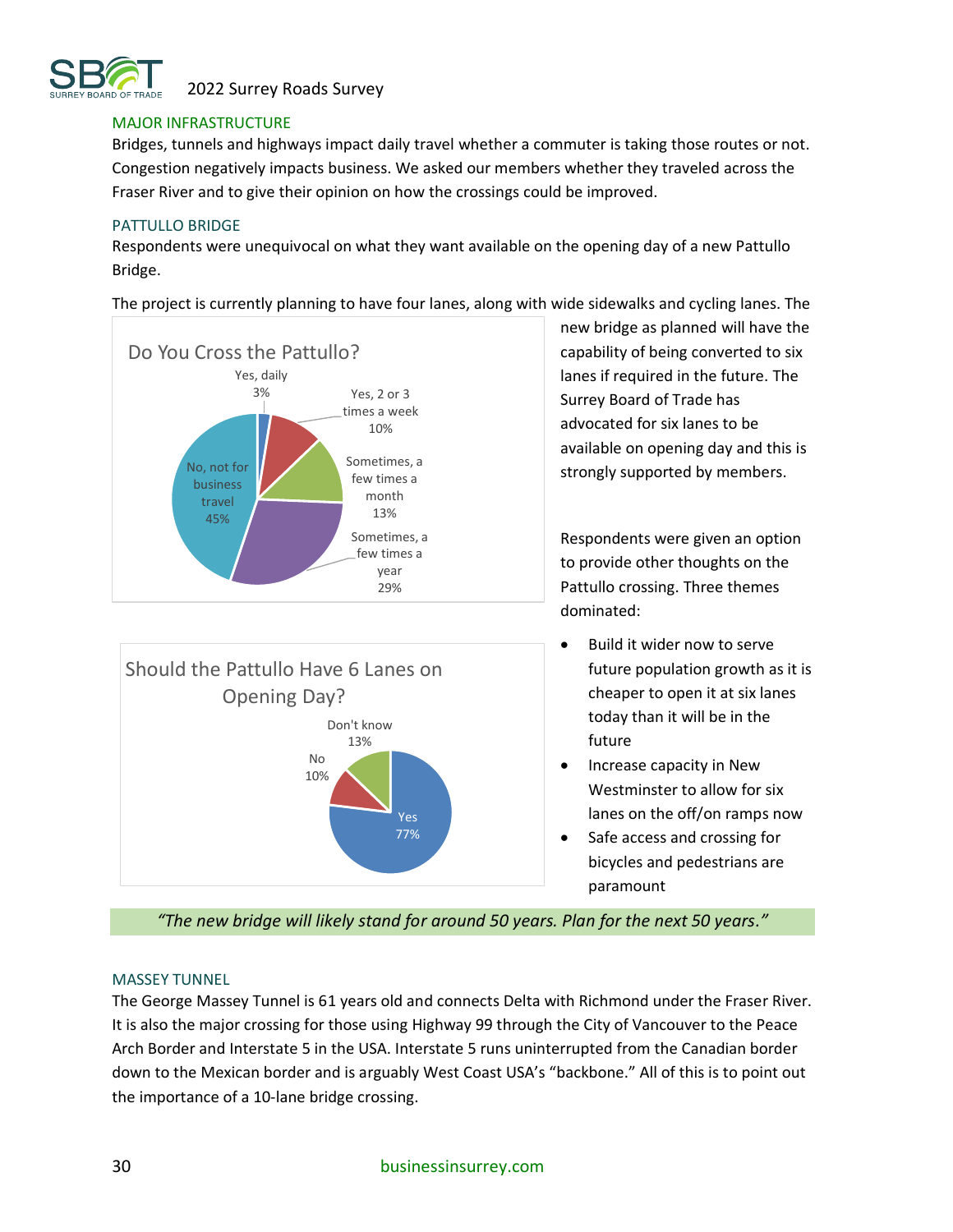

No one argues that traffic, especially during peak hours, has far exceeded the tunnel's capacity. However, there is ongoing debate regarding the Massey Tunnel replacement. Only 1.3% use the tunnel daily, and a total of 42.3% use it frequently (daily to a few times a month).



Although there has been a decrease in traffic through the Massey Tunnel due to the pandemic, respondents had strong opinions on what should be done to improve the crossing.

The former Liberal Provincial Government administration started work on a 10-lane bridge to replace the tunnel. The Surrey Board of Trade supported this proposal as many Surrey business members would use the crossing.



Unfortunately, the bridge construction was put on hold by the current Provincial Government. The new Metro Vancouver Mayors' Council has opted to recommend an 8-lane tunnel to the Provincial Government. The BC Government will be constructing the 8-lane tunnel.

55.3% of respondents preferred wanting the originally planned 10-lane bridge. Adding another tube was selected by 14.1% of respondents. Upgrading the existing tube was selected by 3.9% of respondents. A bridge with fewer lanes was not selected by any respondent.

#### *"The approved plan is still too small."*

Very few respondents thought that all crossings, including the Alex Fraser Bridge, the Golden Ears Bridge, and the Port Mann Bridge, were fine as is. The comments for these transit routes (41% of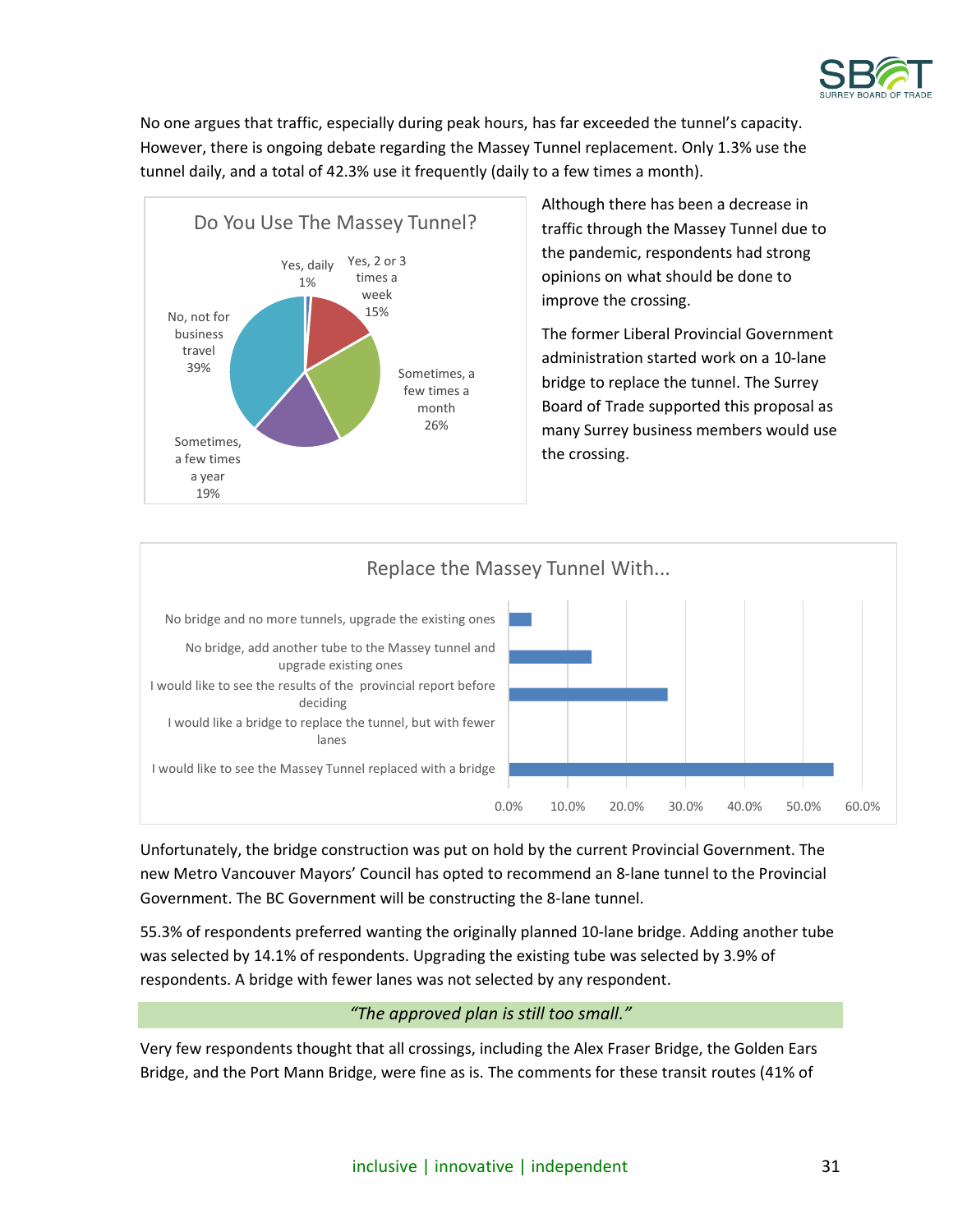

respondents commented) and final comments (37% of respondents commented) are summarized as follows:

- Without a robust transit system and road infrastructure able to handle the growth of Surrey, we will be permanently handicapped.
- Fixing the connection to the Alex Fraser Bridge from Highway 17 should be the number one issue.
- Decisions on infrastructure enhancements must be expedited.
- I would love for the Province to step up and let TransLink know that the population here is tired of the rhetoric. We need new crossings with major public transit amenities. SkyTrain is too expensive, noisy and decreases property values. LRT is the way of the future. Hop on, hop off transit at grade is the best way to move people around. If they put dedicated transit lanes in the new Massey crossing, add them to the new Pattullo Bridge, and then upgrade the Port Mann Bridge to accommodate LRT we will be much better off. Eventually it could extend all the way out to Langley and beyond. Forward thinking - we can utilize the roadways we have and get people out of their cars.
- More public education regarding safe driving practices, safety inspection on all vehicles, more frequent testing of seniors and 'N' or 'L' drivers is needed.
- We need more ride sharing services with less restrictions.
- When underground piping enhancements/replacements are made, supervision and quality of work must be priority. Roads that are repaired need replacement very quickly and compromises safety.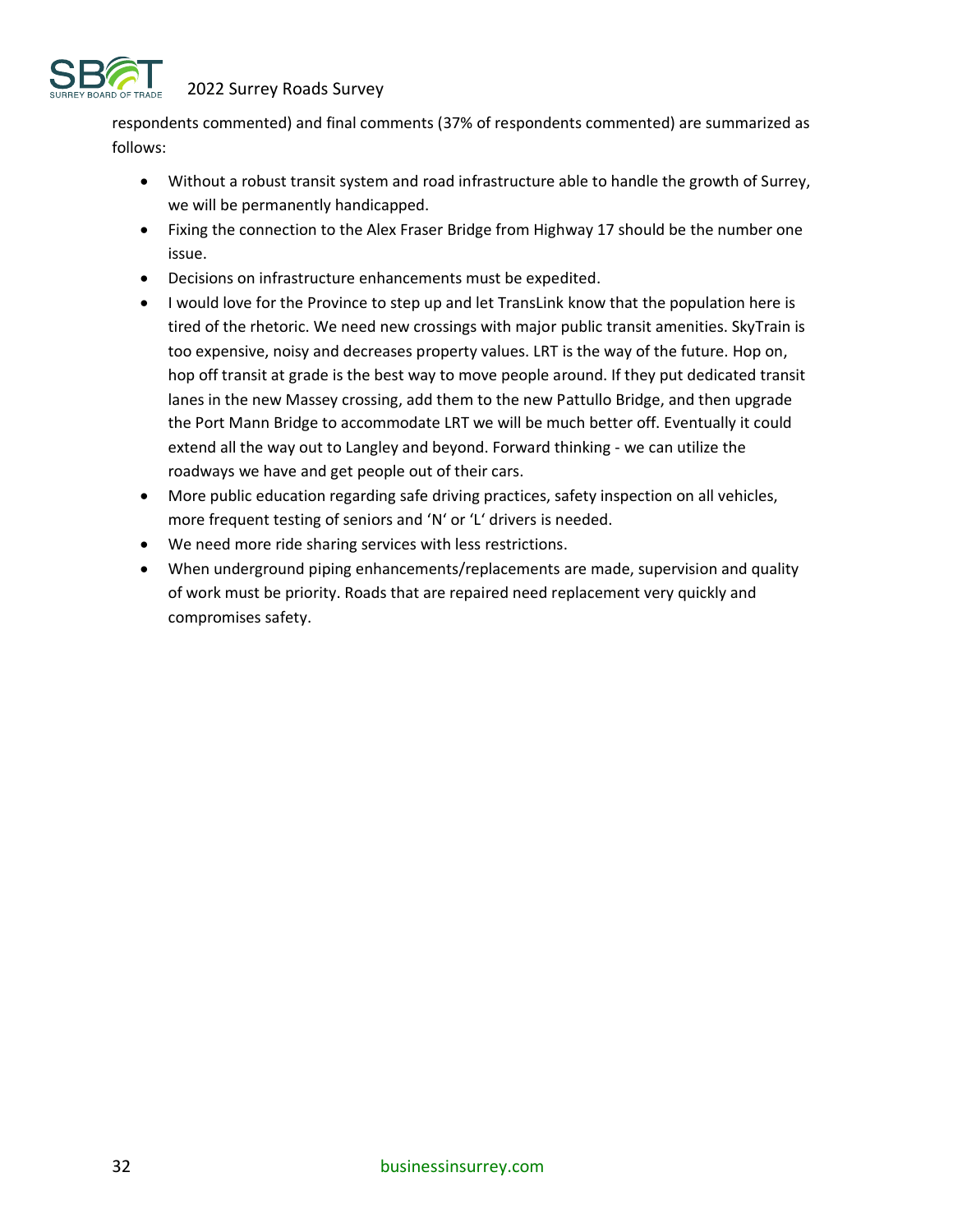

# <span id="page-32-0"></span>APPENDIX 1 – Respondents in Detail

Responding to the survey is voluntary. Who chooses to respond, their industry or sector, and their particular concerns influences the data collected. Three questions are consistently asked for each survey implemented by the Surrey Board of Trade: whether they are employers or employees; how large is the organization for which they work; and what industry they work within. All response data is presented in percentages.

Measured against our baseline from 2016 (implemented early September), there was a 30% increase in respondents for 2017 (implemented mid- to late October), a 7% increase for 2018 (implemented late November to early December), and a 35% increase in responses in 2019. In 2020, there was an increase of 51.8% when compared to 2016, the largest increase. This year (2021), we saw a 25% increase compared to 2016.



We saw a large increase in employers responding to the survey this year when compared to previous years.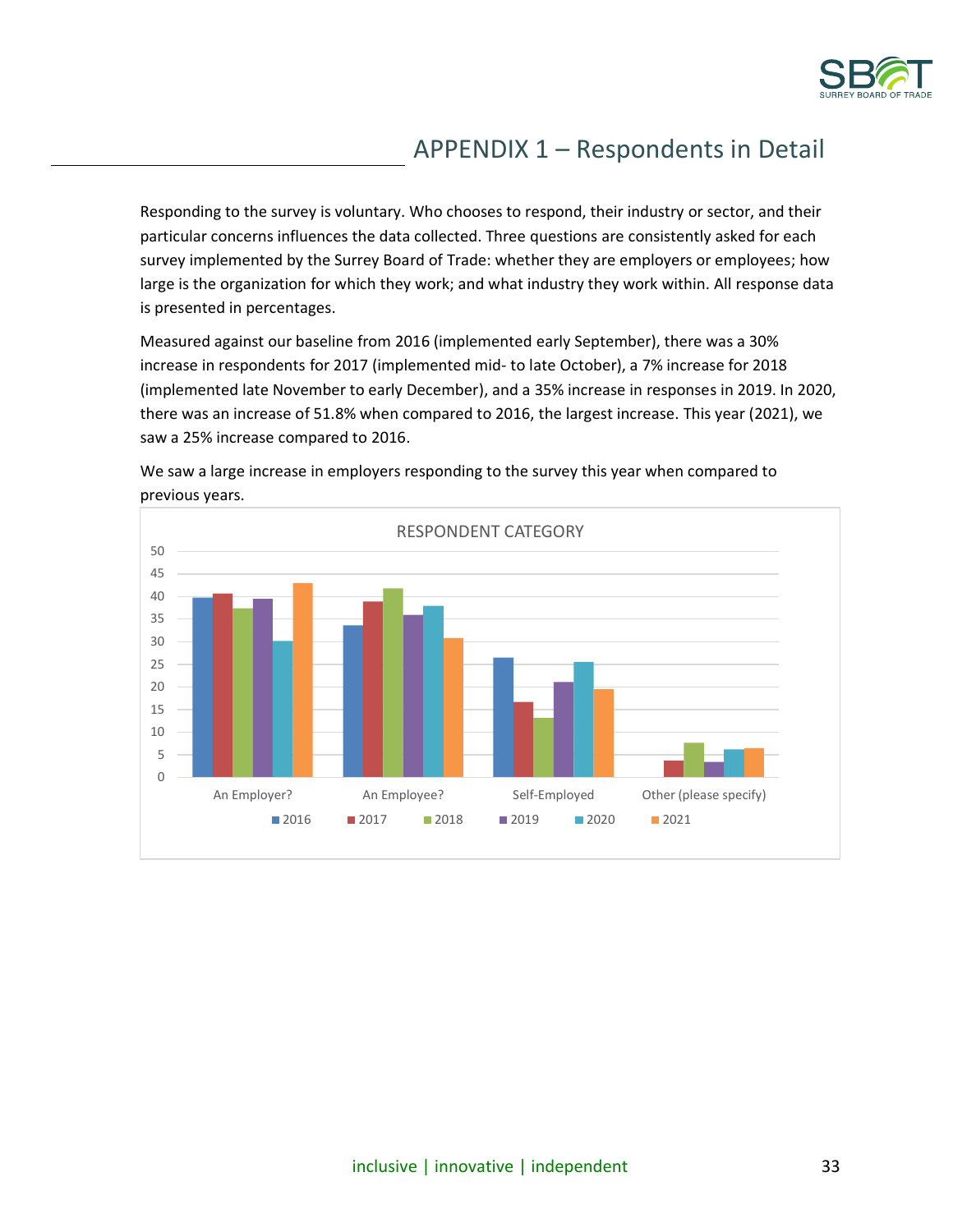

Most organizations in 2021 fall within the range of 1 to 50 employees (55.2%). 31.8% of respondent's organizations have 51 to 100+ employees. Surrey and the Surrey Board of Trade are primarily comprised of small to medium-sized enterprises<sup>6</sup> and that is reflected in this survey.



 $^6$  According to the Organization for Economic Cooperation and Development, small firms are comprised of less than 50 employees, while medium enterprises have an upward limit of 250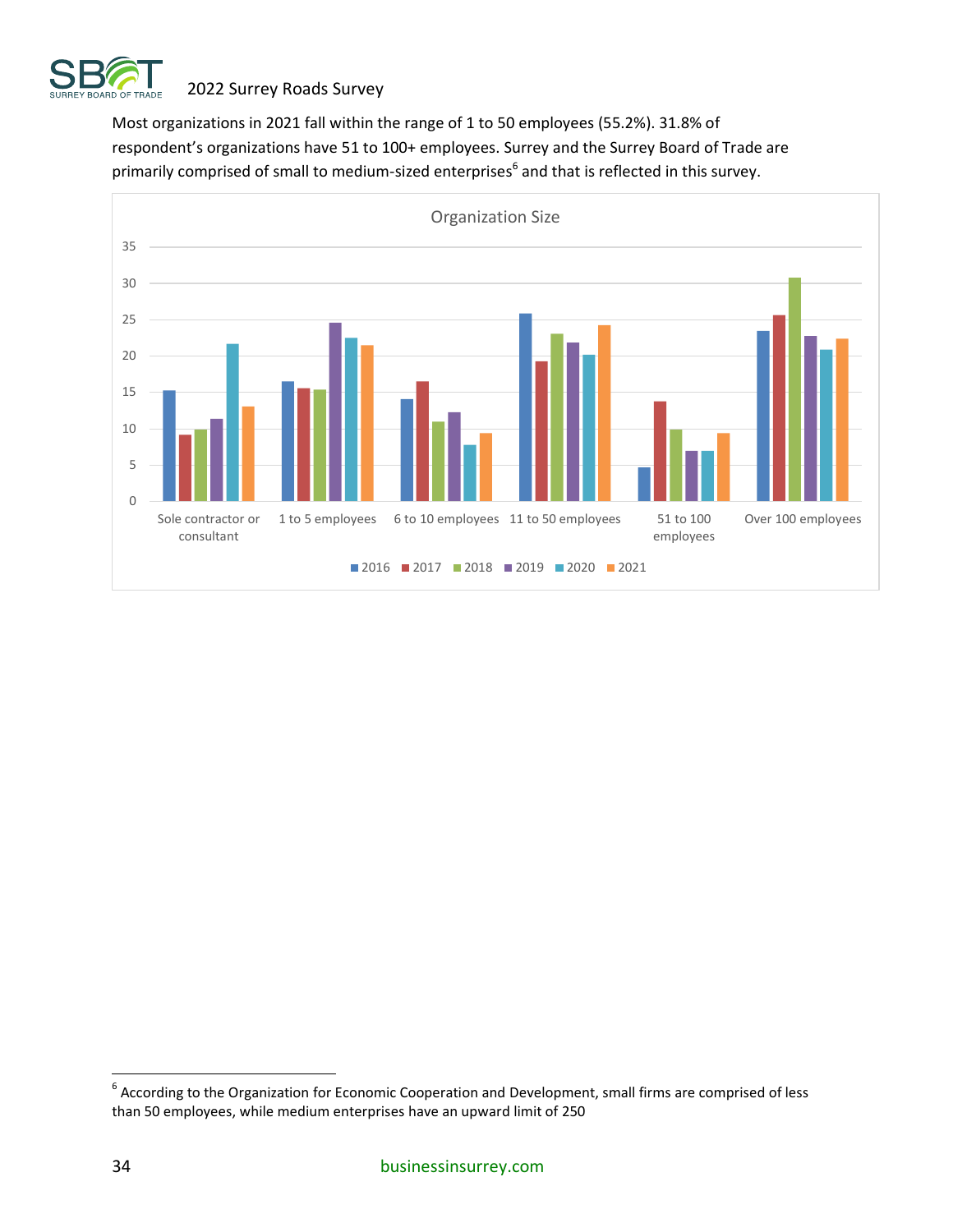



Also tracked are the different industries that are represented by respondents. To be consistent, the Surrey Board of Trade uses the North American Industry Classification System (NAICS). NAICS is used by business and government to classify business establishments according to type of economic activity (process of production) in Canada, Mexico, and the United States of America.

Respondents have consistently fallen into the same top ten industry or business types from 2016- 2018. Five new industries emerged in the 2019 survey that had not been accounted for in previous iterations including: Transportation and Warehousing; Information and Cultural Industries; Wholesale Trade; Accommodation and Food Services; and Public Administration. In 2020, we see some industries drop and others gain.

There was a large increase in respondents from the Educational Services category compared to 2020.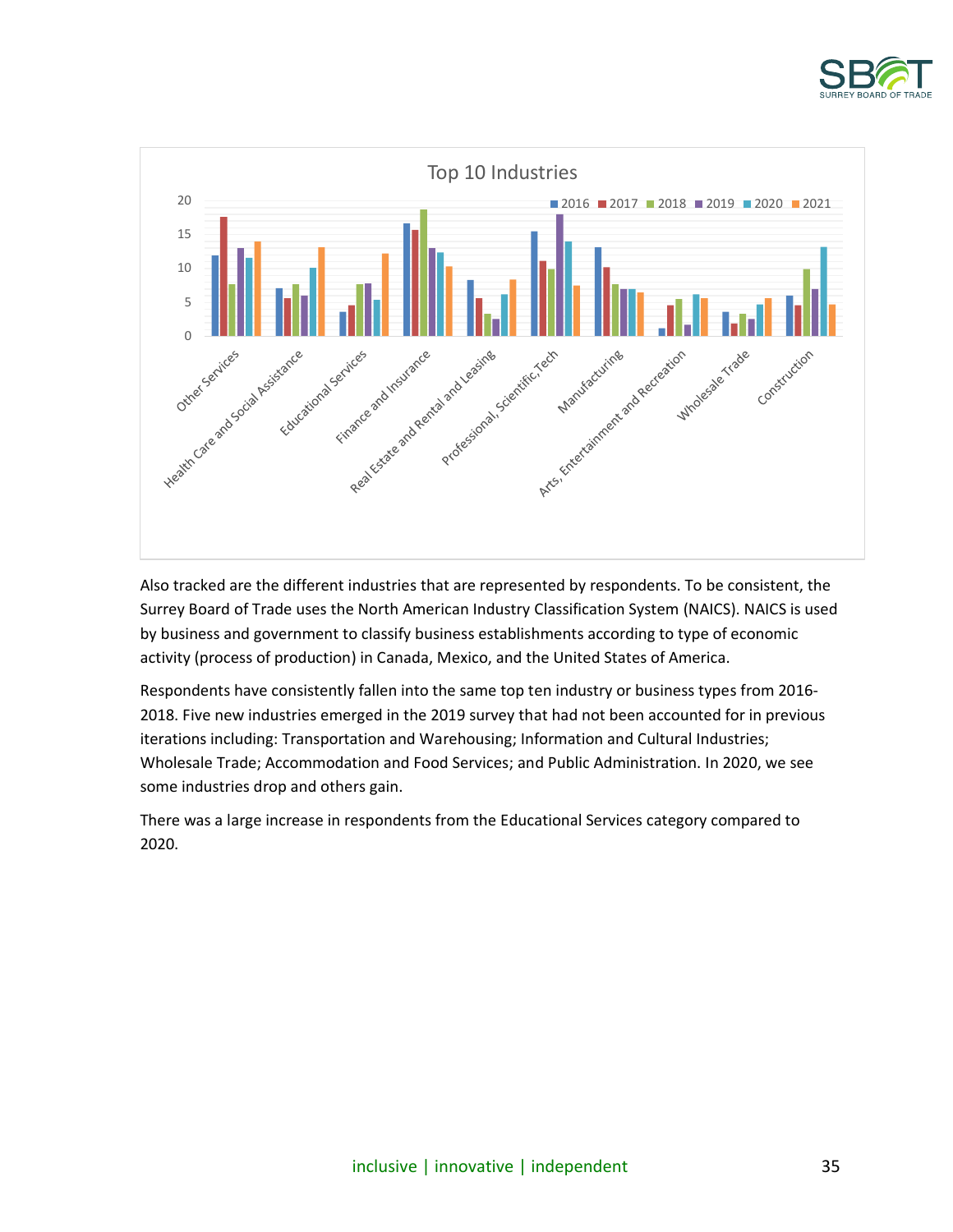

# APPENDIX 2 – Responses in Detail

The following are the questions and responses that are asked annually. There are some new questions that were added. All answers are in percentages unless otherwise indicated. The numbers are rounded to the first decimal and therefore the total may not add up to 100%. Written responses have been edited for clarity.

#### <span id="page-35-0"></span>**RESPONDENTS**

| Are you:                               | 2016 | 2017 | 2018 | 2019 | 2020 | 2021 |
|----------------------------------------|------|------|------|------|------|------|
| An Employer?                           | 39.8 | 40.7 | 37.4 | 39.5 | 30.2 | 43.0 |
| An Employee?                           | 33.7 | 38.9 | 41.8 | 36   | 38   | 30.8 |
| Self-Employed, Contractor, Consultant? | 26.5 | 16.7 | 13.2 | 21.2 | 25.6 | 19.6 |
| Other (please specify)                 | 0    | 3.7  | 7.7  | 3.5  | 6.2  | 6.5  |

For 2021, *other* comments included retired.

#### <span id="page-35-1"></span>SIZE OF ORGANIZATION BY NUMBER OF EMPLOYEES

| How many individuals (including FT, PT, casual,<br>temporary/term, and regular contractors) are<br>employed by your company? | 2016 | 2017 | 2018 | 2019 | 2020 | 2021 |
|------------------------------------------------------------------------------------------------------------------------------|------|------|------|------|------|------|
| Sole contractor or consultant                                                                                                | 15.3 | 9.2  | 9.9  | 11.4 | 21.7 | 13.1 |
| 1 to 5 employees                                                                                                             | 16.5 | 15.6 | 15.4 | 23.6 | 22.5 | 21.5 |
| 6 to 10 employees                                                                                                            | 14.1 | 16.5 | 11.0 | 12.3 | 7.8  | 9.4  |
| 11 to 50 employees                                                                                                           | 25.9 | 19.3 | 23.1 | 21.9 | 20.2 | 24.3 |
| 51 to 100 employees                                                                                                          | 4.7  | 13.8 | 9.9  | 7    | 7    | 9.4  |
| Over 100 employees                                                                                                           | 23.5 | 25.7 | 30.8 | 22.8 | 20.9 | 22.4 |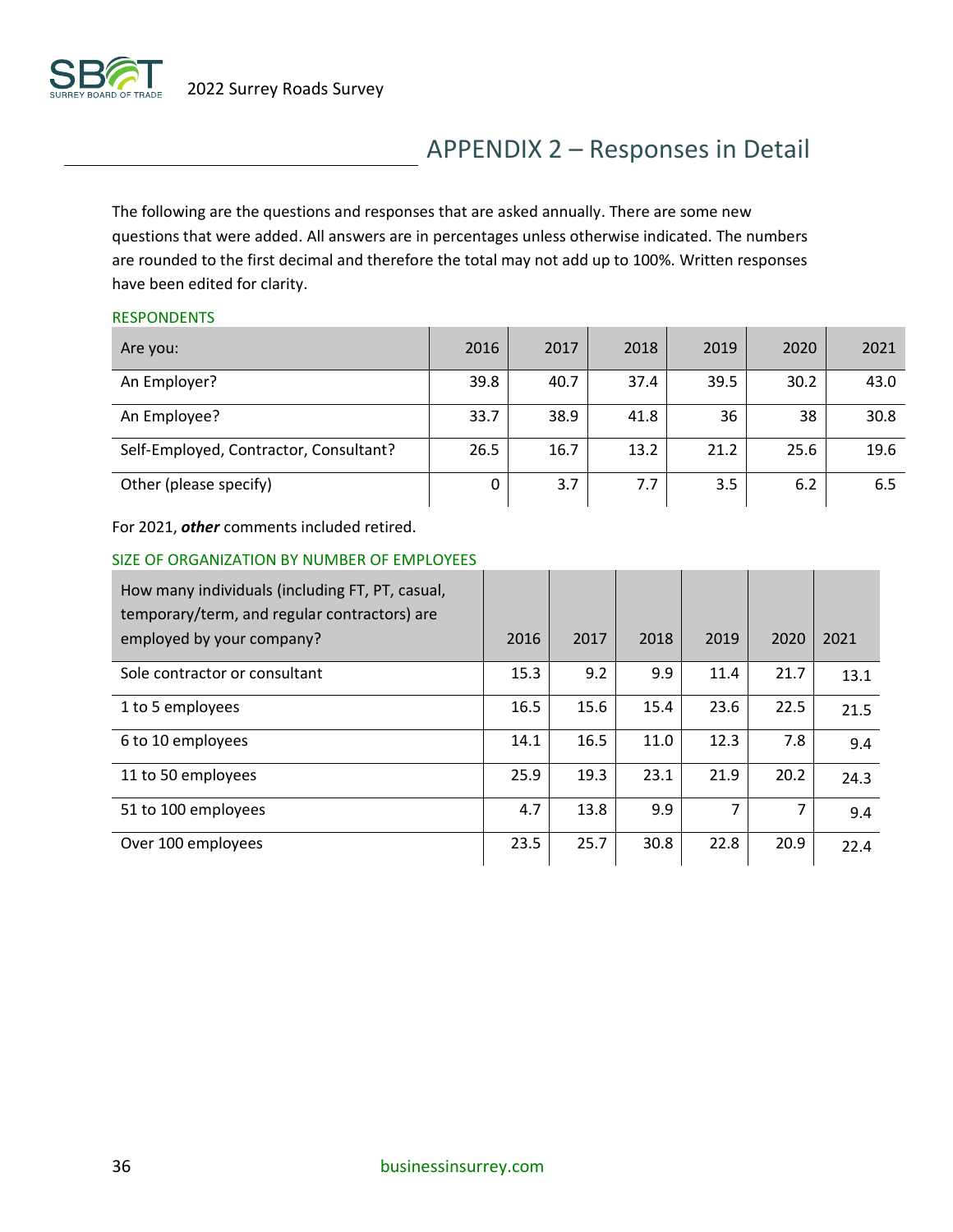

| Which category would best describe your<br>company? (NAICS based choices) | 2016 | 2017 | 2018 | 2019           | 2020           | 2021 |
|---------------------------------------------------------------------------|------|------|------|----------------|----------------|------|
| <b>Other Services</b>                                                     | 11.9 | 17.6 | 7.7  | 13             | 11.6           | 14   |
| <b>Health Care and Social Assistance</b>                                  | 7.1  | 5.6  | 7.7  | 6              | 10.1           | 13.1 |
| <b>Educational Services</b>                                               | 3.6  | 4.6  | 7.7  | 7.8            | 5.4            | 12.2 |
| Finance and Insurance                                                     | 16.7 | 15.7 | 18.7 | 13             | 12.4           | 10.3 |
| Real Estate and Rental and Leasing                                        | 8.3  | 5.6  | 3.3  | 2.6            | 6.2            | 8.4  |
| Professional, Scientific, Tech                                            | 15.5 | 11.1 | 9.9  | 18             | 14             | 7.5  |
| Manufacturing                                                             | 13.1 | 10.2 | 7.7  | $\overline{7}$ | $\overline{7}$ | 6.5  |
| Arts, Entertainment and Recreation                                        | 1.2  | 4.6  | 5.5  | 1.7            | 6.2            | 5.6  |
| <b>Wholesale Trade</b>                                                    | 3.6  | 1.9  | 3.3  | 2.6            | 4.7            | 5.6  |
| Construction                                                              | 6    | 4.6  | 9.9  | 7              | 13.2           | 4.7  |

#### <span id="page-36-0"></span>RESPONDENTS BY INDUSTRY – TOP 10

#### <span id="page-36-1"></span>COMMUTING IN SURREY

How you get to and from work is as much a part of your workday as your business needs.

| The choices below focus on Surrey. Do you:   | 2016 | 2017 | 2018 | 2019 | 2020     | 2021           |
|----------------------------------------------|------|------|------|------|----------|----------------|
| Live and work in Surrey                      | 51.8 | 51.9 | 51.6 | 53   | 57.4     | 53.5           |
| Live in Surrey, work South of Fraser         | 4.7  | 6.5  | 4.4  | 3.5  | 5.2      | 12.1           |
| Live in Surrey, work in Metro Vancouver      | 7.1  | 7.4  | 8.8  | 8.7  | 9.6      | 10.1           |
| Live in Surrey, work outside Metro Vancouver | 1.2  | 2.8  | 1.1  | 0.9  | $\Omega$ | 6.1            |
| Work in Surrey, live South of Fraser         | 14.2 | 10.2 | 9.9  | 17.4 | 12.2     | 5.1            |
| Work in Surrey, live in Metro Vancouver      | 10.6 | 10.2 | 12.1 | 6.1  | 9.6      | $\overline{4}$ |
| Work in Surrey, live outside Metro Vancouver | 0.0  | 3.7  | 0.0  | 2.6  | 0.9      | $\overline{4}$ |
| Live and work outside Surrey                 | 2.4  | 3.7  | 3.3  | 7    | 1.7      | $\overline{3}$ |
| Other                                        | 8.2  | 3.7  | 9.9  | 1    | 3.5      | $\overline{2}$ |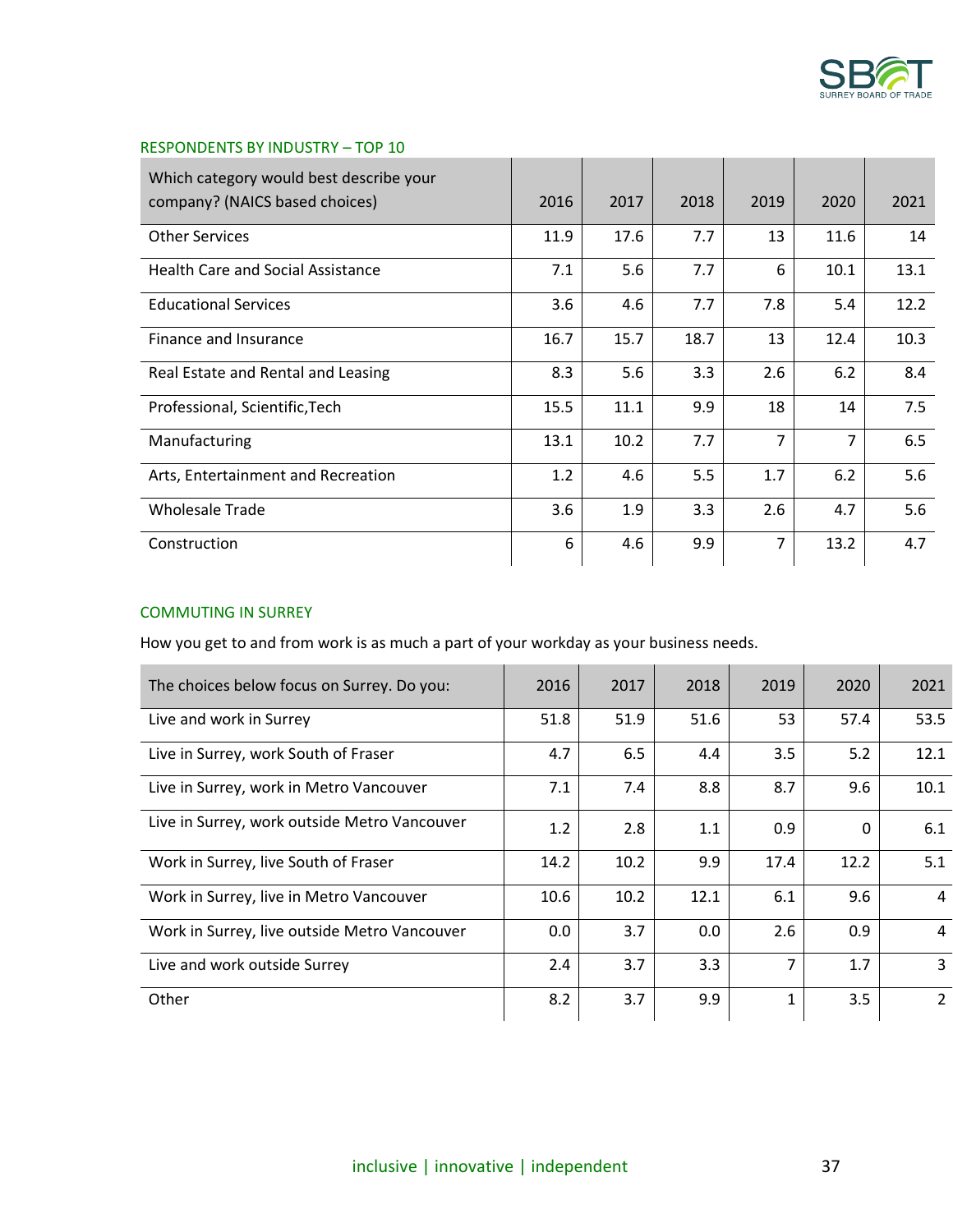

| How do you usually get to<br>work? | 2016 | 2017 | 2018 | 2019 | 2020        | 2021         | Average |
|------------------------------------|------|------|------|------|-------------|--------------|---------|
| Drive own vehicle                  | 87.1 | 92.6 | 81.3 | 92.9 | 83.5        | 91.9         | 88.2    |
| Use transit                        | 4.7  | 0.9  | 4.4  | 0.9  | 6.1         | 1            | 3.0     |
| Cycle                              | 0.0  | 0.0  | 1.1  | 0    | $\mathbf 0$ | 2            | 0.5     |
| Walk                               | 2.4  | 0.9  | 6.6  | 1.8  | 4.4         | 1            | 2.9     |
| Carpool                            | 1.2  | 1.9  | 2.2  | 2.7  | $\Omega$    | $\mathbf{0}$ | 1.3     |
| Other                              | 4.7  | 3.7  | 4.4  | 1.8  | 6.1         | 4            | 4.1     |

The *other* respondents in 2020 indicated that they work from home.

#### <span id="page-37-0"></span>RESPONDENTS WORK RELATED TRAVEL

| Do you usually travel during your workday as part of<br>your job? E.g., sales calls, goods deliveries, customer<br>services, etc. | 2016 | 2017 | 2018 | 2019 | 2020 | 2021 |
|-----------------------------------------------------------------------------------------------------------------------------------|------|------|------|------|------|------|
| 4 or more days per week                                                                                                           | 29.4 | 28.7 | 24.4 | 31.3 | 20   | 24.2 |
| Often, at least 2–3 days per week                                                                                                 | 40.0 | 27.8 | 26.7 | 23.5 | 25.2 | 19.2 |
| Sometimes, at least 2 to 5 days per month                                                                                         | 20.0 | 25.0 | 28.9 | 28.7 | 25.2 | 29.3 |
| Rarely, once a month or less                                                                                                      | 8.2  | 14.8 | 11.1 | 10.4 | 20   | 18.2 |
| None                                                                                                                              | 2.4  | 3.7  | 8.9  | 6.1  | 9.6  | 9.1  |

| How long is your average commute one-way? | 2020 | 2021 |
|-------------------------------------------|------|------|
| 15 minutes or less                        | 20.0 | 23.2 |
| 15-30 minutes                             | 45.2 | 31.3 |
| 30-45 minutes                             | 20.0 | 24.2 |
| 45-60 minutes                             | 7.0  | 10.1 |
| Over one hour                             | 1.7  | 8.1  |
| $N/A^7$                                   | 4.4  | 0    |
| Other (please specify)                    | 1.7  | 3    |

 $<sup>7</sup>$  We added an option for not applicable on this year's survey due to the pandemic.</sup>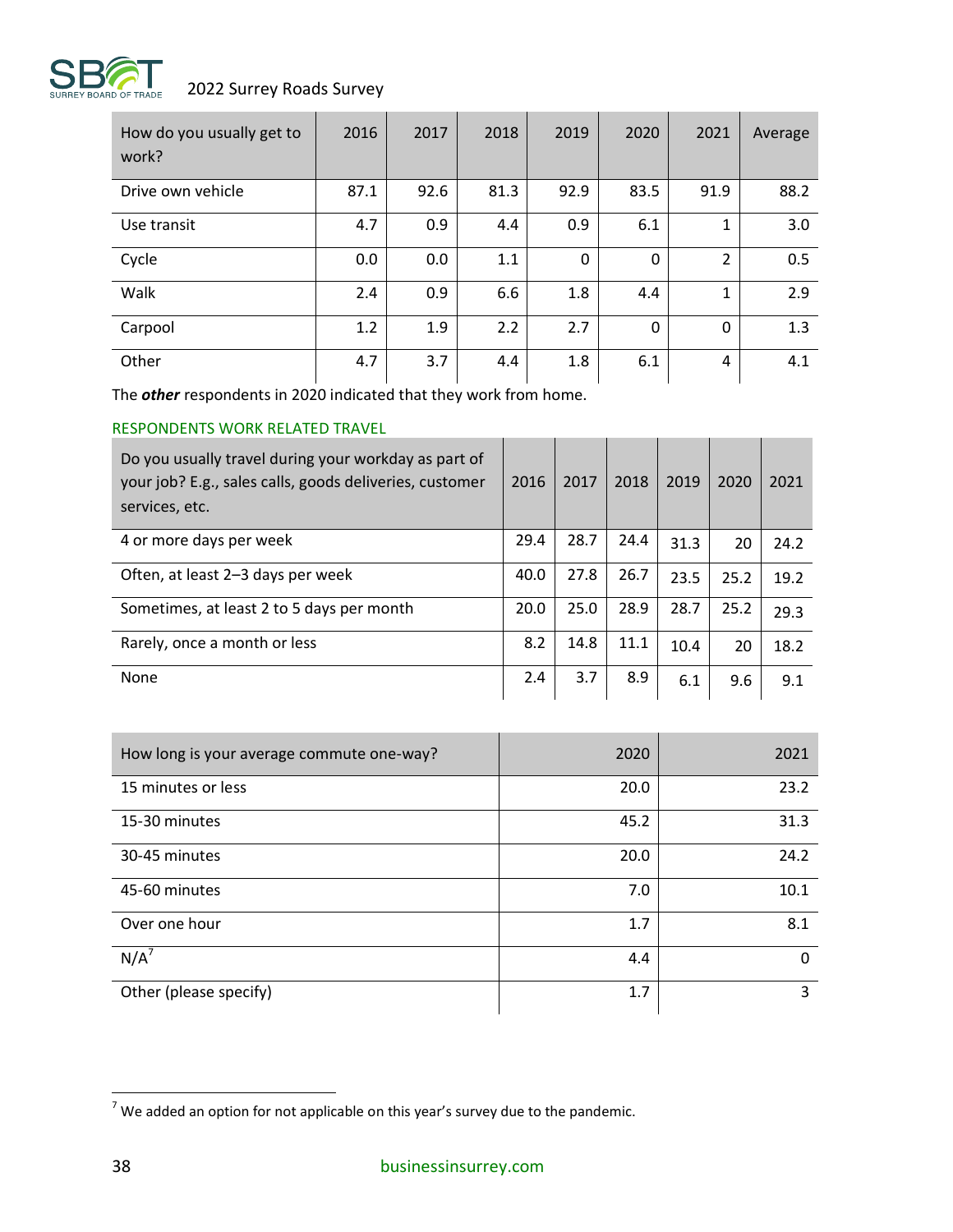

| Not including your commute to work,<br>roughly how many hours do you travel a<br>day as part of your business? | 2016 | 2017     | 2018     | 2019 | 2020     | 2021 |
|----------------------------------------------------------------------------------------------------------------|------|----------|----------|------|----------|------|
| 0 hours                                                                                                        | 16.5 | 25.2     | 22.5     | 25.2 | 29.6     | 33.3 |
| $1$ to $2$                                                                                                     | 56.5 | 61.7     | 56.2     | 52.2 | 48.7     | 46.5 |
| $3$ to 5                                                                                                       | 22.4 | 10.3     | 15.7     | 20   | 10.4     | 11.1 |
| $6$ to $8$                                                                                                     | 3.5  | 2.8      | 5.6      | 1.7  | 0.9      | 1    |
| More than 8 hours a day                                                                                        | 1.2  | $\Omega$ | $\Omega$ | 0.9  | $\Omega$ | 0    |
| $N/A^8$                                                                                                        |      |          |          |      | 10.4     | 8.1  |

| If you drive for business purposes where<br>do you do most of your driving? | 2016 | 2017 | 2018 | 2019     | 2020 | 2021 |
|-----------------------------------------------------------------------------|------|------|------|----------|------|------|
| <b>Within Surrey</b>                                                        | 18.1 | 16.0 | 15.9 | 20.4     | 22.6 | 30.3 |
| Mostly Surrey, and some travel South of<br>Fraser                           | 22.9 | 22.0 | 14.8 | 25.7     | 20   | 17.2 |
| Through most municipalities South<br>of Fraser                              | 4.8  | 11.0 | 9.1  | 5.3      | 8.7  | 6.1  |
| Mostly within Metro Vancouver, north<br>and south                           | 45.8 | 46.0 | 55.7 | 46       | 32.2 | 29.3 |
| Travel beyond Metro Vancouver                                               | 1.2  | 3.0  | 1.1  | 2.7      | 1.7  | 3    |
| N/A <sup>9</sup>                                                            |      |      |      |          | 13.9 | 10.1 |
| Other                                                                       | 7.2  | 2.0  | 3.4  | $\Omega$ | 0    | 4    |

<span id="page-38-0"></span> $^8$  We added an option for not applicable on this year's survey due to the pandemic.

 $^9$  We added an option for not applicable on this year's survey due to the pandemic.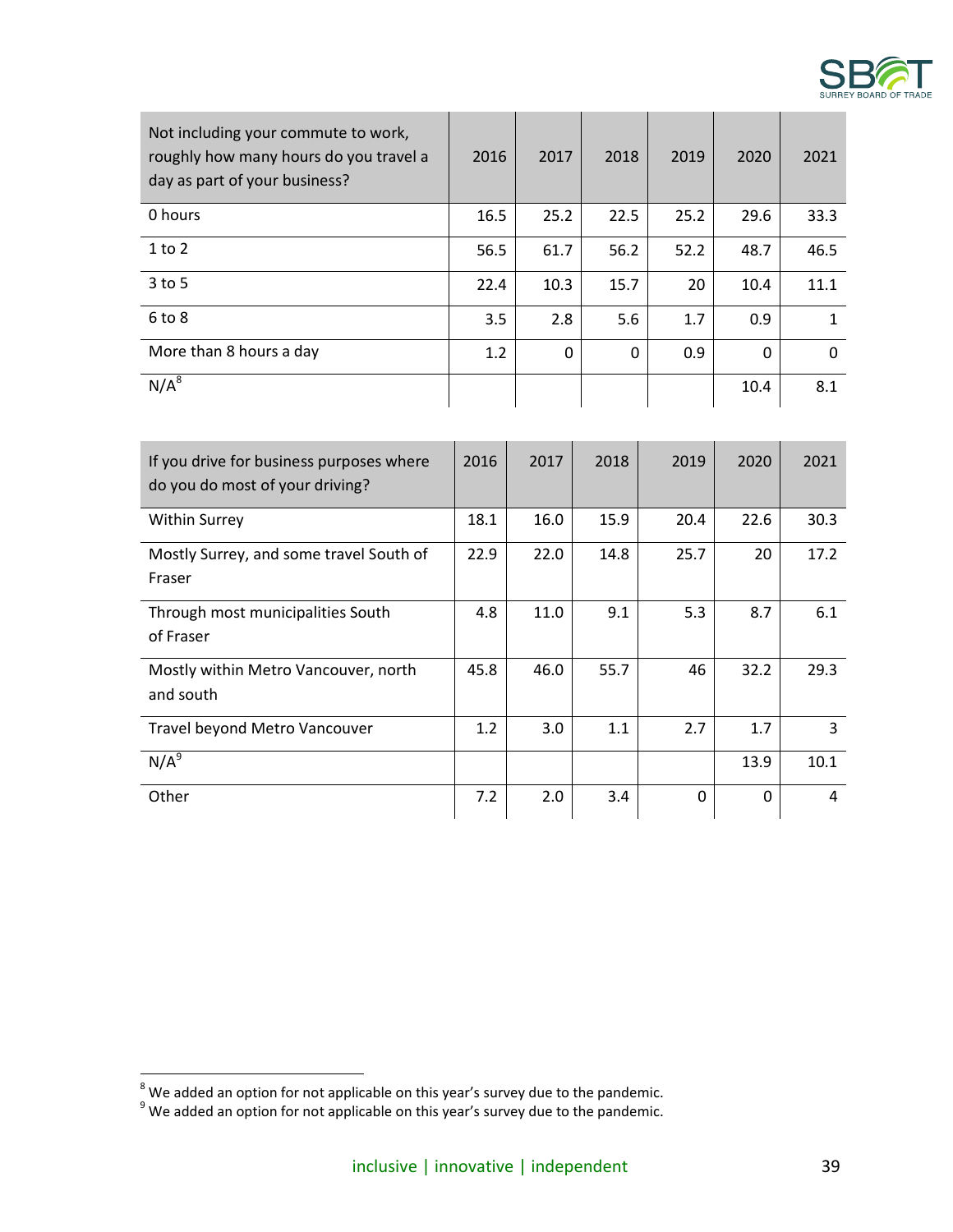

## EMPLOYEES TRAVEL FOR BUSINESS

| Roughly what percentage of your company's<br>workforce travel as part of their workday? | 2016 | 2017 | 2018 | 2019 | 2020           | 2021           |
|-----------------------------------------------------------------------------------------|------|------|------|------|----------------|----------------|
| 1-10%                                                                                   | 35.7 | 35.8 | 25.6 | 29   | 29.6           | 37.4           |
| 11-20%                                                                                  | 8.3  | 14.7 | 14.4 | 16.7 | 14.8           | 16.2           |
| 21-30%                                                                                  | 9.5  | 9.2  | 18.9 | 6.1  | 12.2           | 7.1            |
| 31-40%                                                                                  | 3.6  | 5.5  | 2.2  | 4.4  | 6.1            | 6.1            |
| 41-50%                                                                                  | 7.1  | 4.6  | 6.7  | 8.8  | 1.7            | $\mathbf{1}$   |
| 51-60%                                                                                  | 7.1  | 7.3  | 11.1 | 4.4  | 4.4            | $\overline{2}$ |
| 61-70%                                                                                  | 2.4  | 1.8  | 3.3  | 1.8  | 3.5            | $\overline{2}$ |
| 71-80%                                                                                  | 2.4  | 6.4  | 4.4  | 6.1  | 3.5            | 5.1            |
| 80-90%                                                                                  | 3.6  | 4.6  | 4.4  | 9.7  | 1.7            | 5.1            |
| 91-100%                                                                                 | 20.2 | 10.1 | 8.9  | 13.2 | $\overline{7}$ | 9.1            |
| $N/A^{10}$                                                                              |      |      |      |      | 15.7           | 9.1            |

| Not including commuting time, roughly how<br>many hours per day does the average<br>employee in your company spend travelling<br>for business? | 2016 | 2017 | 2018 | 2019 | 2020 | 2021          |
|------------------------------------------------------------------------------------------------------------------------------------------------|------|------|------|------|------|---------------|
| 0 hours                                                                                                                                        | 28.6 | 20.2 | 21.6 | 25.2 | 29.6 | 36.4          |
| 1 to 2 hours                                                                                                                                   | 48.8 | 62.4 | 60.2 | 52.2 | 53   | 52.5          |
| 3 to 4 hours                                                                                                                                   | 20.2 | 11.0 | 11.4 | 20   | 8.7  | 7.1           |
| 5 to 6 hours                                                                                                                                   | 1.2  | 3.7  | 3.4  | 1.7  | 5.2  | $\mathcal{L}$ |
| 7 to 8 hours                                                                                                                                   | 1.2  | 0.0  | 1.1  | 0.9  | 2.6  | $\mathbf{0}$  |
| More than 8 hours                                                                                                                              | 0.0  | 2.6  | 2.3  | 25.2 | 0.9  | 2             |

 $10$  We added an option for not applicable on this year's survey due to the pandemic.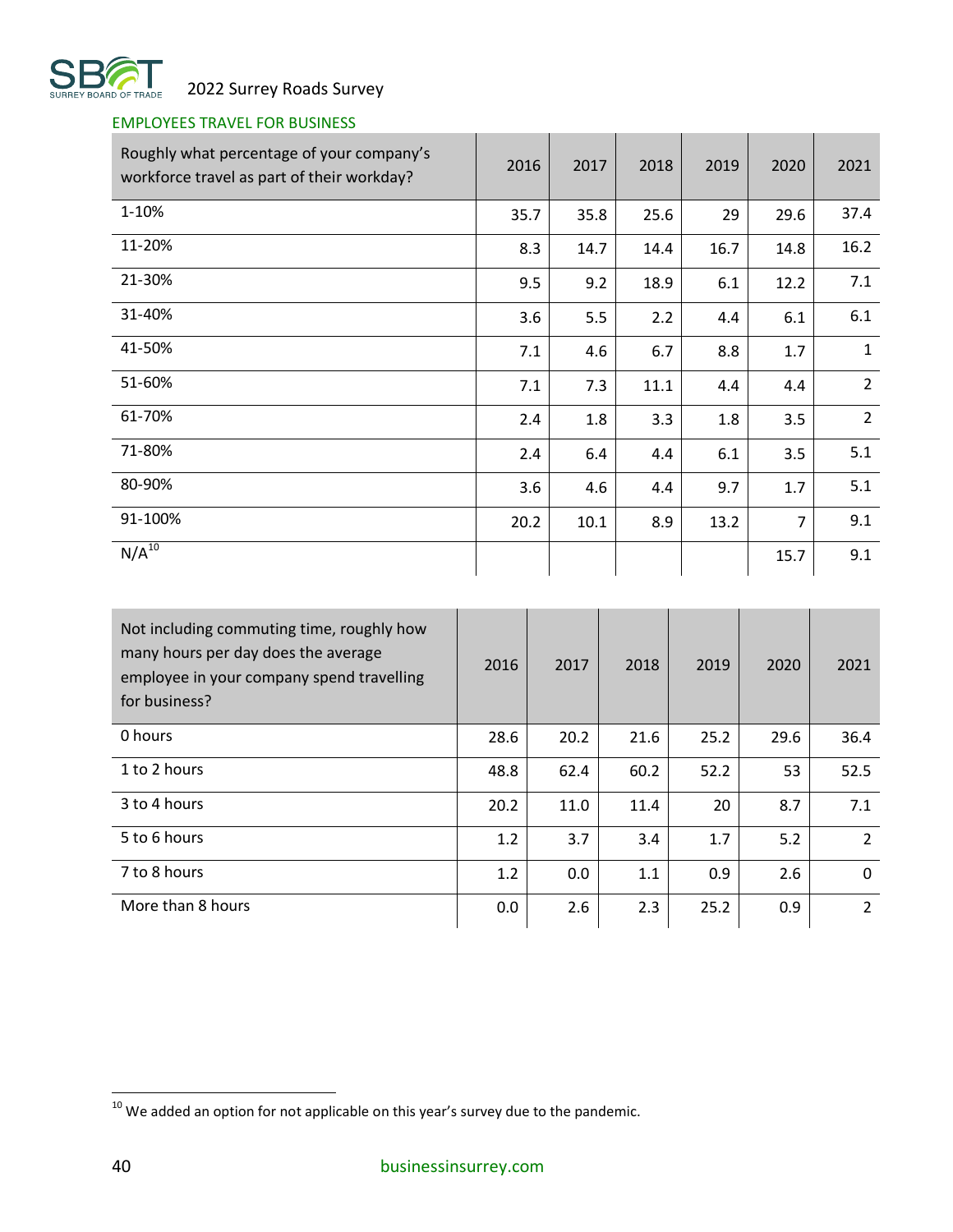

| Do your employees/staff/co-workers have barriers to choosing an alternative to<br>driving to their place of employment? | 2020 | 2021          |
|-------------------------------------------------------------------------------------------------------------------------|------|---------------|
| There are no barriers, staff have multi modal operations to access the job place                                        | 36.5 | 39.4          |
| No transit service coverage                                                                                             | 15.7 | 13.1          |
| Infrequent or limited hours of transit service                                                                          | 27.8 | 29.3          |
| Lack of sidewalk facilities to job place                                                                                | 4.4  | $\mathcal{P}$ |
| No safe cycling infrastructure                                                                                          | 2.6  | 3             |
| No cycle parking or end of trip facilities                                                                              | 0.0  | $\Omega$      |
| Other (please specify)                                                                                                  | 13.0 | 13.1          |

No other choice but to use car to travel to Merritt.

Many live far enough from work that other modes do not work for them.

We tour to other theatres and it's not always possible to use methods to get there other than driving one's own car.

Some are forced to live further out in the valley (due to housing costs) and therefore have long commutes

Some staff have transit coverage, others do not.

Distance

They drive, as it is too far to cycle or walk for them. They may be able to use public transit but have not expressed need to.

Currently, staff are not travelling due to COVID. Pre-COVID, they would be visiting clients in their homes but this has been suspended for the past 18 months.

Taking pets to work requires a personal vehicle.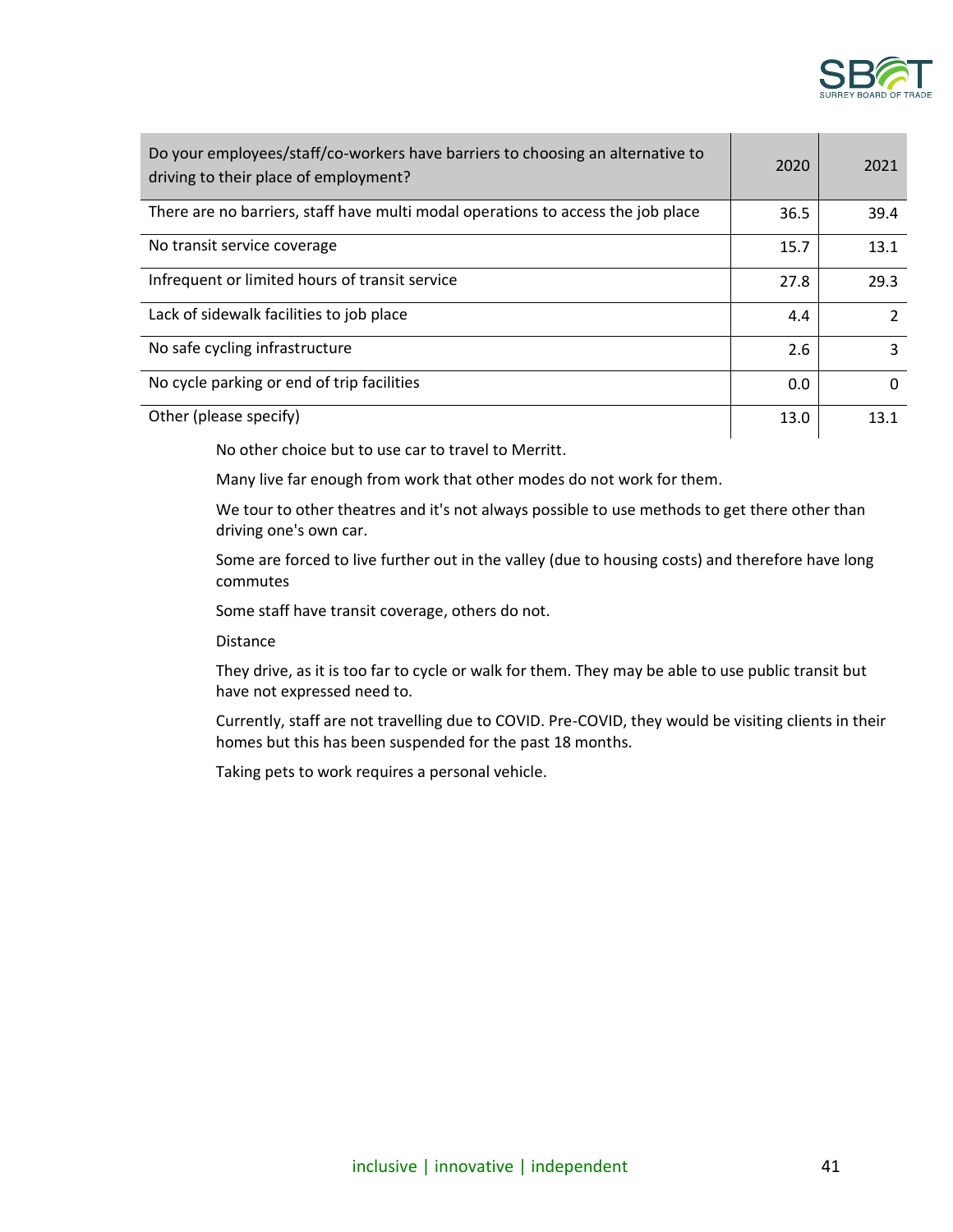

### <span id="page-41-0"></span>STRATEGIES TO MANAGE TRAFFIC DEMAND

| To what degree are your business operations impacted by traffic<br>congestion? E.g. through longer delivery times, unpredictable travel times<br>between job sites, uncertain times to ship or receive goods/service, etc. | 2020 | 2021 |
|----------------------------------------------------------------------------------------------------------------------------------------------------------------------------------------------------------------------------|------|------|
| Traffic congestion has limited to no impact on my business operations                                                                                                                                                      | 25.7 | 23.5 |
| My business is somewhat impacted by increasing traffic congestion                                                                                                                                                          | 50.5 | 48.2 |
| My business is significantly impacted by increasing traffic congestion                                                                                                                                                     | 23.8 | 28.2 |

 $\mathbf{L}$ 

<span id="page-41-1"></span>

| How innovative should Surrey be in implementing strategies aimed at reducing traffic<br>congestion in the longer term?                                                                                                                                                                                                                                                                                                                                                                                                                                                                                                                                                                                                                                                                                                  | 2021 |
|-------------------------------------------------------------------------------------------------------------------------------------------------------------------------------------------------------------------------------------------------------------------------------------------------------------------------------------------------------------------------------------------------------------------------------------------------------------------------------------------------------------------------------------------------------------------------------------------------------------------------------------------------------------------------------------------------------------------------------------------------------------------------------------------------------------------------|------|
| Current approach – Implement some alternatives as long as they don't delay or interfere with<br>car traffic e.g. transit priority measures on roads that are wide enough to not delay<br>cars. Extend the SkyTrain network as funding allows. This won't impact cars, but it also won't<br>encourage as many people to use alternatives as the options below, forcing more people to<br>drive for their daily needs. Traffic congestion will continue to increase, and businesses won't<br>see as many long-term benefits.                                                                                                                                                                                                                                                                                              | 19.3 |
| Continue to extend the rapid transit network as funding allows and begin to implement more<br>transit priority measures on higher transit ridership roads recognizing there may be some<br>impact to cars. Invest more resources into building sidewalks and protected cycling facilities.<br>This approach gets more people out of their cars than the current approach and results in less<br>congestion.                                                                                                                                                                                                                                                                                                                                                                                                             | 59   |
| Introduction of mobility pricing with purposeful and systematic expansion of transit priority<br>measures on high transit-ridership corridors and the introduction of street-based rapid transit<br>(e.g., bus rapid transit operating in an exclusive lane separated from general traffic) in<br>addition to SkyTrain expansion in order to reach more people and places sooner than SkyTrain<br>only. Surrey completes a network of sidewalks and protected cycling facilities in all town<br>centres and commercial areas. A more complete cycling network enables the introduction of<br>bike sharing and micro-mobility services. Motor vehicles are delayed in the short-term but in<br>the longer-term many more people take transit, walk and cycle leaving more space on the<br>road for auto-dependent users. | 21.7 |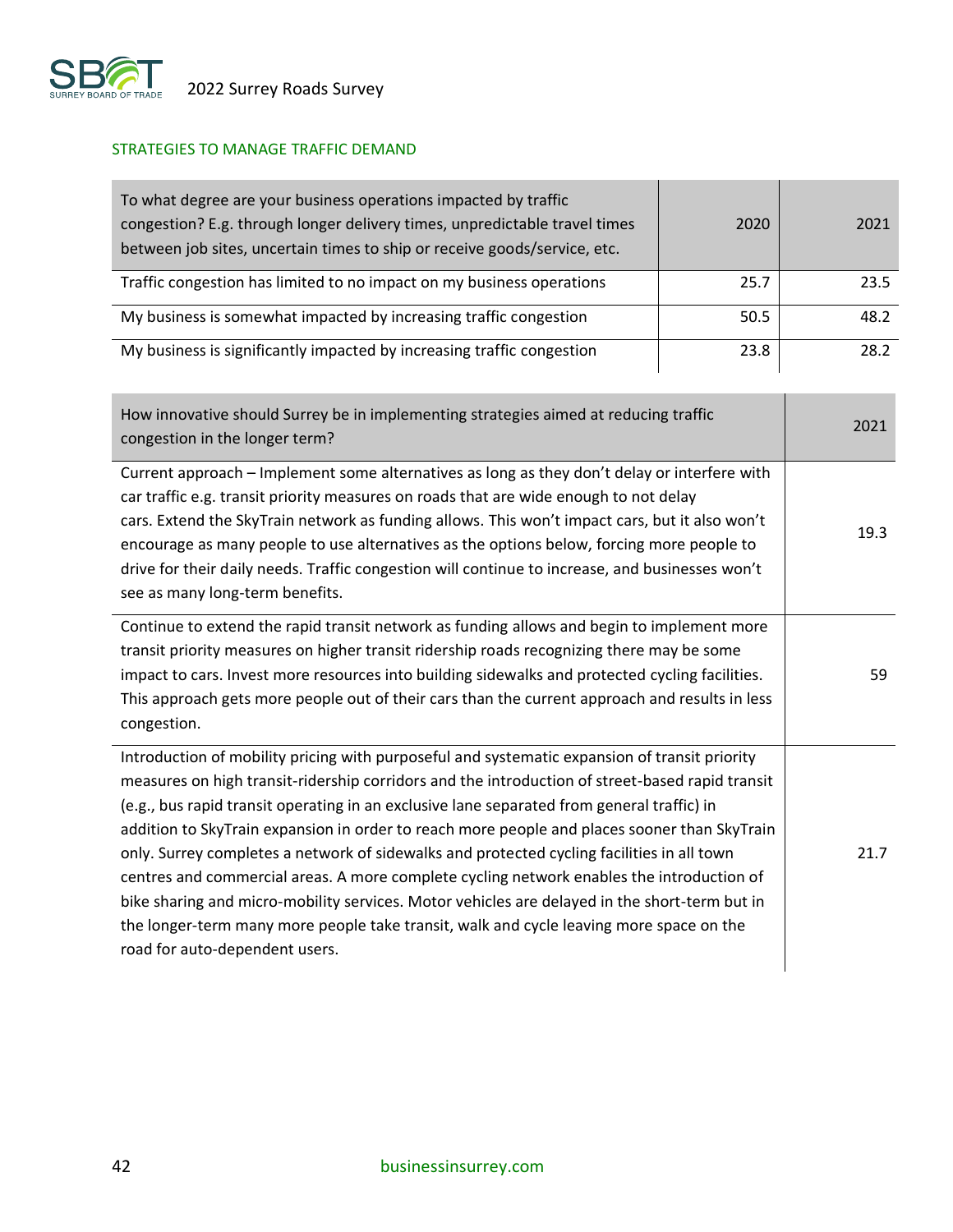

#### DRAFT VISION FOR FUTURE TRANSPORTATION

The City of Surrey is creating a new, innovative transportation plan for the Surrey of the future. This is an opportunity for the Surrey Board of Trade members to offer their input on the plan. The plan will be rooted in community values informed through public consultation, including the Board of Trade, and built on five key pillars:

- 1. Grow the transportation network
- 2. Prioritize human life above all else
- 3. Tackle the climate crisis
- 4. Innovate through technology and new mobility
- 5. Balance equity

In fall 2020, phase 2 of public consultation explored community values and the current Surrey transportation experience, with input from residents, businesses and stakeholders including the Surrey Board of Trade. Based on this feedback, the City created a draft vision and identified four bold moves that deliver on the five pillars.

Does the Vision capture your values and your vision for the future of transportation in Surrey?

| Yes      | 50.0 |
|----------|------|
| No       | 10.7 |
| Somewhat | 39.3 |

To what extent do you support or oppose this vision for the future of transportation in Surrey?

| Strongly support | 31   |
|------------------|------|
| Somewhat support | 35.7 |
| Neutral          | 20.2 |
| Somewhat oppose  | 7.1  |
| Strongly oppose  | 3.6  |
| Don't know       | 2.4  |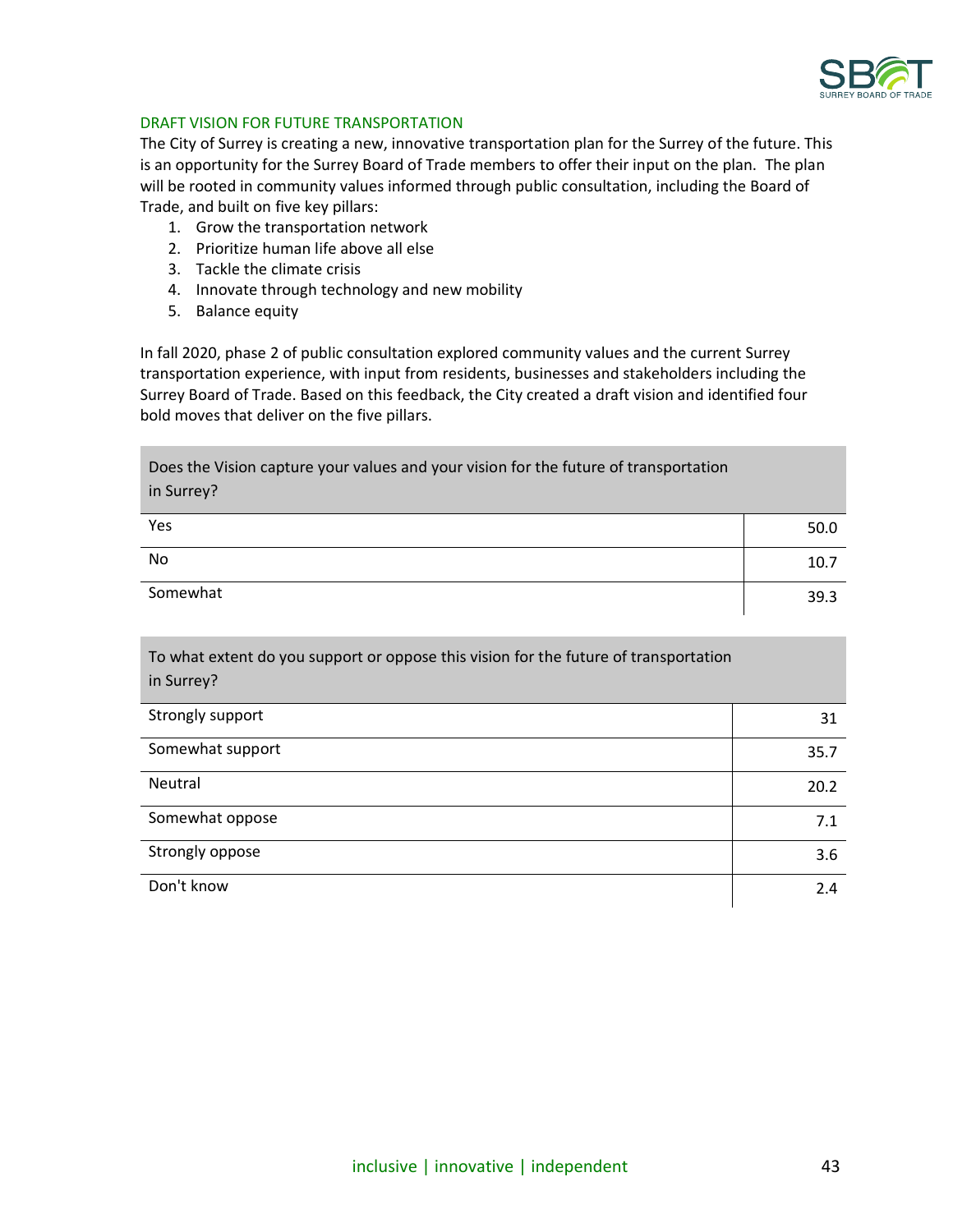

The City is now working to refine the bold moves which will be undertaken over the next 10 years to deliver the new vision for transportation in Surrey.

Put Safety First: Value human life above all else in the transportation network by building streets that prioritize safety over the movement of vehicles. To what extent do you support or oppose this bold move for the future of transportation in Surrey?

| Strongly support | 46.4 |
|------------------|------|
| Somewhat support | 26.2 |
| Neutral          | 13.1 |
| Somewhat oppose  | 9.5  |
| Strongly oppose  | 3.6  |
| Don't know       | 1.2  |

Support 15-minute Neighbourhoods: Complete the walk and bike networks for all Surrey residents that live within an easy walk or roll of their daily needs. What is a 15 Minute Neighbourhood? It is localized shops and services and access to transit within a short distance from your home. It supplements the greater level of services provided in areas like Surrey City Centre and the Town Centres such as Newton so that more services are closer to home. By having daily needs close at hand, we can spend less time in traffic and more time with friends and family.

To what extent do you support or oppose this bold move for the future of transportation in Surrey?

| Strongly support | 58.3     |
|------------------|----------|
| Somewhat support | 31       |
| Neutral          | 4.8      |
| Somewhat oppose  | 3.6      |
| Strongly oppose  | 2.4      |
| Don't know       | $\Omega$ |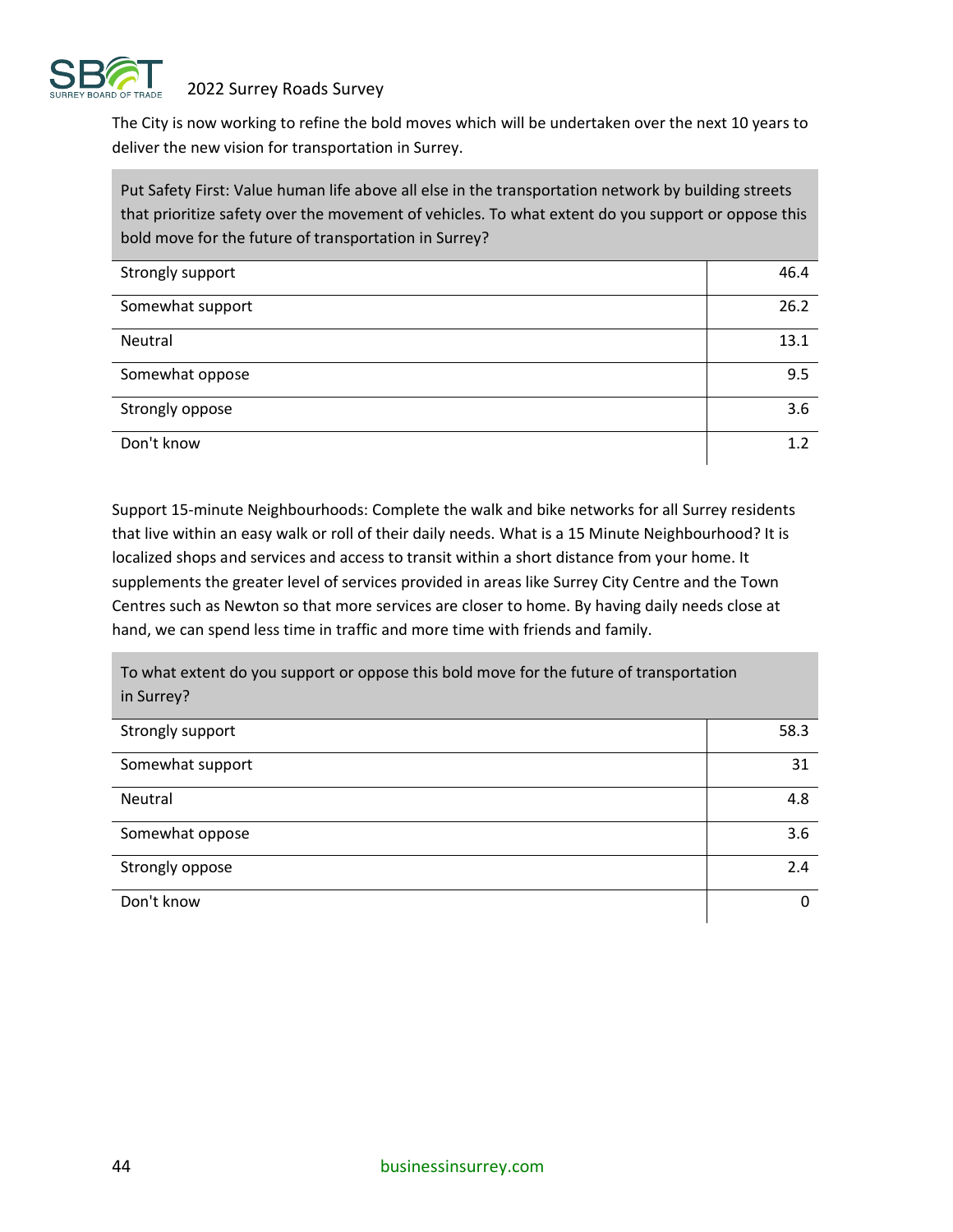

Connect Communities with Rapid Transit: Build a Rapid Transit Network that supports and connects all of Surrey's Town Centres. Rapid transit is any form of transit that is fast, frequent, and high capacity. By focusing on this bold move the City will plan for a rapid transit network that supports and connects all of Surrey's Town Centres.

To what extent do you support or oppose this bold move for the future of transportation in Surrey?

| Strongly support | 69.1 |
|------------------|------|
| Somewhat support | 25   |
| Neutral          | 2.4  |
| Somewhat oppose  | 3.6  |
| Strongly oppose  | 0    |
| Don't know       | 0    |

| Which of the following two options would you be more supportive of? Select one.    |      |
|------------------------------------------------------------------------------------|------|
| Maintain current road space and only build SkyTrain; expanding more slowly to      | 18.1 |
| fewer people and places                                                            |      |
| Give some existing road space to build more rapid transit on the street; expanding | 72.3 |
| sooner and connecting more people and places                                       |      |
| I don't know/ No opinion                                                           | 3.6  |
| I do not support either of them                                                    | 6    |

Invest in Green Transportation Choices: Increase and prioritize investment in walking, cycling and transit before personal vehicles.

To what extent do you support or oppose this bold move for the future of transportation in Surrey? Strongly support 40.5 Somewhat support 29.8 Neutral 13.1 Somewhat oppose 15.5 Strongly oppose the control of the control of the control of the control of the control of the control of the control of the control of the control of the control of the control of the control of the control of the control Don't know 40.5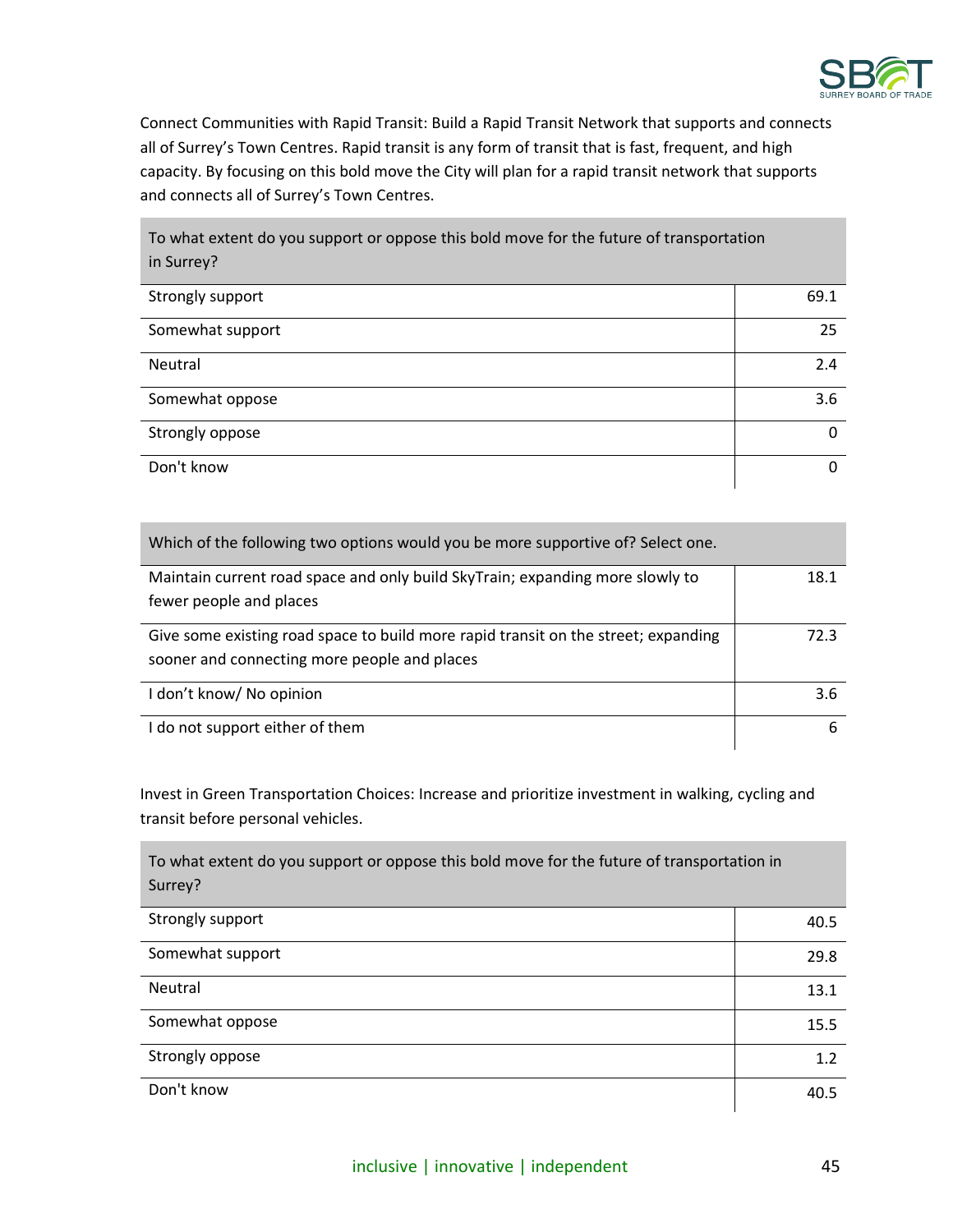

Surrey's current 10-year capital plan proposes to invest \$940 million to improve the transportation network. Currently, 90% of that funding is for road expansion, while walking, cycling and transit combined represent about 10%.

What percentage of existing funding for adding new car lanes would you support reallocating to safety improvements that will increase choices for walking, rolling and transit?

| 0% - I support the current roads first approach | 16.7 |
|-------------------------------------------------|------|
| 10%                                             | 15.5 |
| 20%                                             | 9.5  |
| 30%                                             | 14.3 |
| 40%                                             | 6    |
| 50%                                             | 9.5  |
| 60%                                             | 8.3  |
| 70%                                             | 4.8  |
| 80%                                             | 8.3  |
| 90%                                             | 1.2  |
| 100%                                            | 6    |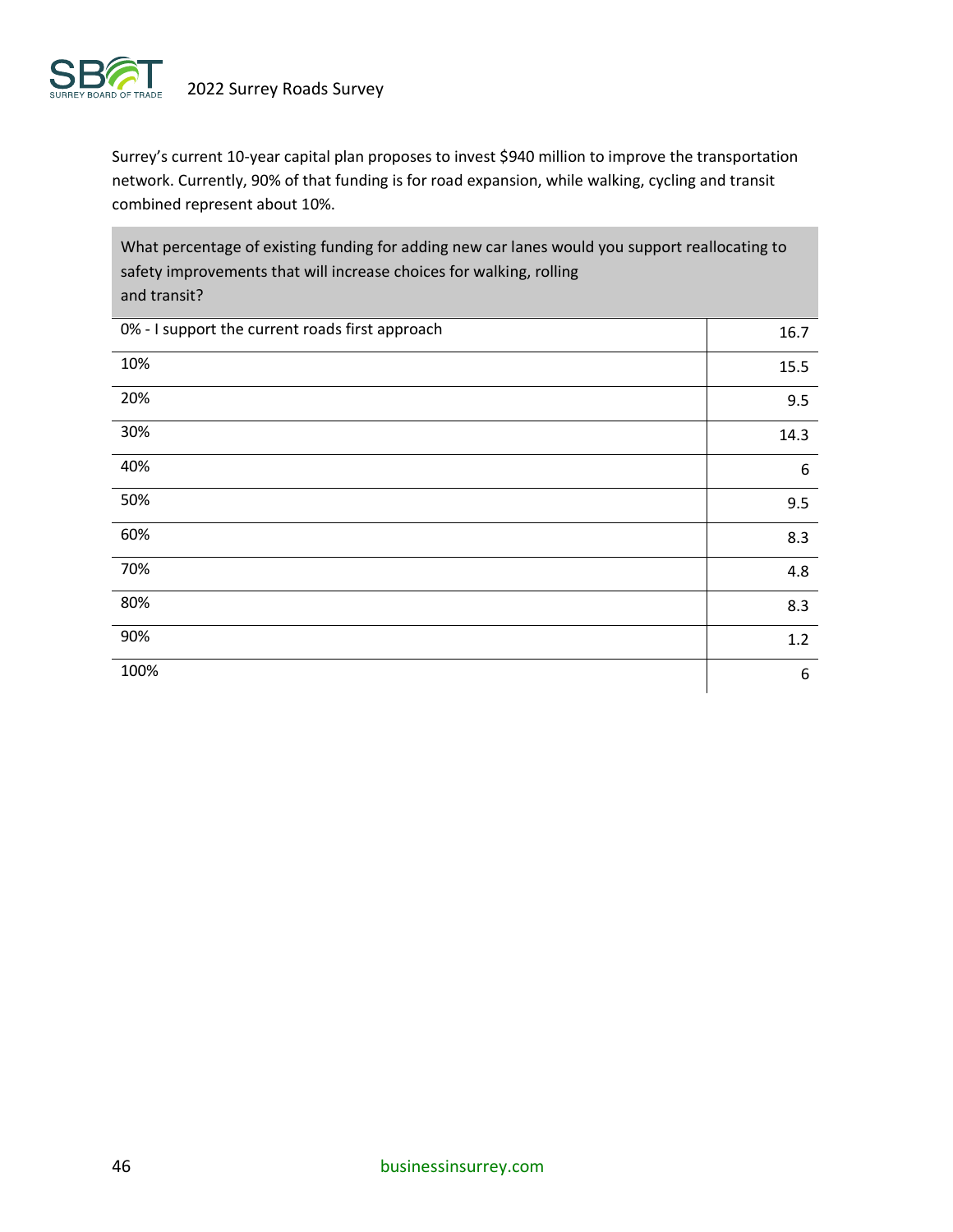

#### <span id="page-46-0"></span>CITY ROADS AND PROJECTS

City roads, intersections, and projects change annually. All data are in percentages unless otherwise indicated. Results have been rounded to the first decimal and may not add up to 100%. Further, the options have been re-ordered to reflect order of choices.

| Indicate which of the following Road Corridors would be your top 3 priorities for<br>improvement – please choose only 3 |      |
|-------------------------------------------------------------------------------------------------------------------------|------|
| Fraser Highway: Widen to 4 lanes from 140 Street to 96 Avenue                                                           | 50.6 |
| 80 Avenue: Widen to 4 lanes from 132 Street to King George Boulevard                                                    | 29.1 |
| 64 Avenue: Widen to 4 lanes from 177 Street and 184 Street                                                              | 34.2 |
| 152 Street: Widen to 4 lanes from 40 Ave to 50 Ave                                                                      | 49.4 |
| South Surrey/Highway 99 Interchanges: Capacity improvements at key                                                      |      |
| interchanges including 24 Ave, 32 avenue, and 152 Street (overpass and widening)                                        | 57.0 |
| Didn't see your priority? List it here:                                                                                 | 27.9 |

16th Avenue -- already unsafe; new development will only worsen it.

Improve 192 Street interchange at Highway #1.

Expansion of 84 Avenue from King George Boulevard to 140 Street.

A freeway from Tsawwassen to Abbotsford.

140 Street: Widen to 4 lanes from 92 Avenue to 88 Avenue.

Better fast access to Highway 1 from South Surrey, South Langley.

96 Avenue

Road Safety first. The road size and maintenance is not commensurate with the speed limit. e.g. 80th Avenue between Scott Road and 128 Avenue: this is mostly single lane, yet 60KMPH speed limit, which is a lot. Plus with a lot of bumps and water clogging. During rainy days; just between 124 Street and 125 Street, if the car passes that stretch on a green-light at 40-60KMPH, it is 100% likely that it will throw splashes of water on pedestrians. Pedestrians include - extremely senior people; young, hardworking people commuting for work in their work-dress. Talking about safety, maintenance of law and order on current roads is important especially revision of the speed limits on narrow roads and their strict adherence.

Build 32nd Avenue to a proper standard from 176<sup>th</sup> Street to 200<sup>th</sup> Street and beyond (this is a major truck route that has been overloaded with all of the development of Campbell Heights).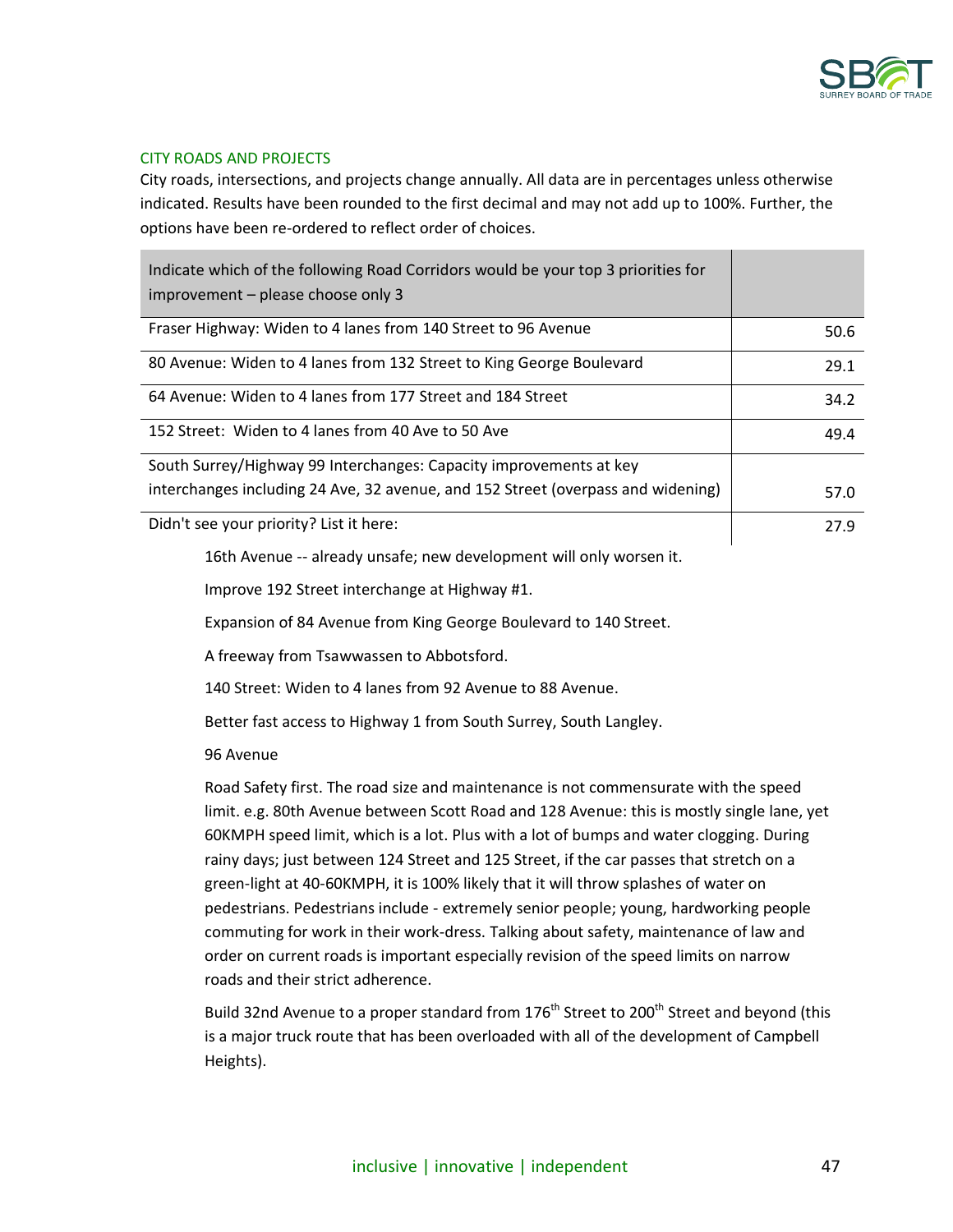

Croydon Road is at 150-200% of capacity with most local residents fearing it near rush hour. Also continue to expand the widening of 32 Avenue so continuous from 152 Street to 192 Street and to the east of this as development as the rate of development, south of 32 Avenue has been massive since I moved here in 2012.

Highway 10

160 Street from 84 Avenue to 96 Avenue - 4 lanes.

96th Avenue in Port Kells should have two more traffic lights. There is a major accident or fender bender along here daily. As the bus service has significantly increased with foot passengers there a no crosswalks/sidewalks, which would make it much safer to cross the street. The speed on 96th Avenue is usually almost double what is posted. This is a very unsafe road for foot passengers.

Widen 132 Street from 72 Avenue to 96 Avenue.

72<sup>nd</sup> Avenue, Fraser Highway.

Increase exit points on Highway 99 when leaving Douglas border crossing.

Expand 168th Street from Fraser Highway to 64th Avenue to 4 lanes.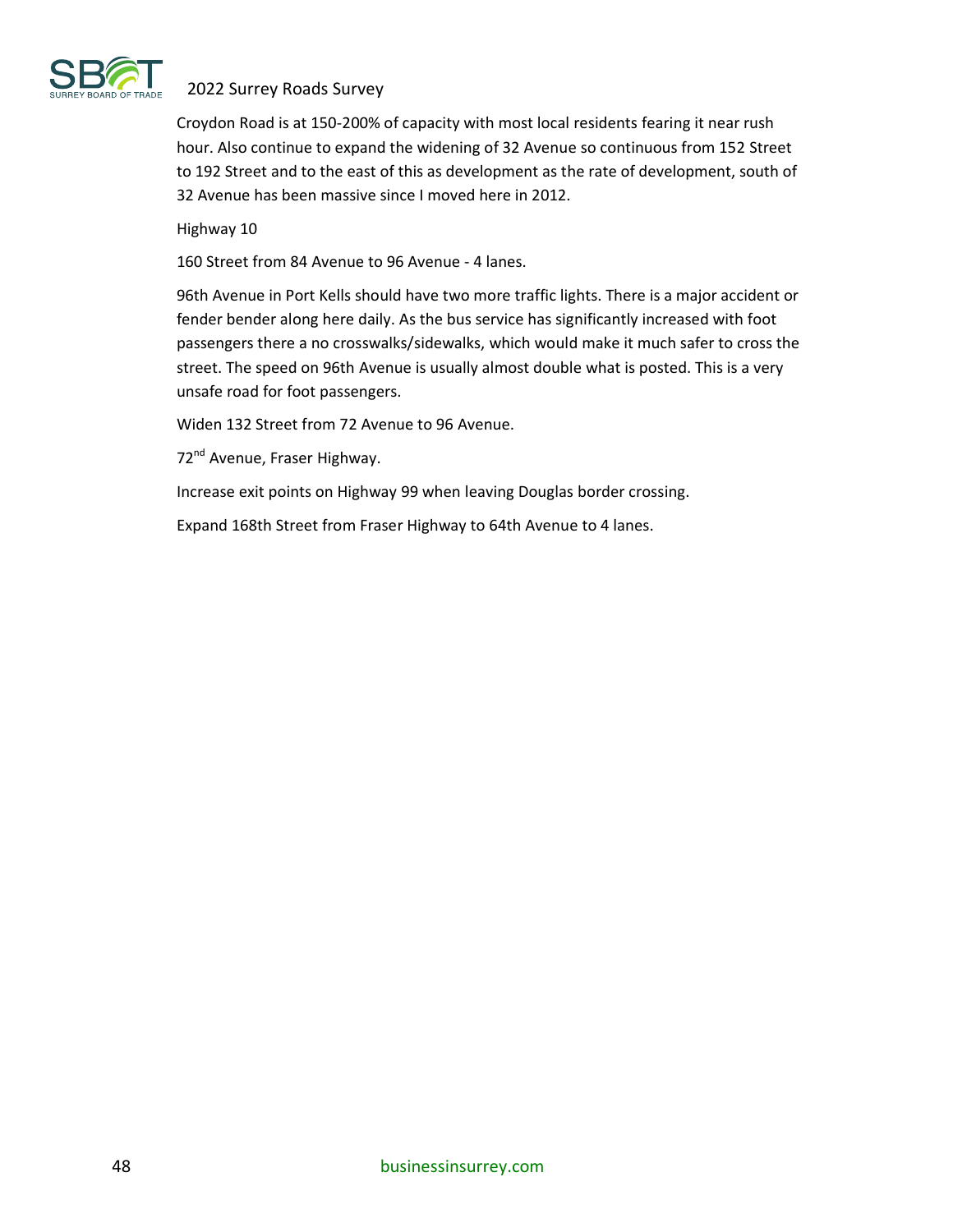

| The City is considering plans for new road connections to improve connectivity and<br>mobility and complete network gaps. Indicate which of the following would be your top<br>3 priorities for improvement – please choose only 3. |      |
|-------------------------------------------------------------------------------------------------------------------------------------------------------------------------------------------------------------------------------------|------|
| 84 Avenue: New construction from 124 Street to 128 Street                                                                                                                                                                           | 47.1 |
| Whalley Boulevard: New construction from Fraser Highway to 96 Avenue                                                                                                                                                                | 61.4 |
| 192 Street Diversion: New construction from Fraser Highway to 68 Avenue                                                                                                                                                             | 62.9 |
| 20 Avenue Overpass: A new Highway 99 overpass and improvements to 152 Street                                                                                                                                                        | 61.4 |

Other comments include:

148 Street between 84 Avenue and 108 Avenue.

 $24<sup>th</sup>$  Avenue overpass (not  $20<sup>th</sup>$  Avenue; stick with the every 8 blocks system in place); extension of left turn lanes leading into roads that have become major routes, such as 24<sup>th</sup> Avenue east from King George Boulevard.

A freeway from Tsawwassen to Abbotsford, connect to #1 Highway.

Priority to build through fares that flow. 152<sup>nd</sup> Street expansion.

Better direct connectivity to Highway 1.

96 Avenue

32 Avenue and Croydon Road have >90% of my concern attention presently.

32<sup>nd</sup> Avenue from 160 Street to 190 Street, one lane of traffic does not work for the volume.

24<sup>th</sup> Avenue from 160 Street to 190 Street, one lane of traffic does not work for the volume.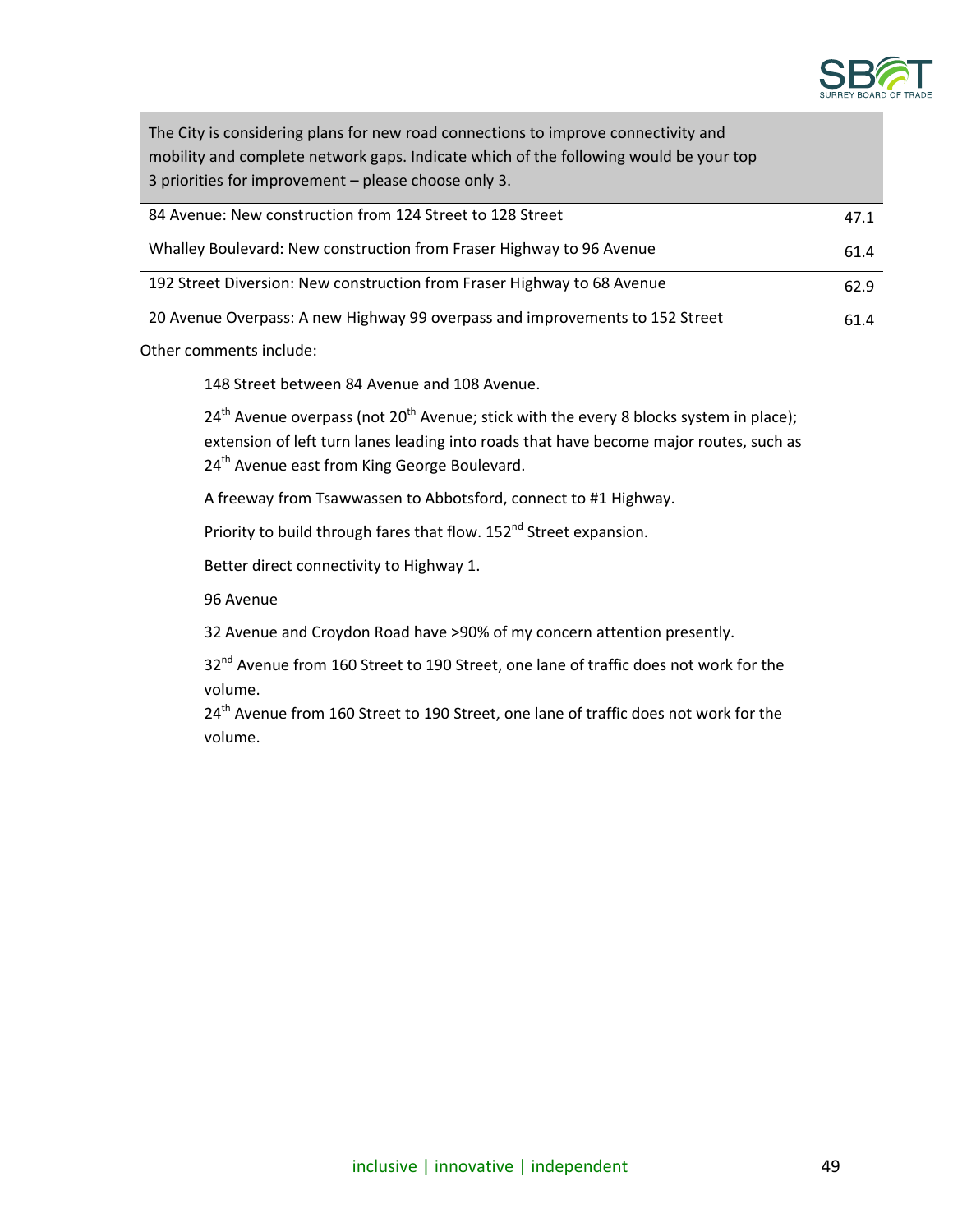

| Indicate which of the following road intersections would be your<br>top 3 priorities for improvement – please choose only 3 |      |
|-----------------------------------------------------------------------------------------------------------------------------|------|
| 88 Avenue and 140 Street                                                                                                    | 70.8 |
| 104 Avenue and 156 Street                                                                                                   | 52.8 |
| 24 Avenue and 184 Street                                                                                                    | 48.6 |
| 88 Avenue and Harvie Road                                                                                                   |      |

Other feedback provided by respondents:

88 Avenue and 148 Street.

Entire King George Corridor; Bailey Bridge in south end; coordination of traffic lights so traffic flows without interruption by pedestrian-operated lights (those must be tied into overall system for system to be efficient/effective.

16 Avenue

Rapid transit buses now that move quickly without stopping everywhere and facilitate travel to campuses. More rapid transit options!

152 Street & 84 Avenue.

Access to Highway 99 from King George Boulevard to go south. Access to Highway 99 to go south from 24th Avenue and 32nd Avenue. The congestion in South Surrey with all the building in this area over the last 5 years has made congestion and traffic accidents constant. Giving better access to the highway would reduce so much congestion and traffic accidents.

32nd Avenue and 184th Street.

I suggest 24<sup>th</sup> Avenue has to be widened between Campbell Heights industrial area west through Croydon Road, where not already done.

 $64<sup>th</sup>$  Avenue and 152<sup>nd</sup> Street has heavy volume. 152nd Avenue and #10 Highway, also heavy volume.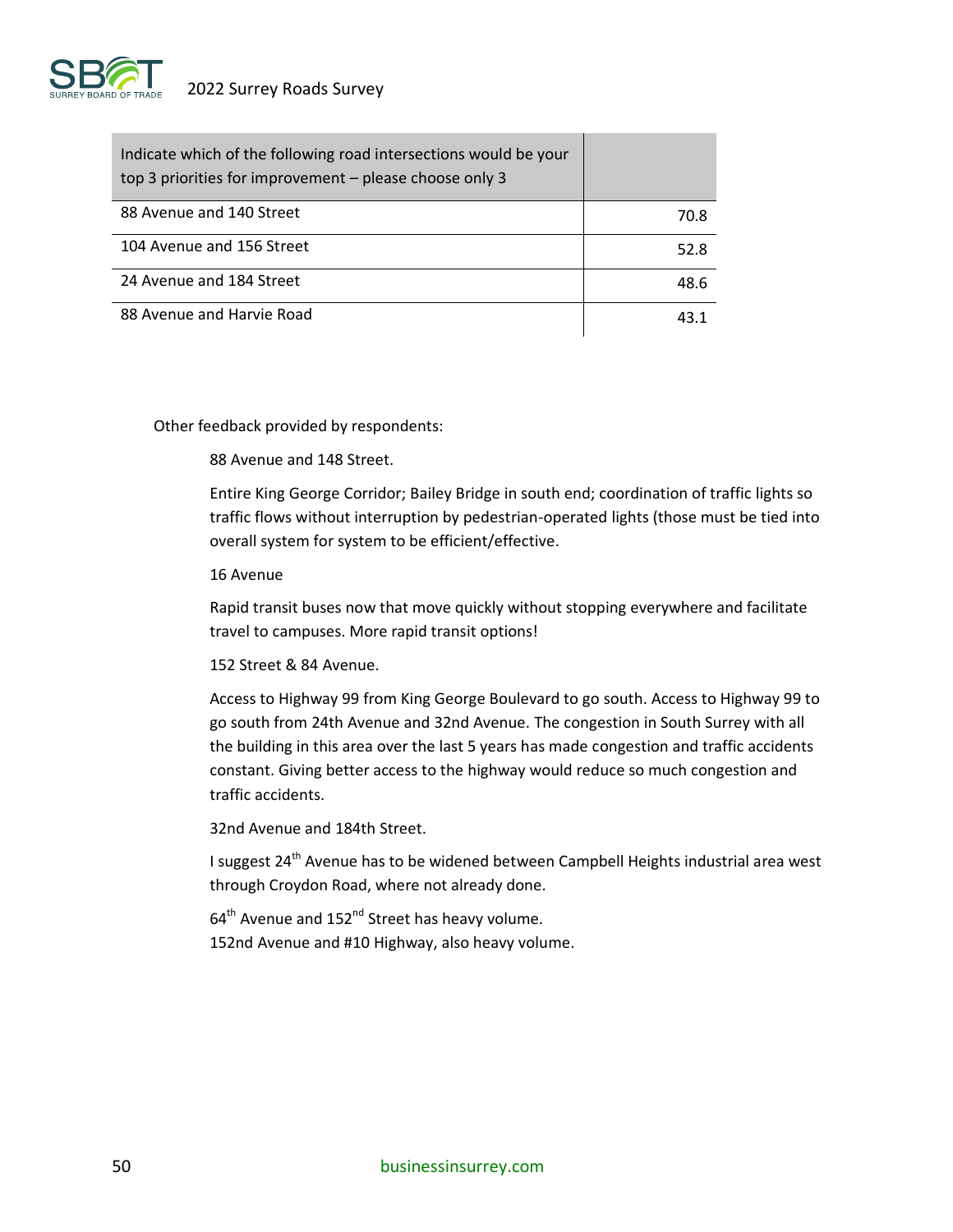

#### <span id="page-50-0"></span>BIKE SHARING IN SURREY

| How likely would you be to cycle to work if Surrey had bike<br>sharing? | 2020 | 2021 |
|-------------------------------------------------------------------------|------|------|
| Very unlikely                                                           | 46.5 | 10.6 |
| Unlikely                                                                | 22.8 | 4.7  |
| Somewhat unlikely                                                       | 8.9  | 17.7 |
| Neither likely nor unlikely                                             | 6.8  | 21.2 |
| Somewhat likely                                                         | 8.9  | 10.6 |
| Likely                                                                  | 3    | 16.5 |
| Very likely                                                             | 3    | 18.8 |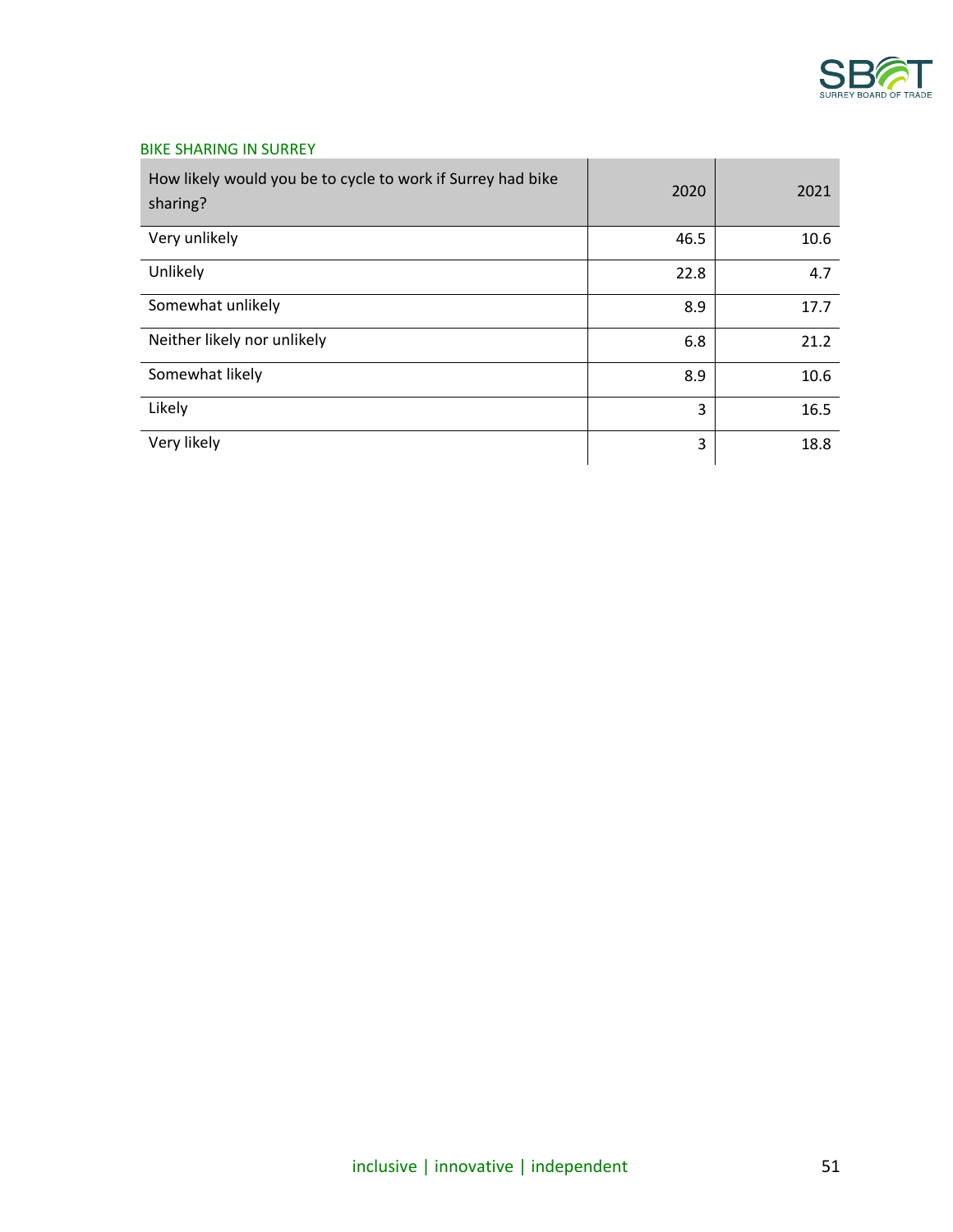

#### <span id="page-51-0"></span>RAPID TRANSIT

| Please rate the<br>following transit<br>improvement options:                                   | Not really<br>necessary | Somewhat<br>necessary | Would<br>be<br>good to<br>have | Should<br>have | Definitely<br>need it | Last two<br>columns added |
|------------------------------------------------------------------------------------------------|-------------------------|-----------------------|--------------------------------|----------------|-----------------------|---------------------------|
| Rapid Transit between<br>Guildford, City Centre<br>and Newton on King<br>George Blvd & 104 Ave | 2.5                     | 11.4                  | 21.5                           | 21.5           | 35.4                  | 57.0                      |
| Rapid Transit on Fraser<br>Highway between City<br>Centre and Langley                          | 5.1                     | 11.4                  | 17.7                           | 13.9           | 44.3                  | 58.2                      |
| New B-Line bus service<br>on Scott Road and 72<br>Ave                                          | 2.5                     | 10.1                  | 22.8                           | 13.9           | 30.4                  | 44.3                      |
| New B-Line bus service<br>to South Surrey/White<br>Rock                                        | 5.1                     | 7.6                   | 26.6                           | 19.0           | 35.4                  | 54.4                      |
| More frequent service<br>on existing bus routes                                                | 1.3                     | 13.9                  | 16.5                           | 29.1           | 32.9                  | 62.0                      |
| New bus service to<br>neighbourhoods not<br>served by transit                                  | 3.8                     | 8.9                   | 16.5                           | 20.3           | 41.8                  | 62.0                      |
| Later bus service on<br>select routes                                                          | 5.1                     | 10.1                  | 13.9                           | 24.1           | 39.2                  | 63.3                      |
| Enhanced bus stops,<br>shelters, benches, and<br>sidewalk access<br>improvements               | 2.5                     | 5.1                   | 24.1                           | 19.0           | 44.3                  | 63.3                      |

#### <span id="page-51-1"></span>CURBSIDE PULL-OUTS FOR BUSES

| How important are curbside pull-out lanes to you? | 2020 | 2021 |
|---------------------------------------------------|------|------|
| <b>Extremely important</b>                        | 37.9 | 44.3 |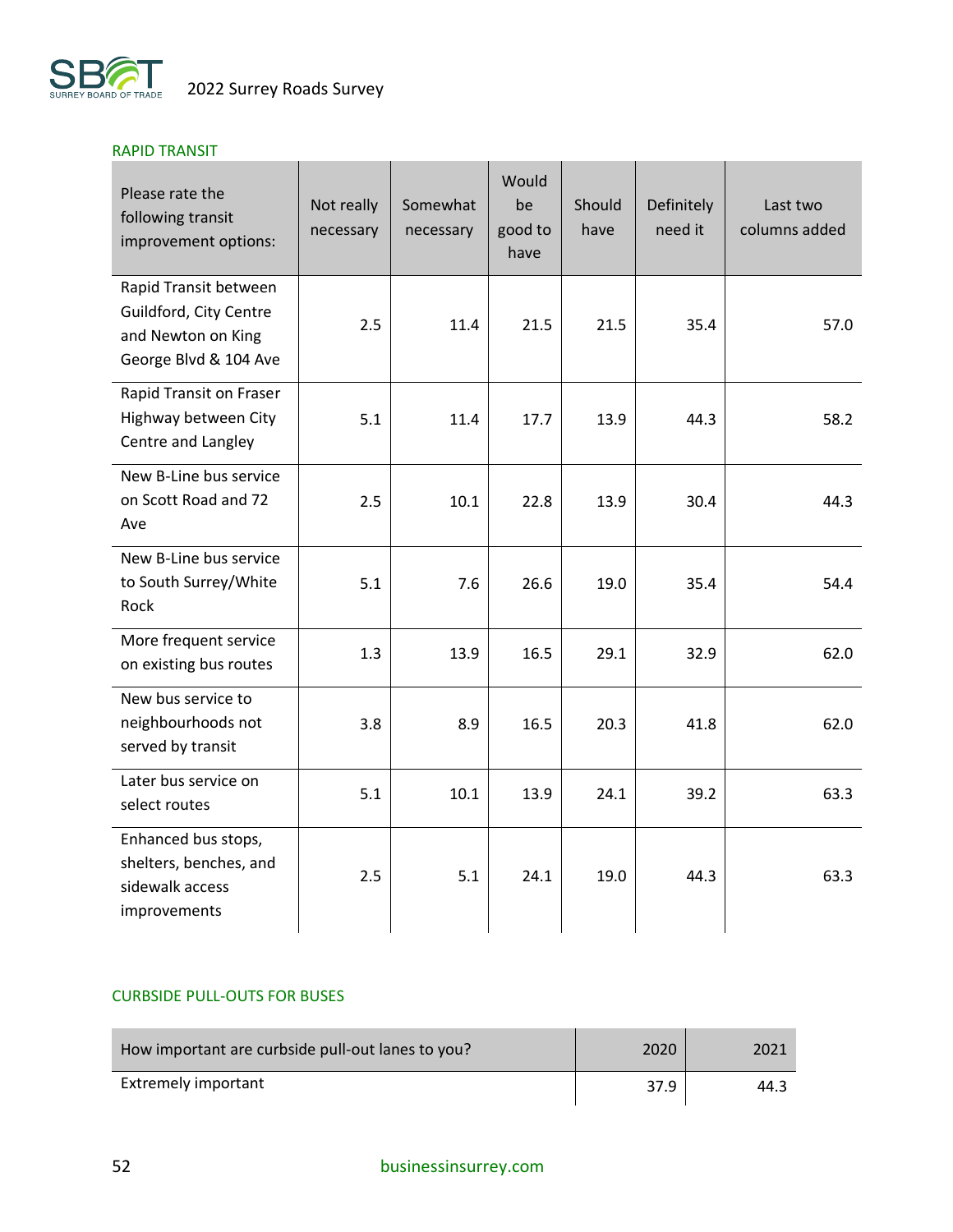

| Very important                                                                                                                                                                                        | 28.7 | 32.9 |
|-------------------------------------------------------------------------------------------------------------------------------------------------------------------------------------------------------|------|------|
| Somewhat important                                                                                                                                                                                    | 21.8 | 16.5 |
| Not so important                                                                                                                                                                                      | 5.8  | 3.8  |
| Not at all important                                                                                                                                                                                  | 5.8  | 2.5  |
| How effective would bus pull-outs be in reducing congestion<br>along major arterial roadways such as 104 Avenue, Fraser<br>Highway, King George Boulevard, 128 Street, 72 Avenue, 88<br>Avenue, etc.? | 2020 | 2021 |
| Effective                                                                                                                                                                                             | 83.9 | 86.1 |
| Not effective                                                                                                                                                                                         | 6.9  | 2.5  |
| No opinion                                                                                                                                                                                            | 8.1  | 8.9  |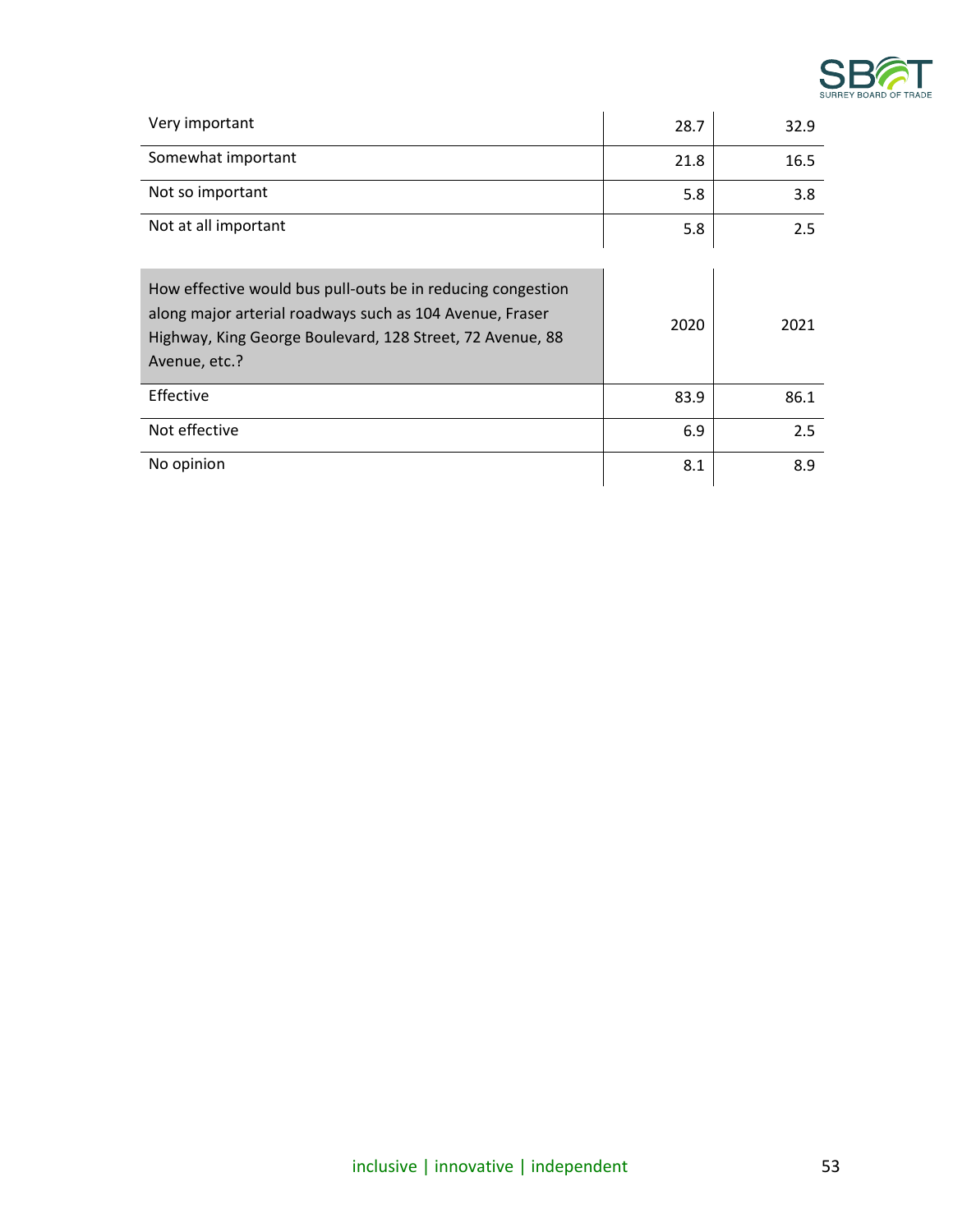

### <span id="page-53-0"></span>ROAD SAFETY

The City of Surrey Vision Zero: Safe Mobility Plan.

| Rank your level of agreement<br>with the following Vision Zero<br>principles to make Surrey<br>roads safe.                                                                                                                     | Strongly<br>disagree | <b>Disagree</b> | <b>Neutral</b> | Agree | Strongly<br>agree | First 2<br>columns<br>$added -$<br>out of<br>100% |
|--------------------------------------------------------------------------------------------------------------------------------------------------------------------------------------------------------------------------------|----------------------|-----------------|----------------|-------|-------------------|---------------------------------------------------|
| No loss of life is acceptable on<br>Surrey roads. Zero is the only<br>target worth aiming for.                                                                                                                                 | 3.9                  | 3.9             | 7.8            | 33.8  | 50.7              | 84.4                                              |
| Traffic fatalities and serious<br>injuries are preventable.                                                                                                                                                                    | 3.9                  | 2.6             | 6.4            | 43.6  | 43.6              | 87.2                                              |
| Eliminating fatalities and<br>serious injuries is a shared<br>responsibility between road<br>users and those who design<br>and maintain our roads.                                                                             | 3.9                  | 2.6             | 6.4            | 33.3  | 53.9              | 87.2                                              |
| Safety work should focus on<br>systems-level changes (i.e.,<br>shaping policies systems, and<br>Surrey's built environment)<br>more than influencing<br>individual behaviour (i.e., the<br>traditional education<br>approach). | 5.1                  | 3.9             | 26.9           | 41.0  | 23.1              | 64.1                                              |
| Use data and best practice to<br>determine the areas where<br>road improvements should be<br>made.                                                                                                                             | 3.9                  | 0.0             | 9.1            | 41.6  | 45.5              | 87.0                                              |
| We all need to do our part to<br>keep our most vulnerable<br>users safe.                                                                                                                                                       | 3.9                  | 2.6             | 9.1            | 40.3  | 44.2              | 84.4                                              |
| Speeding in my community is<br>a high concern.                                                                                                                                                                                 | 5.1                  | 7.7             | 29.5           | 26.9  | 30.8              | 57.7                                              |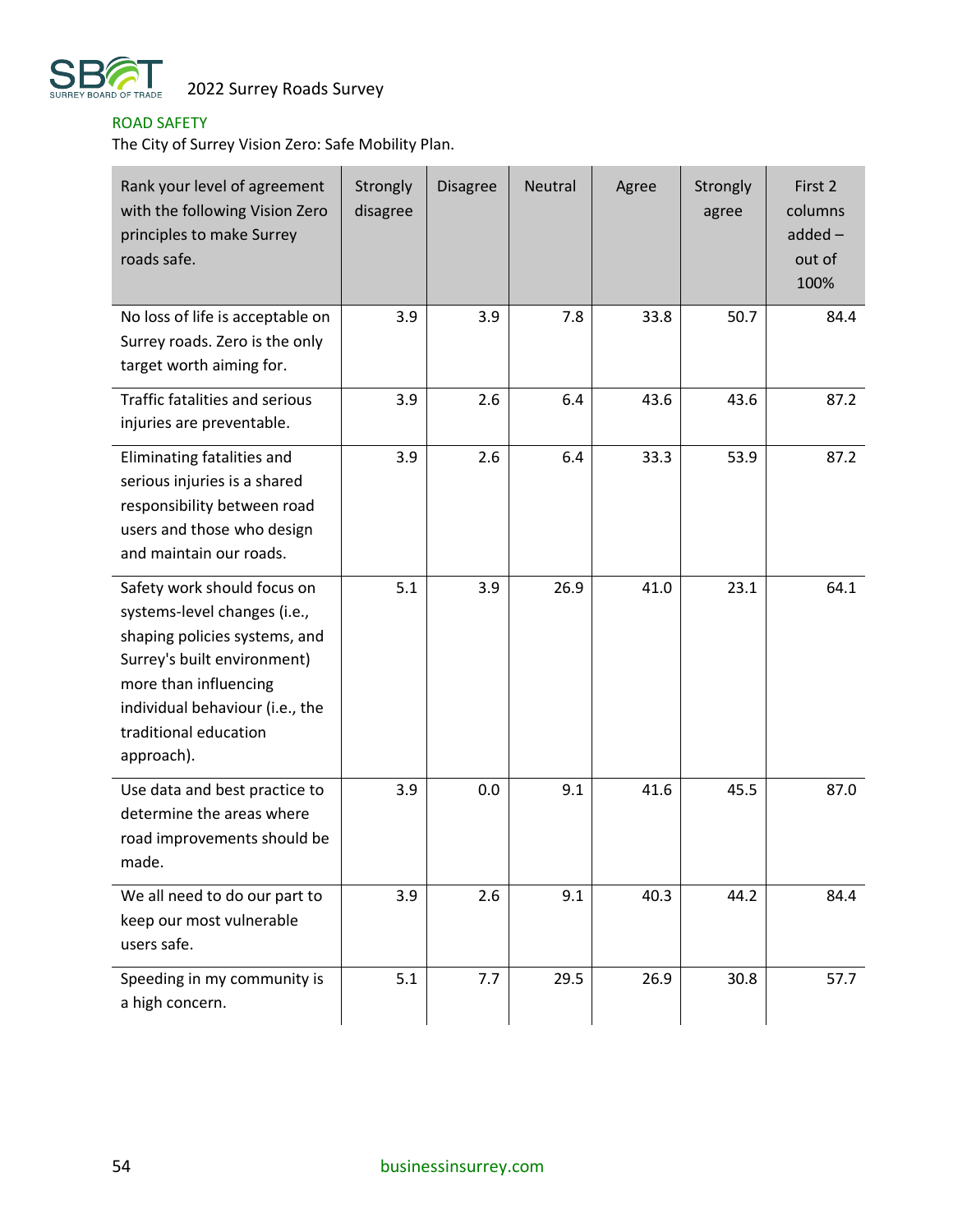

| Do you think lower speed limits would help reduce collisions in<br>Surrey? | 2020 | 2021 |
|----------------------------------------------------------------------------|------|------|
| Yes                                                                        | 31   | 35.4 |
| No                                                                         | 50.6 | 44.3 |
| Don't know                                                                 | 18.4 | 20.3 |

| On what types of roads would lower speeds be acceptable to<br>you? Check your top 3 priorities | 2020 | 2021 |
|------------------------------------------------------------------------------------------------|------|------|
| In residential areas                                                                           | 75.9 | 62.0 |
| Near elementary schools (on local and collector roads)                                         | 82.8 | 89.9 |
| Near secondary schools (on local and collector roads)                                          | 54   | 67.1 |
| In commercial areas                                                                            | 11.5 | 15.2 |
| Near facilities for seniors                                                                    | 36.8 | 48.1 |
| On arterials, the main roads through the city                                                  | 12.6 | 16.5 |
| Other suggestions?                                                                             | 11.5 | 8.9  |

Other suggestions from 2021 include:

Near and in mall lots (think the nightmare that is Grandview Heights shopping area: Home Depot, etc.

People don't listen to laws anyway.

At lower speeds drivers' attention can wander. Citing sources: https://www.monash.edu/muarc/archive/our-publications/reports/muarc276: https://www.chicagolawyer.com/blog/do-increased-speed-limits-prevent-accidents/ : https://www.sciencedaily.com/releases/2018/12/181212135021.htm:

None, people are going to speed regardless of the speed signs. Many accidents also happen because people drive too slow and it frustrates others who then try to speed around the slow drivers and that causes accidents. I would suggest putting minimum speed limits so people know a range that is appropriate (and legal) to drive within.

Lower speeds have been implemented in my neighbourhood but are not being abided by as they are not being enforced.

And enforce it. Don't just list it.

Post reasonable speed limits that people can follow. In some areas, the speed limit is too low, causing people to speed, whereas in other areas, it is too high.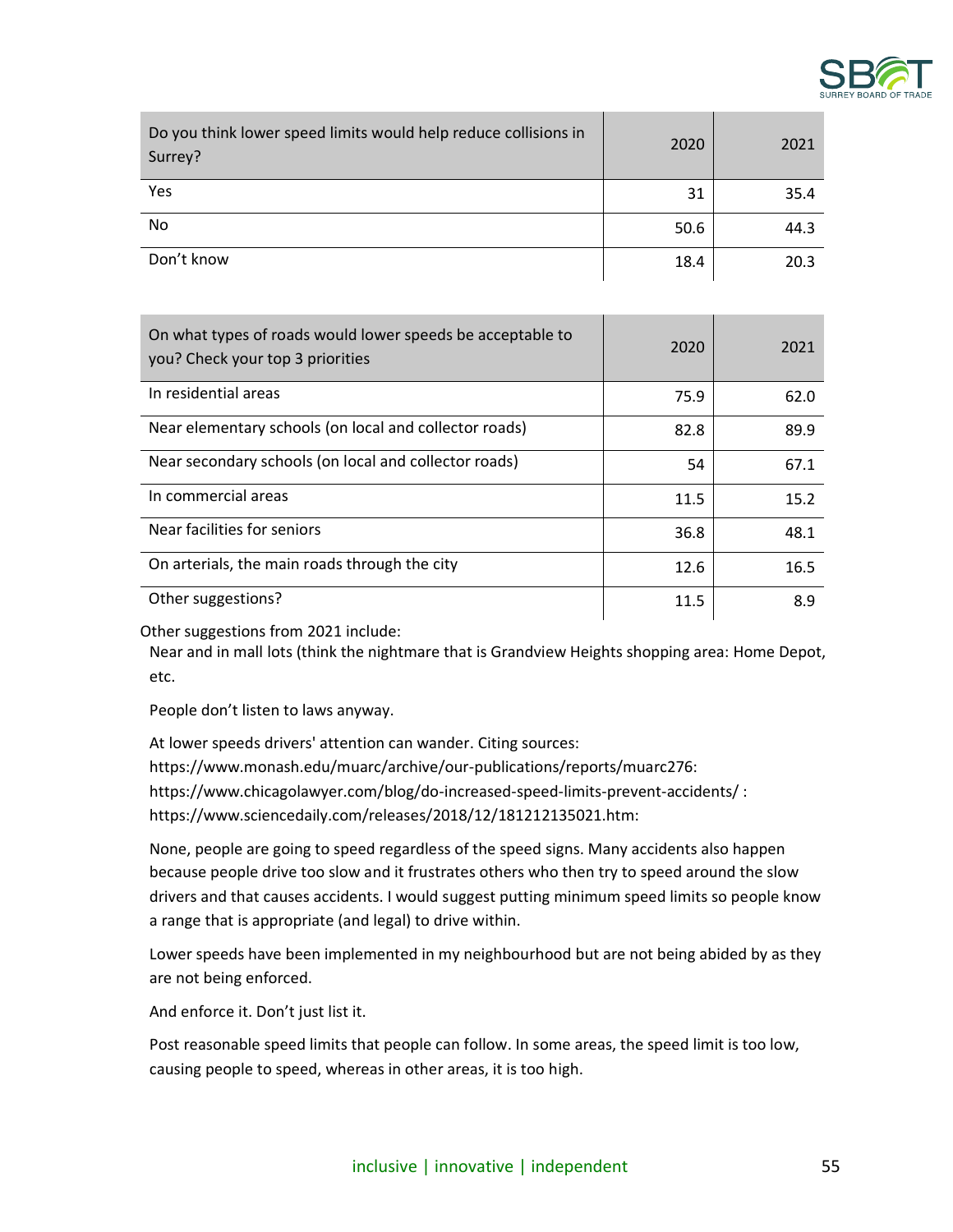

### <span id="page-55-0"></span>RIDESHARING SERVICES

| How important is it to you to have ridesharing services without pickup<br>location restrictions? | 2020 | 2021 |
|--------------------------------------------------------------------------------------------------|------|------|
| <b>Extremely important</b>                                                                       | 40.0 | 33.3 |
| Very important                                                                                   | 23.5 | 26.9 |
| Somewhat important                                                                               | 13.9 | 16.7 |
| Not so important                                                                                 | 11.3 | 7.7  |
| Not at all important                                                                             | 3.5  | 10.3 |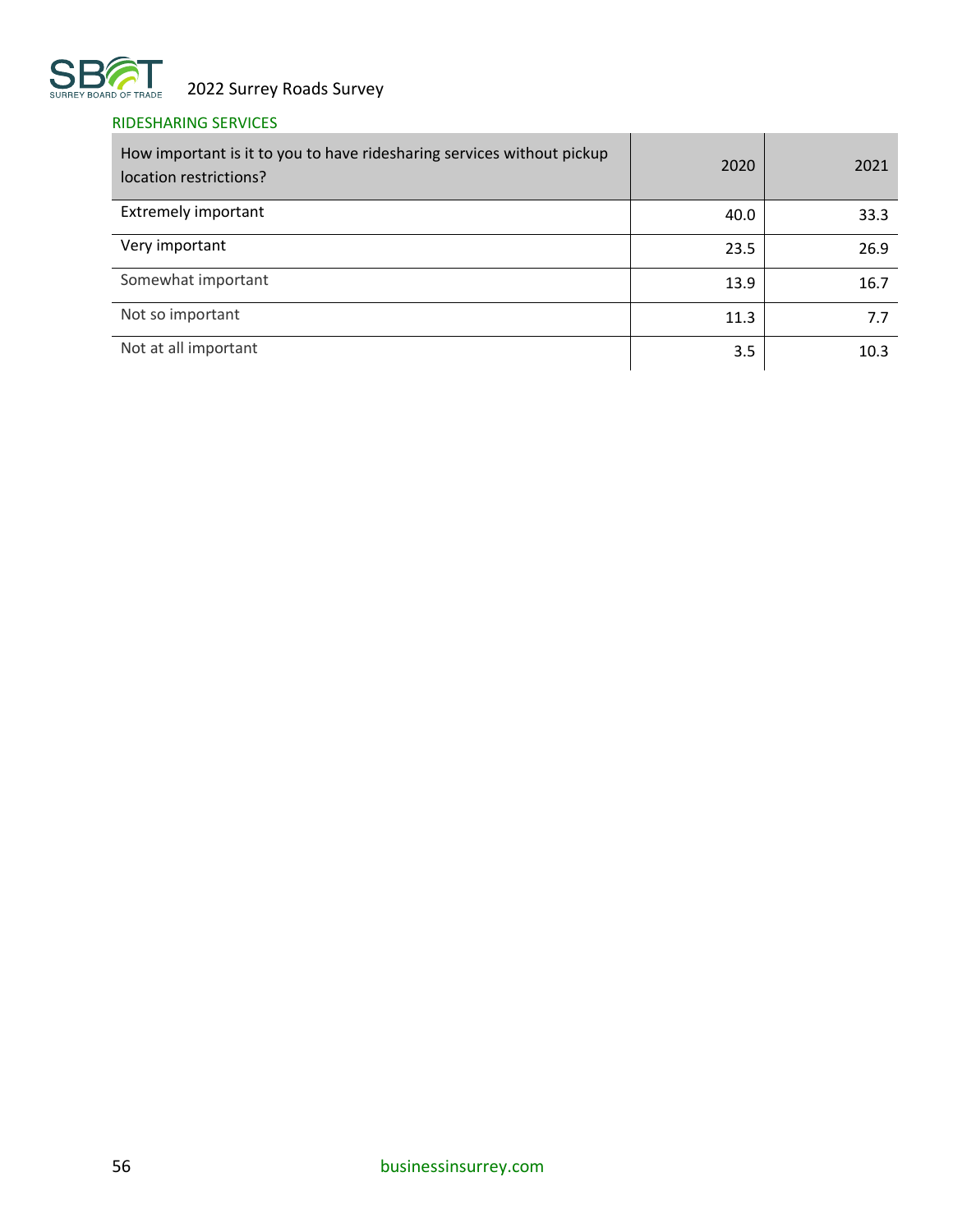

#### <span id="page-56-0"></span>MAJOR INFRASTRUCTURE

There are few crossings over the Fraser River, and if one or two have an incident during peak travelling times, i.e., rush hour, then the back-up is felt throughout the feeder routes. We asked our respondents to consider two projects and give their opinion on what they think ought to be done.

#### <span id="page-56-1"></span>PATTULLO BRIDGE

| Do you use the Pattullo Bridge while travelling for business? | 2020 | 2021 |
|---------------------------------------------------------------|------|------|
| Yes, daily                                                    | 1.2  | 2.6  |
| Yes, 2 or 3 times a week                                      | 8.1  | 10.3 |
| Sometimes, a few times a month                                | 21.8 | 12.8 |
| Sometimes, a few times a year                                 | 39.1 | 29.5 |
| No, not for business travel                                   | 29.9 | 44.9 |

| Should the Pattullo Bridge be a 6-lane crossing on opening day? | 2020 | 2021 |
|-----------------------------------------------------------------|------|------|
| Yes                                                             | 74.7 | 76.9 |
| No                                                              | 11.5 | 10.3 |
| Don't know                                                      | 13.8 | 12.8 |

#### <span id="page-56-2"></span>GEORGE MASSEY TUNNEL

| Do you use the Massey Tunnel while travelling for business? | 2020 | 2021 |
|-------------------------------------------------------------|------|------|
| Yes, daily                                                  | 1.2  | 1.3  |
| Yes, 2 or 3 times a week                                    | 6.9  | 15.4 |
| Sometimes, a few times a month                              | 26.4 | 25.6 |
| Sometimes, a few times a year                               | 26.4 | 19.2 |
| No, not for business travel                                 | 39.1 | 38.5 |

| Please choose one of the following options:                       | 2020 | 2021 |
|-------------------------------------------------------------------|------|------|
| I would like to see the Massey Tunnel replaced with a bridge      | 52.9 | 55.1 |
| I would like a bridge to replace the tunnel, but with fewer lanes | 3.5  | 0.0  |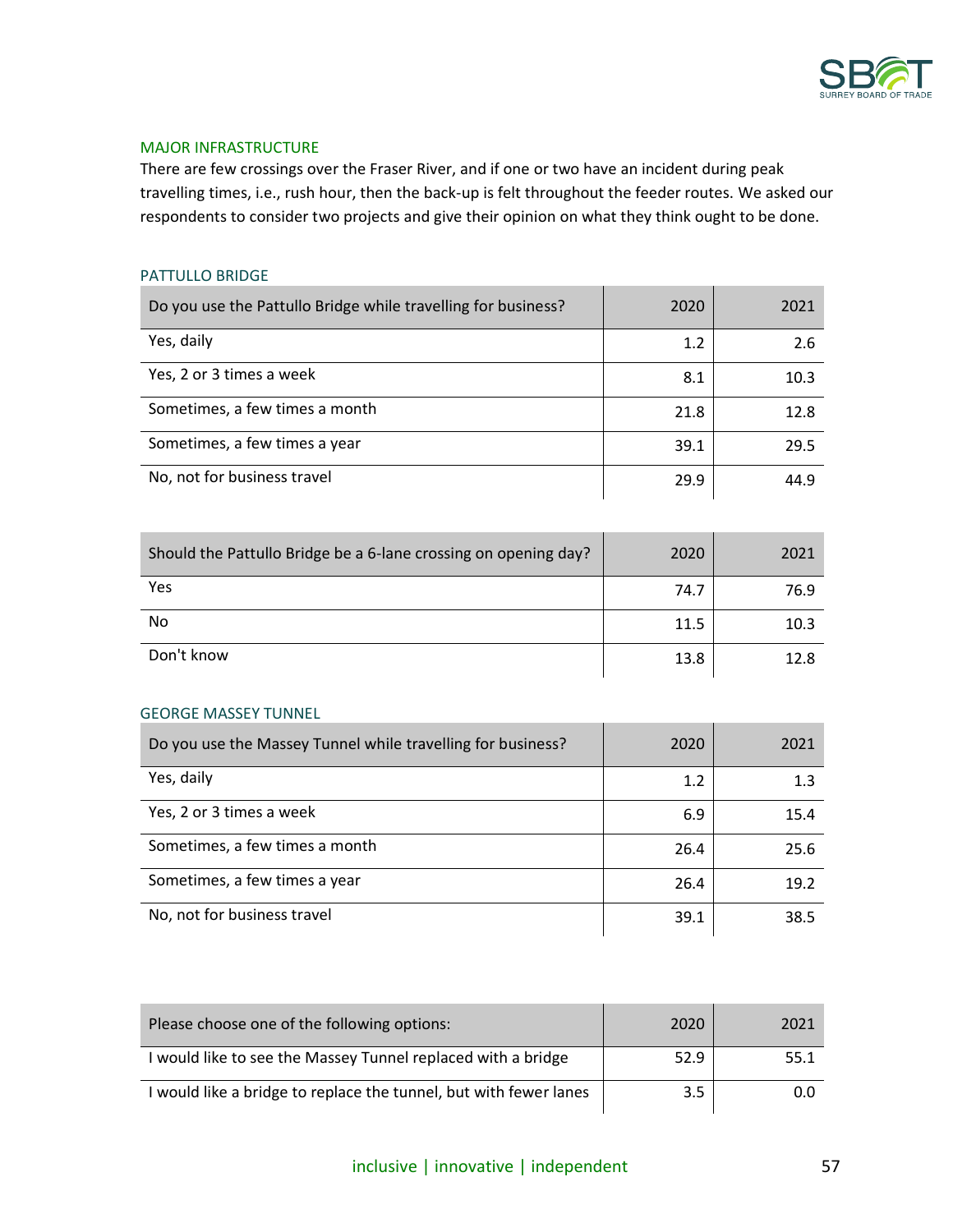

| I would like to see the results of the provincial report before<br>deciding   | 21.8 | 26.9 |
|-------------------------------------------------------------------------------|------|------|
| No bridge, add another tube to the Massey tunnel and upgrade<br>existing ones | 18.4 | 14.1 |
| No bridge and no more tunnels, upgrade the existing ones                      | 3.5  | 3.9  |

*"We need planning and action that anticipates needs and that results in infrastructure construction well in advance of increased demand, not long after the capacity is exceeded."*